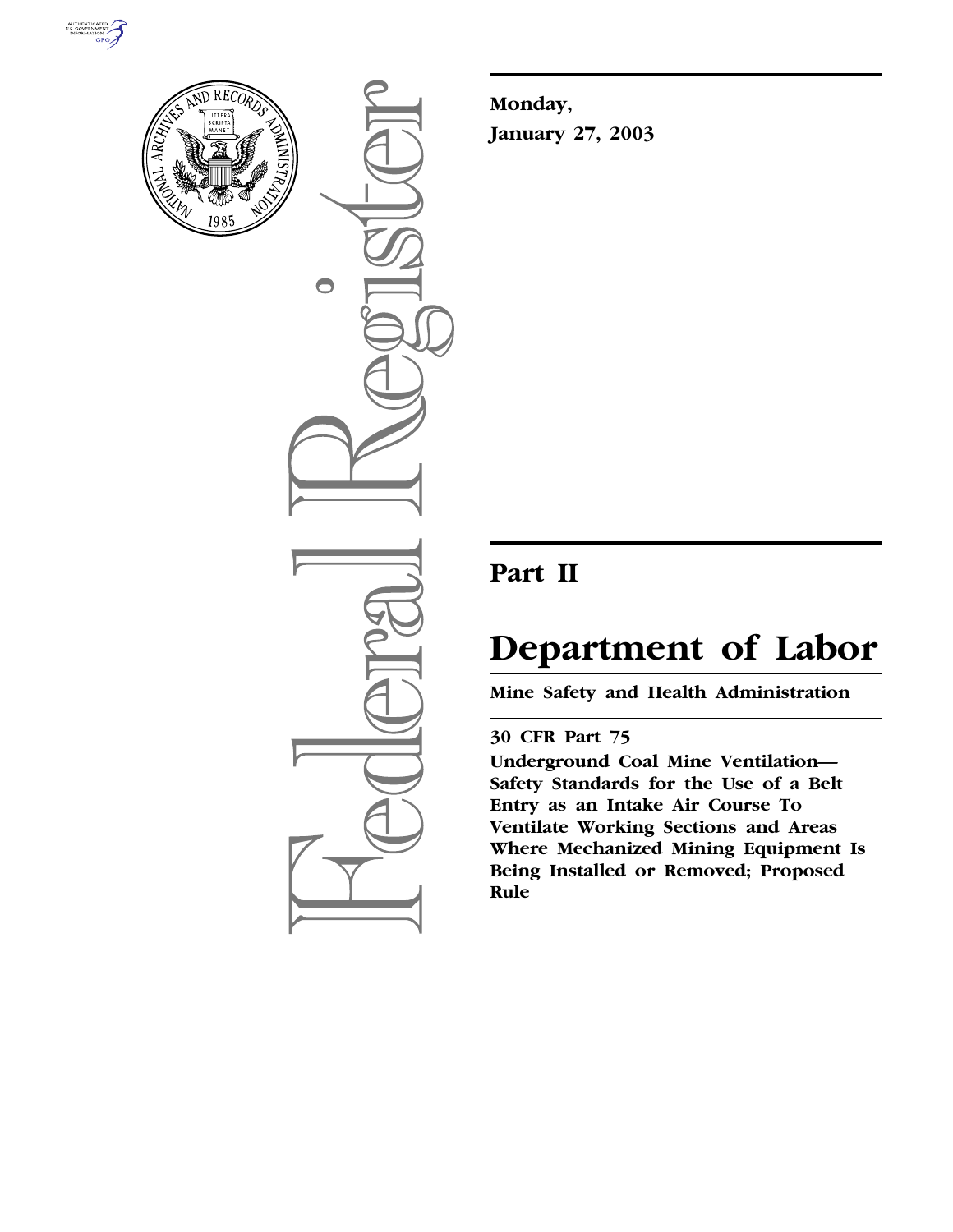#### **DEPARTMENT OF LABOR**

#### **Mine Safety and Health Administration**

#### **30 CFR Part 75**

#### **RIN 1219–AA76**

#### **Underground Coal Mine Ventilation— Safety Standards for the Use of a Belt Entry as an Intake Air Course To Ventilate Working Sections and Areas Where Mechanized Mining Equipment Is Being Installed or Removed**

**AGENCY:** Mine Safety and Health Administration, Labor.

**ACTION:** Proposed rule; notice of public hearings; notice of close of record.

**SUMMARY:** The proposed rule would allow the use of intake air passing through belt air courses (belt air) to ventilate working sections and areas where mechanized mining equipment is being installed or removed in underground coal mines. The use of belt air, under the conditions set forth in the proposed rule, would maintain the level of safety in underground mines while implementing advances in mining technology. This proposed rule would amend the existing safety standards for ventilation of underground coal mines. The proposed rule would also revise other standards.

**DATES:** Comments must be received on or before March 28, 2003. Submit written comments on the information collection requirements by March 28, 2003.

The public hearing dates and locations are listed in the Public Hearings section below under **SUPPLEMENTARY INFORMATION**. If individuals or organizations wish to make an oral presentation for the record, we ask that you submit your request at least 5 days prior to the hearing dates.

The post-hearing comment period will close 30 days after the last public hearing on June 30, 2003.

**ADDRESSES:** *Comments:* Comments must be clearly identified as such and transmitted either electronically to *comments@msha.gov,* by facsimile to (202) 693–9441, or by regular mail or hand delivery to MSHA, Office of Standards, Regulations, and Variances, 1100 Wilson Blvd., Room 2313, Arlington, Virginia 22209–3939. You may contact MSHA with any format questions. Comments are posted for public viewing at *http://www.msha.gov/ currentcomments.HTM.*

#### **Information Collection Requirements**

Send written comments on the information collection requirements to both the Office of Management and Budget (OMB) and MSHA as follows:

(1) *To OMB:* By mail addressed to the Office of Information and Regulatory Affairs, Office of Management and Budget, New Executive Office Building, 725 17th Street, NW., Washington, DC 20503, Attn: Desk Officer for MSHA; and

(2) *To MSHA:* Comments must be clearly identified as comments on the information collection requirements and

transmitted either electronically to *comments@msha.gov,* by facsimile to (202) 693–9441, or by regular mail or hand delivery to MSHA, Office of Standards, Regulations, and Variances, 1100 Wilson Blvd., Room 2313, Arlington, Virginia 22209–3939.

**FOR FURTHER INFORMATION CONTACT:** Marvin W. Nichols, Director; Office of Standards, Regulations, and Variances, MSHA; phone: (202) 693–9442; facsimile: (202) 693–9441; E-mail: *nichols-marvin@msha.gov.* You can view comments filed on this rulemaking at *http://www.msha.gov/ currentcomments.HTM.*

You may obtain copies of the proposed rule and the Preliminary Regulatory Economic Analysis (PREA) in alternative formats by calling this number. The alternative formats available are either a large print version of these documents or electronic files that can be sent to you either on a computer disk or an attachment to an email. The documents also are available on the Internet at *http://www.msha.gov/ REGSINFO.HTM.* We intend to place the public comments on these documents on our website shortly after we receive them.

#### **SUPPLEMENTARY INFORMATION:**

#### **I. Public Hearings**

The public hearings will begin at 9 a.m. and end after the last scheduled speaker speaks (in any event not later than 5 p.m.) on the following dates at the locations indicated:

| Date                                          | Location                                                                                                                                                                                                                                                                                                                                                | Phone                                                                |
|-----------------------------------------------|---------------------------------------------------------------------------------------------------------------------------------------------------------------------------------------------------------------------------------------------------------------------------------------------------------------------------------------------------------|----------------------------------------------------------------------|
| April 29, 2003<br>May 1, 2003<br>May 15, 2003 | Holiday Inn-Birmingham Airport, 5000 10th Avenue North, Birmingham, AL 35212<br>May 13, 2003  Country Inn & Suites By Carlson, 105 Alex Lane, Charleston, WV 25304<br>Holiday Inn at the Meadows, 340 Racetrack Road, Washington, PA 15301<br>May 29, 2003    Holiday Inn Grand Junction, 755 Horizon Drive, Grand Junction, CO 81506    (970) 243–6790 | (205) 591-6900<br>(859) 233-0512<br>(304) 925-4300<br>(724) 222-6200 |

The hearings will begin with an opening statement from MSHA, followed by an opportunity for members of the public to make oral presentations. You do not have to make a written request to speak. Speakers will speak in the order that they sign in. Any unallotted time will be made available for persons making same-day requests. At the discretion of the presiding official, the time allocated to speakers for their presentation may be limited. Speakers and other attendees may also present information to the MSHA panel for inclusion in the rulemaking record.

The hearings will be conducted in an informal manner. The hearing panel may ask questions of speakers. Although formal rules of evidence or cross

examination will not apply, the presiding official may exercise discretion to ensure the orderly progress of the hearing and may exclude irrelevant or unduly repetitious material and questions.

A verbatim transcript of the proceedings will be prepared and made a part of the rulemaking record. Copies of the transcript will be available to the public. The transcript will also be available on MSHA's Home Page at *http://www.msha.gov* at *http:// www.msha.gov,* under Statutory and Regulatory Information.

MSHA will accept post-hearing written comments and other appropriate data for the record from any interested party, including those not presenting

oral statements. Written comments will be included in the rulemaking record.

#### **II. Background**

#### *A. Events Leading to Agency Action*

We are proposing to amend 30 CFR 75.301, 75.371, 75.372, and 75.380 of our existing safety standards for underground coal mines. The proposed rule also would revise existing §§ 75.350, 75.351, and 75.352. These modifications are proposed in accordance with § 101 of the Federal Mine Safety and Health Act of 1977 (Mine Act), 30 U.S.C. 811 and 957.

MSHA published a proposed rule to revise the safety standards for ventilation of underground coal mines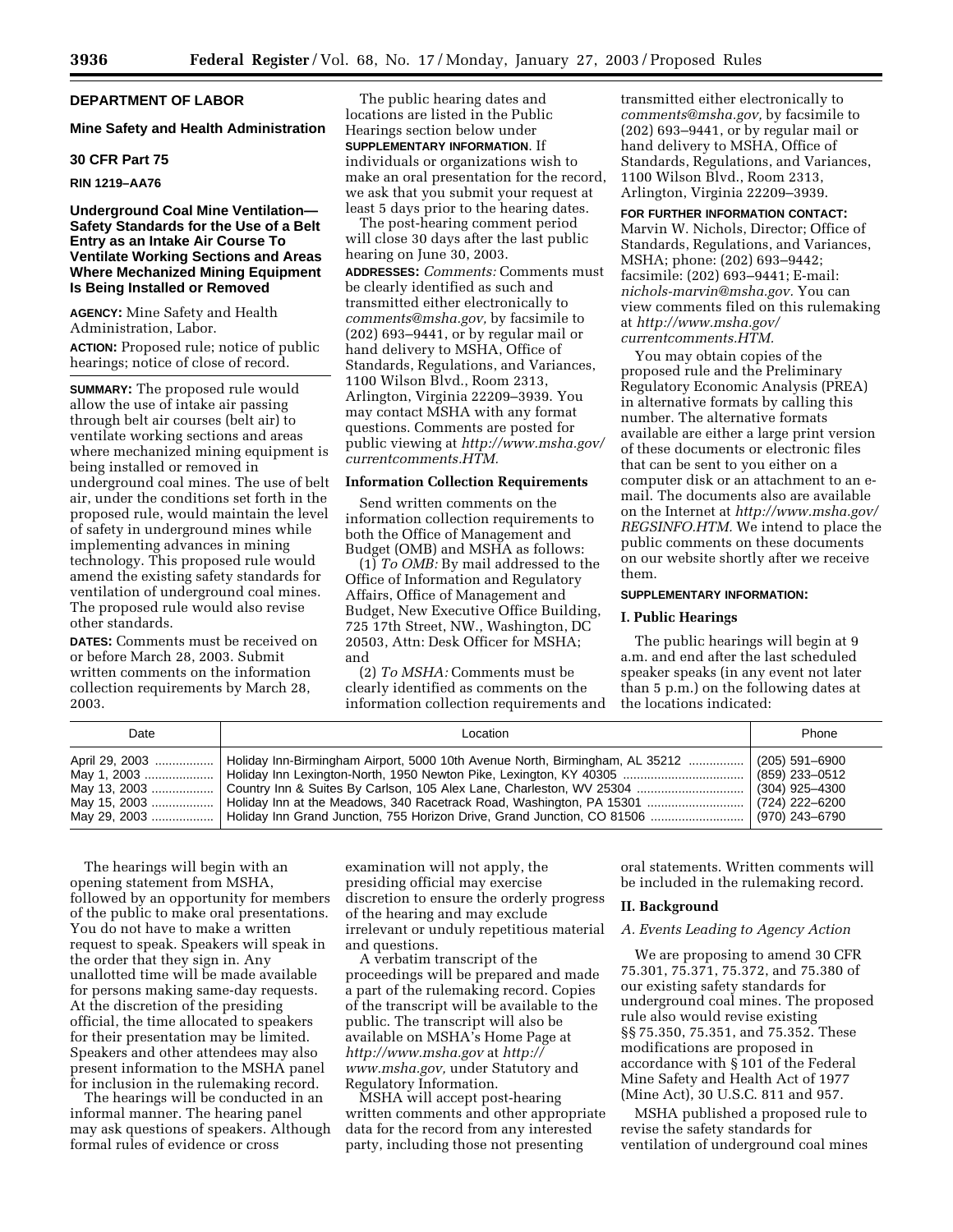in the **Federal Register** on January 27, 1988 (53 FR 2382). Included in that proposed rule were provisions to allow air coursed through the belt entry(ies) to ventilate working places. That proposed rule would have required mine operators to install carbon monoxide (CO) sensors in the belt entry.

In response to public comments submitted to the Agency on the January 27, 1988 proposed rule, we held six public hearings in June 1988 with the rulemaking record closing in September 1988. Based on public comments received during this period, MSHA's Assistant Secretary called for a thorough review of safety factors associated with the use of air in the belt entry in the working places in March 1989. MSHA completed this review and announced in an August 25, 1989 Notice in the **Federal Register** (54 FR 35356), the availability of the Belt Entry Ventilation Review (BEVR) Report. The report concludes that'' \* \* \* directing belt entry air to the face can be at least as safe as other ventilation methods provided carbon monoxide monitors or smoke detectors are installed in the belt entry.''

After the BEVR report was issued, we reopened the ventilation rulemaking record and held a seventh public hearing in April 1990, to receive public comment on issues raised in the report. The reopened ventilation rulemaking record for the 1988 proposed rule closed in May 1990.

Comments received during and after the seventh public hearing expressed widely divergent views on the recommendations of the BEVR Committee. Commenters representing industry and academia stated, for the most part, that the use of air in the belt entry provides positive ventilation and reduces the possibility of a methane build-up in the belt entry. Commenters from labor, on the other hand, maintained that the use of air in the belt entry reduces safety due to increased fire hazards and greater dust levels.

Due to these divergent views, when the ventilation rule for underground coal mines was finalized in 1992, it did not include provisions that would have allowed mine operators to use belt air to provide additional intake air to working sections. MSHA's existing standards do not allow this practice except as approved on a mine-specific basis through the petition for modification process (30 CFR part 44) or when approved by the MSHA district manager for mines opened prior to March 30, 1970. The final ventilation rule retained the requirements of the existing 30 CFR 75.326.

MSHA decided that the use of air in the belt air course (belt air) to ventilate working places should continue as an independent rulemaking effort. As part of this effort, the Secretary of Labor appointed an Advisory Committee in January 1992 and charged it to make recommendations concerning the conditions under which air in the belt entry could be safely used in the face areas of underground coal mines. This committee was designated as the Department of Labor's Advisory Committee on the Use of Air in the Belt Entry to Ventilate the Production (Face) Areas of Underground Coal Mines and Related Provisions (Advisory Committee). The Advisory Committee held six public meetings over a sixmonth period. After reviewing an extensive amount of material, the Advisory Committee concluded that air in the belt entry could be safely used to ventilate working places in underground coal mines, provided certain precautions were taken.

The Advisory Committee made twelve recommendations to support this conclusion. The Advisory Committee submitted its report to the Secretary of Labor in November 1992. We published a December 2, 1992 Notice (57 FR 57078) in the **Federal Register** announcing the availability of the Advisory Committee's final report and stated that we would review its recommendations.

In the preamble of the rule proposed today, we discuss the recommendations of the BEVR Report and the Advisory Committee. The proposed rule also incorporates MSHA experience with petitions for modification under § 101(c) of the Federal Mine Safety and Health Act of 1977 (Mine Act).

In instances where we have not followed a recommendation made in the BEVR or Advisory Committee Reports, we either have determined existing standards are adequate to address the issue raised in the recommendation or believe that mining technology has advanced making the recommendation moot. In either case, we provide an explanation in this preamble.

#### *B. Agency Experience*

Since the early 1970's, mine operators have used Atmospheric Monitoring Systems (AMSs) to monitor certain aspects of the mine atmosphere. These systems typically can measure environmental parameters related to mine ventilation, air quality, and fire detection. An AMS, equipped with the proper sensors, can measure concentrations of combustible and toxic gases, oxygen levels, air velocity, and products of combustion, such as carbon

monoxide (CO) or smoke. Existing § 75.351 (Atmospheric monitoring system), § 75.323 (Actions for excessive methane), § 75.340 (Underground electrical installations), and § 75.362 (On-shift examination) incorporated this technology into underground coal mine safety standards. This technology is the basis for granting petitions for modification to § 75.350 (Air courses and belt haulage entries). It allows close monitoring of the mine atmosphere when belt air is coursed to working places.

As AMSs have become more sophisticated, they have employed computer technology to transmit environmental measurements from remote locations to attended mine locations. These systems generate alarms, store and catalog data, and provide reports. Many computer-based monitoring systems have other capabilities besides atmospheric monitoring. Some systems monitor equipment status and, sometimes, provide control signals as well. Such applications improve surveillance of production and haulage, equipment maintenance, and other related management information.

During the last 15 years, MSHA has evaluated, through the petition for modification process, the safe use of belt air as intake air. This process permits a mine operator to petition that the application of 30 CFR § 75.350 be modified at a particular mine.

MSHA has granted approximately 90 petitions for modification to use belt air to ventilate working sections. MSHA grants such a petition when it determines that a mine operator has an alternative method which provides the same measure of safety protection as the existing standard, or when the existing standard would result in diminished safety protection to miners.

Only after a thorough on-site investigation verifying that the use of belt air is at least as safe as the existing safety standard does the Agency grant each petition. In the Agency's evaluation of the use of belt air, MSHA concluded that belt air can be safely used, provided that certain conditions are met. Specifically, the Agency found that the safety concerns associated with belt air use are sufficiently addressed by the proper installation, operation, examination, and maintenance of AMSs as part of a comprehensive safety program that contains other requirements. Petitions for modification of 30 CFR 75.350 (belt air petitions) contain the requirement that a mine operator install an AMS to monitor the mine atmosphere.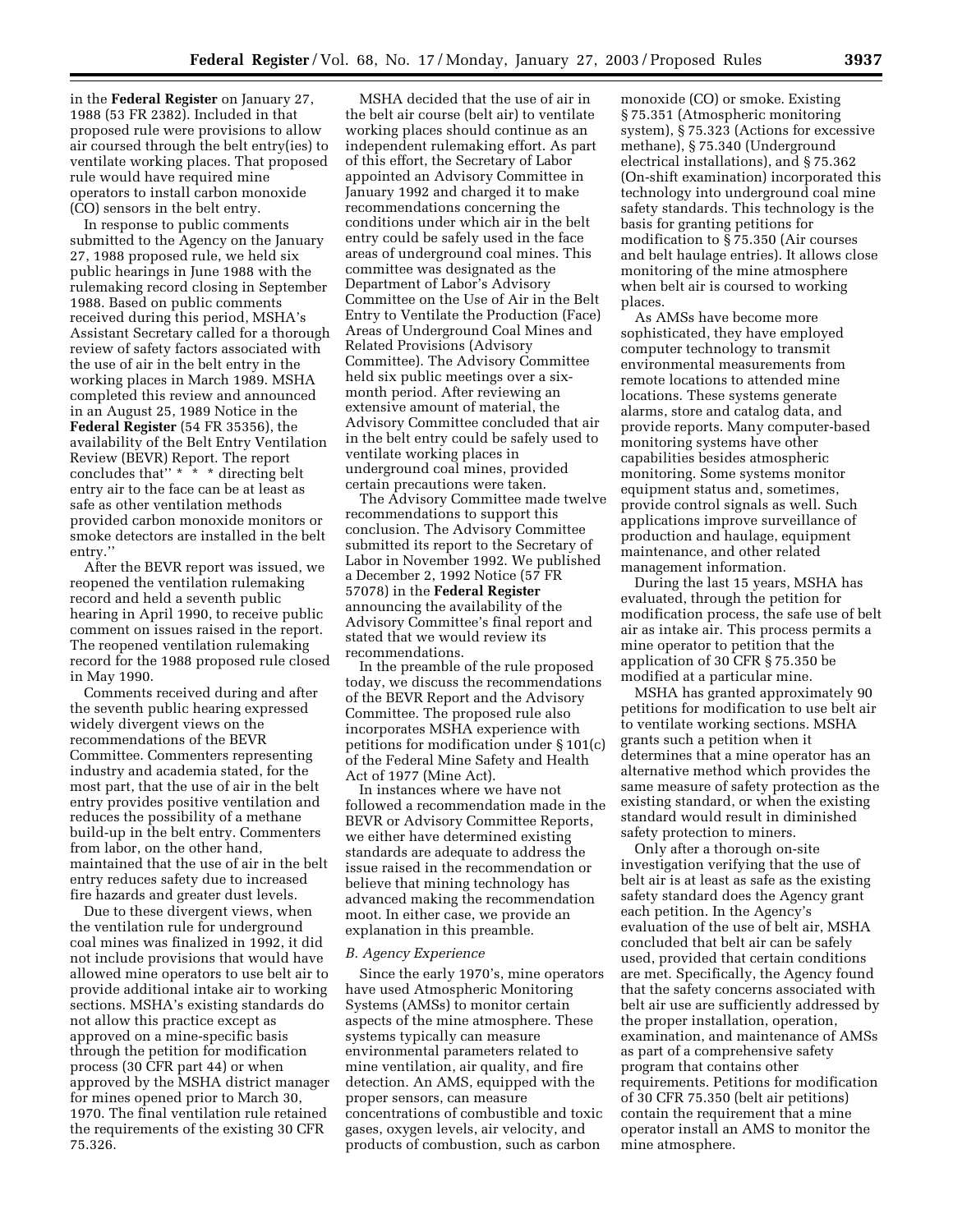Mine operators filing a petition for modification under § 75.350 generally request the use of belt air to ventilate active working places dependent upon the installation of an AMS with CO sensors for early-warning fire detection in the belt entry. AMSs are also currently used for other reasons. Some mine operators petitioned the Agency under Section 101(c) of the Mine Act to install an AMS with CO sensors to comply with the requirements of § 75.1103 (Automatic fire warning devices). Existing regulations have also used an AMS as an optional choice for specific functions, such as monitoring for methane, CO, and smoke.

Mandated petition requirements and existing regulations have placed a greater reliance on AMSs' performance. Typically, an AMS is composed of a central control station that includes a computer with data storage, software, a display, a printer, etc.; a communication network or telemetry system that includes signal conditioning equipment, multiplexers, drivers, repeaters, data line, etc.; and transducers or sensors that measure the value of a given physical parameter.

The Advisory Committee recommended that MSHA should move forward with the development and promulgation of approval schedules for early-warning fire detection systems, such as AMSs. In lieu of adopting this recommendation, we propose to require that components of the system's sensors be listed or certified by a nationally recognized testing laboratory (NRTL) or approved by the Secretary. The standards used by the NRTLs to list or certify the sensors are American National Standards.

As specified in § 75.1103–2(a), MSHA currently requires that components of automatic fire sensors in belt entries be listed or certified by a NRTL or approved by the Secretary. We propose to expand this listing or certification requirement to include methane

sensors. We also propose that the components can be approved by the Secretary, allowing MSHA to accept new or unique technology that has not yet been approved by a NRTL. This would help assure that new technology can be introduced into mining without delay. The current program for Evaluation of Mine-Wide Monitoring Systems and Barrier and Sensor Classifications described in MSHA's Program Circular PC–4003–0 would remain in effect. A copy of this program circular can be obtained from the Approval and Certification Center in Triadelphia, West Virginia.

Currently, an AMS must comply with the 1967 National Fire Alarm Code (§ 75.1103–2; Automatic fire sensors approved components; installation requirements). In this proposed rule, MSHA is soliciting comments on whether AMS components and the aforementioned automatic fire sensor systems should comply with appropriate sections of the 1999 National Fire Alarm Code. The National Fire Alarm Code is also an American National Standard.

#### Reportable Belt Entry Fires

In developing this proposed rule, MSHA reviewed the history of reportable belt entry fires to evaluate the effectiveness of various types of detection methods and the causes of these fires. Section 50.2(h)(6) of 30 CFR requires that mine operators report mine fires that are not extinguished within 30 minutes of their discovery. We are aware that fires of less than 30 minutes in duration occur. Where documentation, such as official reports or memoranda, could be found about these short-duration fires, we also considered them in developing this proposed rule. Often slightly different circumstances in these short duration fires would have resulted in a potentially serious reportable fire.

Since 1970, 75 reportable mine fires have occurred in belt entries. Seventeen

of these occurred in mines where belt air ventilated working places (23%). A review of the accident reports for these 17 fires showed that nine occurred in mines that used only an AMS with CO sensors for fire detection; two occurred in mines that used only point-type heat sensors (PTHS) for fire detection; and two occurred in mines using both an AMS with CO sensors and PTHS for fire detection. Reports of the remaining five fires did not state the type of fire detection system in use. However, based on the dates of the fires (1972—1974) and the fact that CO systems were not in use before 1975, four of these mines probably used PTHS for fire detection.

The first reportable belt entry fire in a mine equipped with an AMS occurred in 1983 at the Jim Walters No. 7 Mine. Since then, we have investigated 16 belt entry fires in AMS equipped mines (10 in mines that used air in the belt air course to ventilate working places and 6 in mines that did not). Two of these mines had both AMS and PTHS installed in the belt entry. Of the 16 fires occurring in belt entries equipped with an AMS, the AMS detected all of the fires. Instances occurred when the AMS was not properly utilized or responded to by mine personnel (*e.g.*, alarms were disconnected or were ignored). Sometimes, although the AMS functioned as intended and provided notification of a fire, the fire was detected by sight or smell before detection by the AMS.

The first reportable belt entry fire detected with a PTHS system occurred in 1980 at the Peabody No. 10 Mine. From 1970 to date, 43 fires occurred in belt entries of mines equipped with PTHS. This includes the two mines with both AMS and PTHS. Of the 43 fires occurring in belt entries equipped with PTHS, the PTHS reportedly detected only six fires. Table 1 lists the reportable belt entry fires included in this analysis.

#### TABLE 1.—REPORTABLE CONVEYOR BELT ENTRY FIRES, 1970–2002

|                 | Mine name         | Date     | Sensor type  | Fire detected by   | Alert & alarm<br>(PPM) | Belt air in<br>working place | Belt running |
|-----------------|-------------------|----------|--------------|--------------------|------------------------|------------------------------|--------------|
|                 | Geneva            | 1/20/70  | No Record    |                    |                        | . No                         | Yes          |
| 2               | Kermit No 1       | 8/7/70   | No Record    |                    |                        | No                           | No.          |
| 3               | Rainbow No 7      | 10/25/70 | No Record    |                    |                        | No                           | No           |
|                 | Castlegate No 4   | 12/14/70 | No Record    | Sight and/or Smell |                        | No                           | No           |
| 5               | Jones Fork        | 12/27/70 | No Record    |                    |                        | . No                         | No.          |
| 6               | Kenilworth        | 7/13/71  | No Record    |                    |                        | No                           | No           |
|                 | Pioneer           | 12/26/72 | No Record    | Sight and/or Smell |                        | ⊢Yes                         | No.          |
| 8               | Colver            | 8/22/73  | No Record    |                    |                        | ⊢Yes ……………                   | Yes          |
|                 | Bethlehem. No 31  | 10/29/73 | No Record    |                    |                        | l Yes                        | No           |
| 10 <sup>1</sup> | Fedscreek. No 2   | 11/20/73 | <b>PTHS</b>  | Sight and/or Smell |                        | No                           | No           |
| 11              | Wentz No 11       | 6/29/74  | No Record    |                    |                        | ⊢Yes                         | No.          |
| 12 <sup>°</sup> | Jewell Ridge No 1 | 4/8/76   | <b>PTHS</b>  |                    |                        | ⊢Yes …………… '                 | No.          |
|                 |                   |          | 12/9/76 PTHS |                    |                        |                              | No           |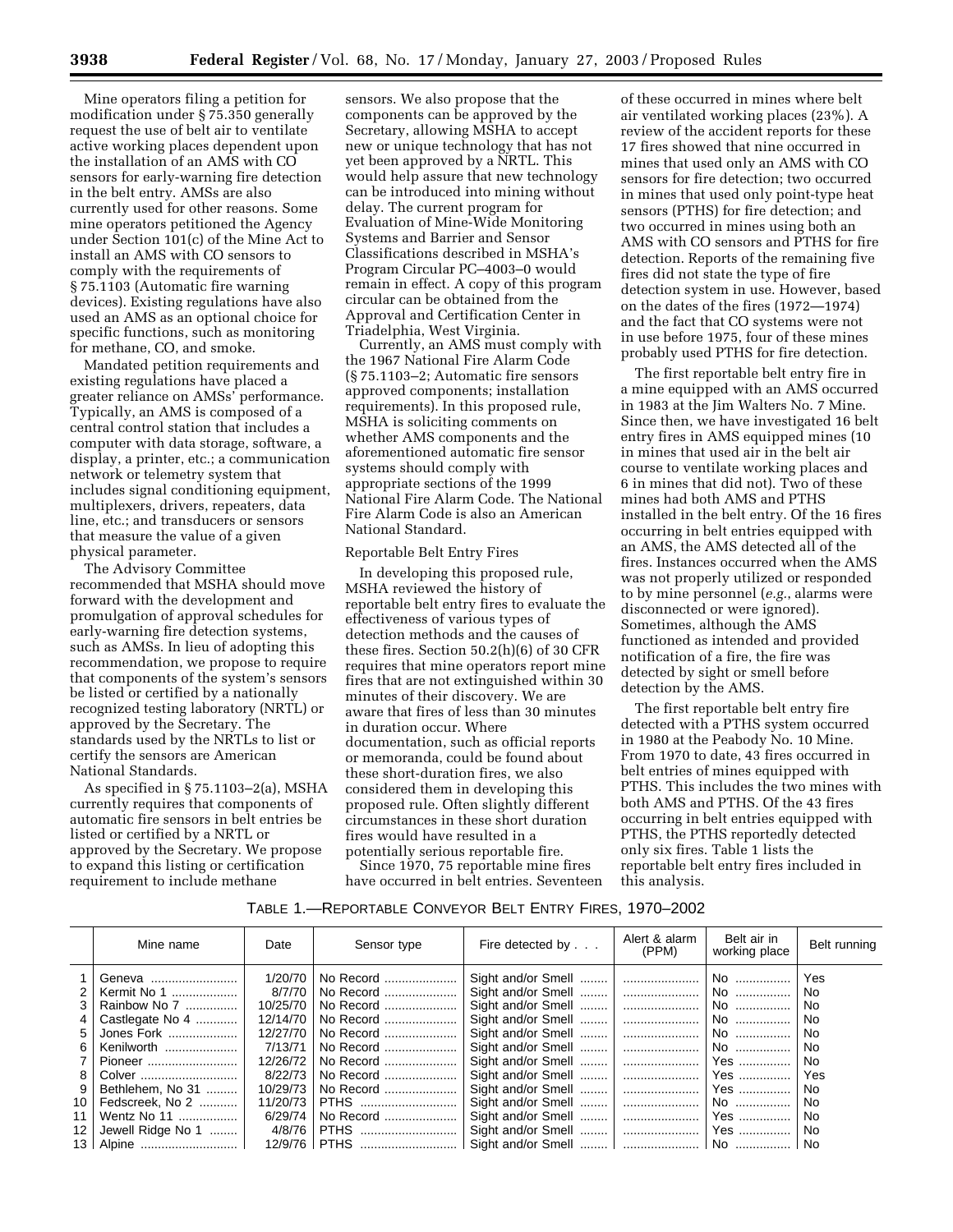#### TABLE 1.—REPORTABLE CONVEYOR BELT ENTRY FIRES, 1970–2002—Continued

|    | Mine name              | Date     | Sensor type      | Fire detected by     | Alert & alarm<br>(PPM) | Belt air in<br>working place | Belt running |
|----|------------------------|----------|------------------|----------------------|------------------------|------------------------------|--------------|
| 14 | FMV No 1               | 12/10/76 | <b>PTHS</b>      | Sight and/or Smell   |                        | No                           | No Record    |
| 15 | Kopperston No 1        | 3/20/77  | <b>PTHS</b>      | Sight and/or Smell   |                        | No                           | No Record    |
| 16 | Florence No 1          | 7/13/77  | <b>PTHS</b><br>  | Sight and/or Smell   |                        | No                           | No           |
| 17 | Island Creek No 9E     | 9/23/77  | <b>PTHS</b><br>  | Sight and/or Smell   |                        | No                           | No           |
| 18 | Camp No 1              | 3/14/79  | <b>PTHS</b>      | Sight and/or Smell   |                        | No                           | No           |
| 19 | Orient No 4            | 11/22/79 | <b>PTHS</b><br>  | Sight and/or Smell   |                        | No                           | No           |
| 20 | Peabody No 10          | 1/12/80  | <b>PTHS</b><br>  | PTHS                 |                        | No                           | No           |
| 21 | Raccoon No 3           | 9/7/80   | <b>PTHS</b>      | Sight and/or Smell   |                        | No                           | Yes          |
| 22 | Lancashire, No 24-D    | 11/1/80  | <b>PTHS</b>      | PTHS                 |                        | No                           | No Record    |
| 23 | Bull Creek No 4        | 12/15/80 | <b>PTHS</b>      | Sight and/or Smell   |                        | No                           | Yes          |
| 24 | Central Appalachian No | 11/7/81  | <b>PTHS</b>      | Sight and/or Smell   |                        | No                           | No           |
|    | 4.                     |          |                  |                      |                        |                              |              |
| 25 |                        | 11/25/81 | <b>PTHS</b>      | Sight and/or Smell   |                        | Yes                          | No Record    |
| 26 | Beatrice<br>Star North | 12/16/81 | No Record        | Sight and/or Smell   |                        | No                           | No Record    |
|    |                        |          | <b>PTHS</b>      |                      |                        |                              | No           |
| 27 | D. O. & W.             | 2/3/82   |                  | Sight and/or Smell   |                        | No                           |              |
| 28 | Newfield               | 3/4/82   | <b>PTHS</b>      | PTHS                 |                        | No                           | No           |
| 29 | Cannelton No 8         | 3/26/82  | <b>PTHS</b>      | Sight and/or Smell   |                        | No                           | No           |
| 30 | V. P. No 2             | 5/21/82  | No Record        | Sight and/or Smell   |                        | No                           | No           |
| 31 | JWR No 7               | 3/15/83  | CO Sensor        | AMS                  | 10 & 15                | Yes                          | No Record    |
| 32 | Emerald No 1           | 12/19/83 | PTHS             | Sight and/or Smell   |                        | No                           | Yes          |
| 33 | Beehive                | 12/29/83 | NONE             | Sight and/or Smell   |                        | No                           | No           |
| 34 | Gateway                | 1/18/84  | PTHS             | Sight and/or Smell   |                        | No                           | No           |
| 35 | Camp No 2              | 1/18/84  | No Record        | Sight and/or Smell   |                        | No                           | No           |
| 36 | Duncan No 3            | 4/16/84  | <b>PTHS</b>      | Sight and/or Smell   |                        | No                           | No           |
| 37 | Allied No 2            | 8/8/84   | PTHS             | Sight and/or Smell   |                        | No                           | No Record    |
| 38 | Shawnee                | 1/30/85  | PTHS             | Sight and/or Smell   |                        | No                           | No           |
| 39 | JWR No 7               | 3/26/85  | CO Sensor        | AMS                  | 10 & 15                | Yes                          | No Record    |
| 40 | JWR No 4               | 5/4/85   | CO Sensor        | AMS                  | 10 & 15                | Yes                          | No Record    |
| 41 | Fountain Bay No 1      | 5/6/85   | PTHS             | Sight and/or Smell   |                        | No                           | No Record    |
| 42 | Pyro No 9, Wheatcroft  | 8/18/85  | <b>PTHS</b>      | Sight and/or Smell   |                        | No                           | No Record    |
| 43 |                        | 8/23/85  | <b>PTHS</b>      |                      |                        | No                           | No Record    |
|    | Apache No 2            |          |                  | Sight and/or Smell   |                        |                              |              |
| 44 | Shoemaker              | 1/4/86   | PTHS             | Sight and/or Smell   |                        | No                           | No Record    |
| 45 | TLC No 1               | 6/23/86  | No Record        | Sight and/or Smell   |                        | No                           | No Record    |
| 46 | Old Ben 21             | 11/6/86  | PTHS             | Sight and/or Smell   |                        | No                           | No Record    |
| 47 | Florence No 1          | 11/27/86 | PTHS             | PTHS                 |                        | No                           | No           |
| 48 | Beckley                | 4/1/87   | CO Sensor        | Sight and/or Smell & |                        | Yes                          | No           |
|    |                        |          |                  | AMS.                 |                        |                              |              |
| 49 | Florence No 1          | 10/20/87 | <b>PTHS</b>      | Sight and/or Smell   |                        | No                           | No           |
| 50 | Blazing Saddles No 1   | 12/9/87  | <b>PTHS</b><br>  | Sight and/or Smell   |                        | No                           | Yes          |
| 51 | Marianna No 58         | 3/7/88   | CO Sensor & PTHS | ANS & Sight and/or   | <b>UNK</b>             | Yes                          | Yes          |
|    |                        |          |                  | Smell.               |                        |                              |              |
| 52 | Florence No 1          | 5/9/88   | <b>PTHS</b>      | Sight and/or Smell   |                        | No                           | No           |
| 53 | Sinclair Slope UG No 2 | 5/13/88  | <b>PTHS</b><br>  | Sight and/or Smell   |                        | No                           | No Record    |
| 54 | Kopperston No 2        | 8/20/88  | <b>PTHS</b>      | Sight and/or Smell   |                        | No                           | No           |
| 55 | Brent No 1<br>         | 11/15/88 | <b>PTHS</b>      | Sight and/or Smell   |                        | No                           | No Record    |
| 56 | Eighty Four Complex    | 7/24/89  | CO Sensor        | AMS                  | 7 & 10                 | Yes                          | No Record    |
| 57 | Baldwin                | 2/8/90   | PTHS             | PTHS                 |                        | No                           | No Record    |
| 58 | Florence No 2          | 4/11/90  | <b>PTHS</b>      | Sight and/or Smell   |                        | No                           | No Record    |
| 59 | Greenwich No 2         | 6/18/90  | <b>PTHS</b><br>  | Sight                |                        | <b>UNK</b>                   |              |
| 60 | Sunnyhill No 9 South   | 7/5/90   | <b>PTHS</b>      | PTHS                 |                        | No                           | No           |
| 61 | McElroy                | 1/2/92   | No Record        | Sight and/or Smell   |                        | No                           | Yes          |
| 62 | Dilworth               | 1/22/92  | CO Sensor & PTHS | AMS                  | 10 & 15                | Yes                          | No           |
| 63 | Jen No 30              | 3/9/92   | PTHS             | Sight and/or Smell   |                        | No                           | No           |
| 64 | Montcoal No 7          | 5/9/92   | CO Sensor        | AMS & Sight and/or   | 10 & 15                | No                           | Yes          |
|    |                        |          |                  | Smell.               |                        |                              |              |
|    | Splashdam              | 10/11/92 | CO Sensor        | AMS & Sight and/or   | <b>UNK</b>             | Yes                          | Yes          |
| 65 |                        |          |                  |                      |                        |                              |              |
|    |                        |          |                  | Smell.               |                        |                              |              |
| 66 | Bullitt                | 3/9/94   | CO Sensor        | AMS                  | 4 & 8                  | Yes                          | No           |
| 67 | Eagle Valley           | 11/28/94 | CO Sensor        | AMS                  | 10 & 15                | No                           | Yes          |
| 68 | Ohio No 11             | 5/5/95   | CO Sensor        | AMS                  | 10 & 15                | No                           | Yes          |
| 69 | Old Ben 26             | 1/1/97   | CO Sensor        | AMS & Sight and/or   | 10 & 15                | No                           | No           |
|    |                        |          |                  | Smell.               |                        |                              |              |
| 70 | Roadside North Portal  | 1/3/98   | CO Sensor        | AMS                  | 10 & 15                | Yes                          | No           |
| 71 | Zeigler No 11          | 3/18/98  | <b>PTHS</b>      | Sight                |                        | No                           | Yes          |
| 72 | Shoal Creek            | 9/3/99   | CO Sensor        | AMS                  | 5 & 10                 | Yes                          | Yes          |
| 73 | Paramount No 21        | 3/7/00   | <b>PTHS</b>      | Sight                |                        | No                           |              |
| 74 | Darmac No 3            | 1/30/02  | PTHS             | Sight                |                        | No                           |              |
| 75 | Blue Diamond No 77     | 4/17/02  | CO Sensor        | AMS                  | 5 & 10                 | No                           | No           |

AMS—Atmospheric Monitoring System. CO—Carbon Monoxide. PTHS—Point Type Heat Sensor.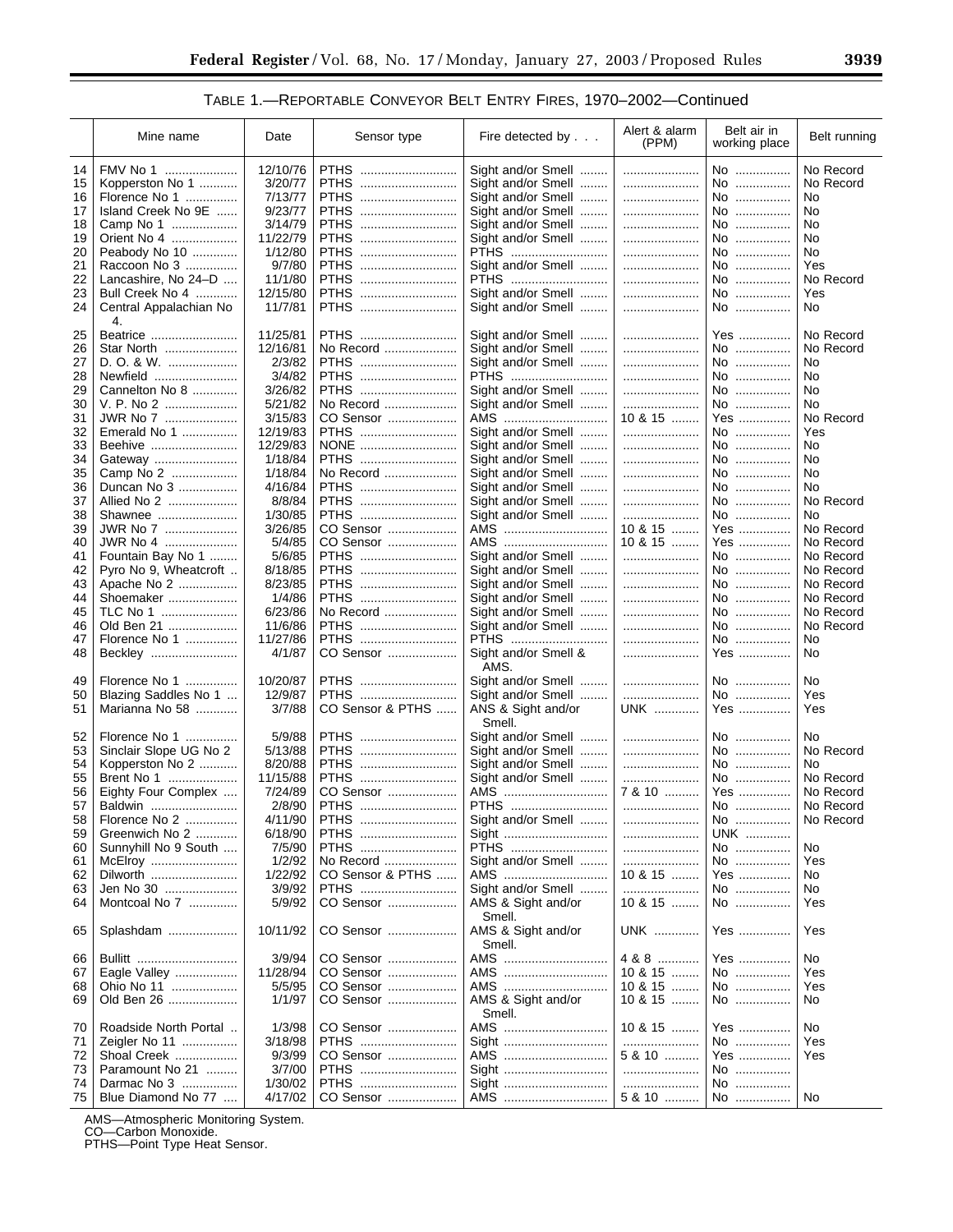Nonreportable Belt Entry Fires

We have investigated some mine fires of less than 30 minutes duration, even though we do not require reporting of such fires. Since 1987, we have investigated 13 nonreportable belt entry fires in mines that used an AMS. Three of these mines used both a CO-based AMS and PTHS. Of these 13 fires, four were detected by the AMS, two were detected by sight or smell followed by detection by the AMS, one was detected by the AMS followed by a heat sensor,

and six were detected by sight or smell alone. Anecdotal information suggests that AMS have also detected other events, such as hot belt rollers and belts running in coal before a fire occurred. Table 2 provides information on nonreportable belt entry fires.

TABLE 2.—INVESTIGATED NONREPORTABLE (<30 MINUTES) BELT ENTRY FIRES WHERE AMS USED

|                                    | Mine name                                                                                                                                                    | Date                                                                                                                                       | Sensor type                                                                                                                                                      | Fire detected by * * *                                                                                                                                                                    | Alert alarm<br>(PPM)                                                                                                                                                           | Belt air in<br>working place |
|------------------------------------|--------------------------------------------------------------------------------------------------------------------------------------------------------------|--------------------------------------------------------------------------------------------------------------------------------------------|------------------------------------------------------------------------------------------------------------------------------------------------------------------|-------------------------------------------------------------------------------------------------------------------------------------------------------------------------------------------|--------------------------------------------------------------------------------------------------------------------------------------------------------------------------------|------------------------------|
| 3<br>5<br>6<br>8<br>10<br>12<br>13 | Sunnyside No 3<br>McClure No 1<br>McClure No 1<br>Bethlehem No 84<br>Cambria Slope 33<br>JWR No 5<br>Blacksville No 2<br>Foidel Creek<br>Shoemaker<br>Wabash | 5/13/87<br>4/14/90<br>4/15/90<br>6/21/91<br>11/1/91<br>5/25/92<br>3/15/92<br>2/22/95<br>10/95<br>6/19/96<br>10/22/96<br>1/6/00<br>10/15/01 | CO Sensor & PTHS<br>CO Sensor<br>CO Sensor<br>CO Sensor<br>CO Sensor<br>CO Sensor & PTHS<br>CO Sensor<br>CO Sensor & PTHS<br>CO Sensor<br>CO Sensor<br>CO Sensor | Sight and/or Smell<br>Sight and/or Smell<br>Sight and/or Smell<br>Sight and/or Smell<br>AMS Then PTHS<br>Sight and/or Smell<br>Sight and/or Smell Then AMS<br>Sight and/or Smell Then AMS | No Record<br>No Record<br>No Record<br>$4.7810$<br>No Record<br>$10 & 15$<br>$10.8, 15, \ldots$<br>$10 & 15$<br>No Record<br>$10 & 15$<br>7 & 11.7<br>$10\,8\,15$<br>$10 & 15$ | Yes<br>Yes<br>No<br>No       |

AMS—Atmospheric Monitoring System.

ACO—Carbon Monoxide.

PTHS—Point Type Heat Sensor.

#### **III. Summary and Considerations of the Advisory Committee Report, Recent Belt Air Petitions, and BEVR Report**

The following summaries are provided to compare the proposed rule with the recommendations made in the Advisory Committee Report and the BEVR Report, as well as requirements contained in recent belt air petitions.

#### *A. Overview of Advisory Committee Recommendations and Proposed Rule Sections*

The following section reviews recommendations made by the Advisory Committee and cites applicable proposed rule language. The proposed rule includes the vast majority of the Advisory Committee recommendations. Where the recommended conditions are not included, we discuss MSHA's reasons for not proposing them as part of this rulemaking. In addition, the recommendations are specifically addressed in the Section-by-Section Analysis.

There are three basic issues addressed by the Committee report, with a number of recommendations under each issue. These issues are:

1. The conditions under which belt haulage entries could be safely used as intake air courses to ventilate working places;

2. Minimum air velocities in belt entries; and

3. Ventilation of escapeways.

#### *B. Advisory Committee Recommendations*

Advisory Committee Recommendation 1. Belt haulage entries can be safely used as intake air courses to ventilate working places provided additional safety and health conditions are met.

The Advisory Committee affirmed the recommendation that belt air could be safely used providing carbon monoxide or smoke detectors were installed in the belt entry. The Agency agrees, and is proposing to modify § 75.350 to allow the use of belt air provided certain requirements are met, including the installation of an AMS, equipped with carbon monoxide monitors or smoke detectors.

Advisory Committee Recommendation 2. When belt haulage entries are used to ventilate working places, one of the additional conditions is the presence within the belt haulage entry of an early-warning fire detection system.

Included in this recommendation are 14 items for the Agency to consider in administering the implementation of early-warning fire detection systems.

Item 1. Actions Before Using Belt Air for Face Ventilation

The Advisory Committee recommended:

''Prior to belt haulage entries being used to ventilate working places:

(a) Proposed changes should be outlined in the mine ventilation plan;

(b) Miners shall be trained in the basic principles of the early warning fire detection system and the actions required in the event of a section alarm;

(c) Appropriate personnel responsible for installation, maintenance, operation and inspection of the system should be trained in their duties; and

(d) The early warning fire detection system should be inspected by MSHA.''

For mines currently not using belt air to ventilate working sections (*i.e.*, those without granted petitions), the mines would need to receive MSHA approval to make required changes in their ventilation plans prior to using belt air to ventilate working sections. We propose a requirement for training of miners under § 75.350(b)(2). These specific training requirements could be included in the training required under part 48. Specific training requirements for AMS operators are proposed in  $\S 75.351(q)$ .

We did not include in this proposed rule a separate requirement for MSHA to inspect the fire detection system because AMSs used in belt entries would be inspected as part of normal MSHA inspection activities. The proposed rule includes all other conditions of this Advisory Committee item.

Item 2. Capabilities of the AMS

The Advisory Committee recommended:

''The early warning fire detection system should be capable of: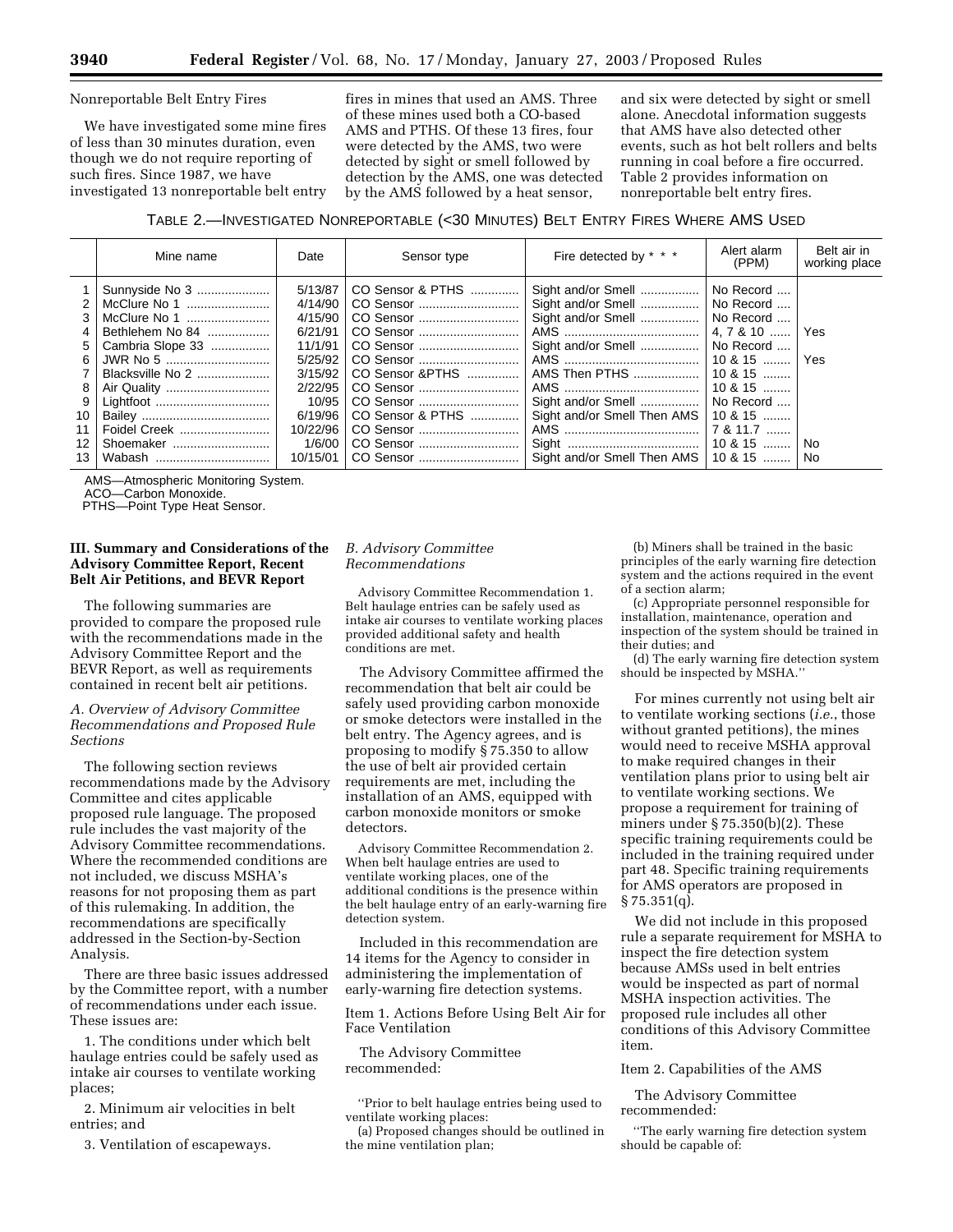(a) Monitoring electrical continuity and detecting electrical malfunctions of the system; (b) Identifying any activated or

malfunction sensor; and

(c) Giving notice of a fire for a minimum of four hours after the source of power to the belt is removed, except when power is removed during a fan stoppage or the belt is examined as provided in section 75.1103–  $4(e)(1)$  or  $(2)$ .

Monitoring circuit continuity and electrical malfunctions is required under proposed § 75.351(c), minimum operating requirements. This is also the section of the proposed rule addressing identification of any activated or malfunctioning sensor. Belt stoppages are addressed in proposed § 75.351(a). The proposed rule includes all conditions of this item.

Item 3. Minimum Velocity and Location of Sensors

The Advisory Committee recommended:

''In mines using belt air to ventilate working places, the minimum velocity in the belt haulage entry should be at least 50 fpm. An early warning fire detection system (low level carbon monoxide or equivalent) in belt haulage entries should monitor the atmosphere at the following locations:

(a) Belt entries utilized as intake aircourses, at intervals not to exceed 1,000 feet;

(b) At the section tailpiece or not more than 50 feet inby the tailpiece on the same split of air;

(c) One sensor at the drive unit area (belt drive, belt take-up, belt tailpiece or combination thereof) not less than 50 feet and not more than 100 feet inby on the same split of air; and

(d) When belt and track are in separate entries and are not separated by stoppings on section panels, a CO (or equivalent) sensor should be placed at the inby end of the section track.''

The proposed rule requirement varies slightly from the Advisory Committee report, which suggested minimum velocities of 50 feet per minute (fpm). Proposed  $\S$  75.351(e)(1) and (4) contain the requirements for the section tailpiece sensor and at each drive along the belt.

Proposed § 75.351(e)(3) includes the 50 fpm minimum in locations where 1,000-foot sensor spacing is used. However, we have proposed the use of lower air velocities, providing sensor spacing is reduced to 350 feet. These lower air velocities are based on research conducted by the National Institute of Occupational Safety and Health (NIOSH) after the Advisory Committee report was completed.

The Advisory Committee recommended that a sensor be placed at the end of the track when the track and

belt are not separated by stoppings. We believe this requirement does not add a significant level of protection because the sensor at the end of the track would monitor the same air as the sensors in the belt entry. Our in-mine studies indicate that there is air movement between these entries in the air course, making monitors in the belt entry sufficient for early detection of contaminants. Therefore we do not propose placing a sensor at the end of the track. We are proposing the installation of sensors in the intake escapeway, separate from belt.

However, we have included in proposed § 75.351(e)(5) a requirement for other monitoring locations required by the district manager and specified in the mine ventilation plan. This provision would require the placement of a sensor at the end of the track if the district manager determines that it is necessary. The proposed rule includes all other conditions of this item.

MSHA agrees that for mines using sensor spacing of 1,000 feet, the minimum velocity of 50 fpm must be maintained. As the Advisory Committee recognized, the air flow rate is an important variable in fire detection. We have proposed a requirement in § 75.352(e) to address situations where less than 50 fpm is measured in mines with 1,000 foot sensor spacing to assure that the ventilation system is returned to proper operation. In these circumstances, a trained person would patrol and monitor the affected area until the air flow is restored.

Item 4. Section Alarms

The Advisory Committee recommended:

''Section alarms should give a visual and audible warning signal on the affected working section if carbon monoxide (or equivalent) reaches the established levels. The section alarm should be at a location where it can be seen or heard by persons working on the section.''

The Advisory Committee stated that section alarms should give a visual and audible signal on the affected working section if CO levels reach 'established levels,' and that section alarms be located where they can be seen or heard. Under proposed § 75.351(c)(4), section alarms would give a visual and audible signal and would need to be located where they can be seen and heard when the CO, smoke, or methane concentration at any sensor reaches the alarm level specified in § 75.351(i).

The proposed rule would not require automatic section alarm activation during alert conditions, but rather only during alarm conditions. MSHA believes the frequency of alert signals

could lead to complacency among miners, and it is preferable for other actions, as noted in proposed § 75.352, to occur at alert levels. Proposed § 75.352(b)(1) would require that the sensor activated be identified and an examination begun immediately to determine the cause of the alert signal. The proposed rule meets the recommendation of alarm location included in this item.

Item 5. Responsible Person at Surface

The Advisory Committee recommended:

''At all times when miners are underground a responsible person(s) should: (a) Be on duty on the surface, so that the

alert/alarm signals can be seen or heard; (b) Maintain a record of each alert and alarm signal and actions taken;

(c) Have 2-way communication with all working sections. When alert and alarm levels are reached, this person should notify personnel at working sections and other personnel who may be endangered;

(d) Be trained in the operation of the early warning fire detection system and emergency communication system.

(e) Be trained in the proper procedures to follow in the event of an emergency or malfunction; and

(f) Take appropriate action upon alarm activation and verification.''

This item contains conditions concerning responses to alert and alarm levels by surface personnel. Proposed § 75.301 defines the responsible person as the AMS operator. The proposed section also requires that the AMS operator be on duty at a location where signals can be seen or heard, and that the operator can respond promptly to the signals. Recordkeeping requirements are included in proposed § 75.351(o), as well as two-way communications in proposed § 75.351(b)(1). Proposed § 75.351(q) requires that all AMS operators receive training in the proper operation of the AMS. The proposed rule meets the recommendation of the Advisory Committee for this item.

Item 6—Actions of Personnel Underground Upon Alert/Alarm Activation and Item 7—Actions of Personnel on the Surface Upon Alert/ Alarm Activation

The Advisory Committee recommended in Item 6:

''When the early warning fire detection system reaches the alert/alarm mode, an audible and visual alarm signal should activate on the surface at the mine and at the working section(s). When section alert/ alarms signals are activated the following actions should be taken:

(a) Alert—When alert levels are reached, the sensor that is activated is identified and section workers inby are notified of an ''alert mode'' and are withdrawn to a safe location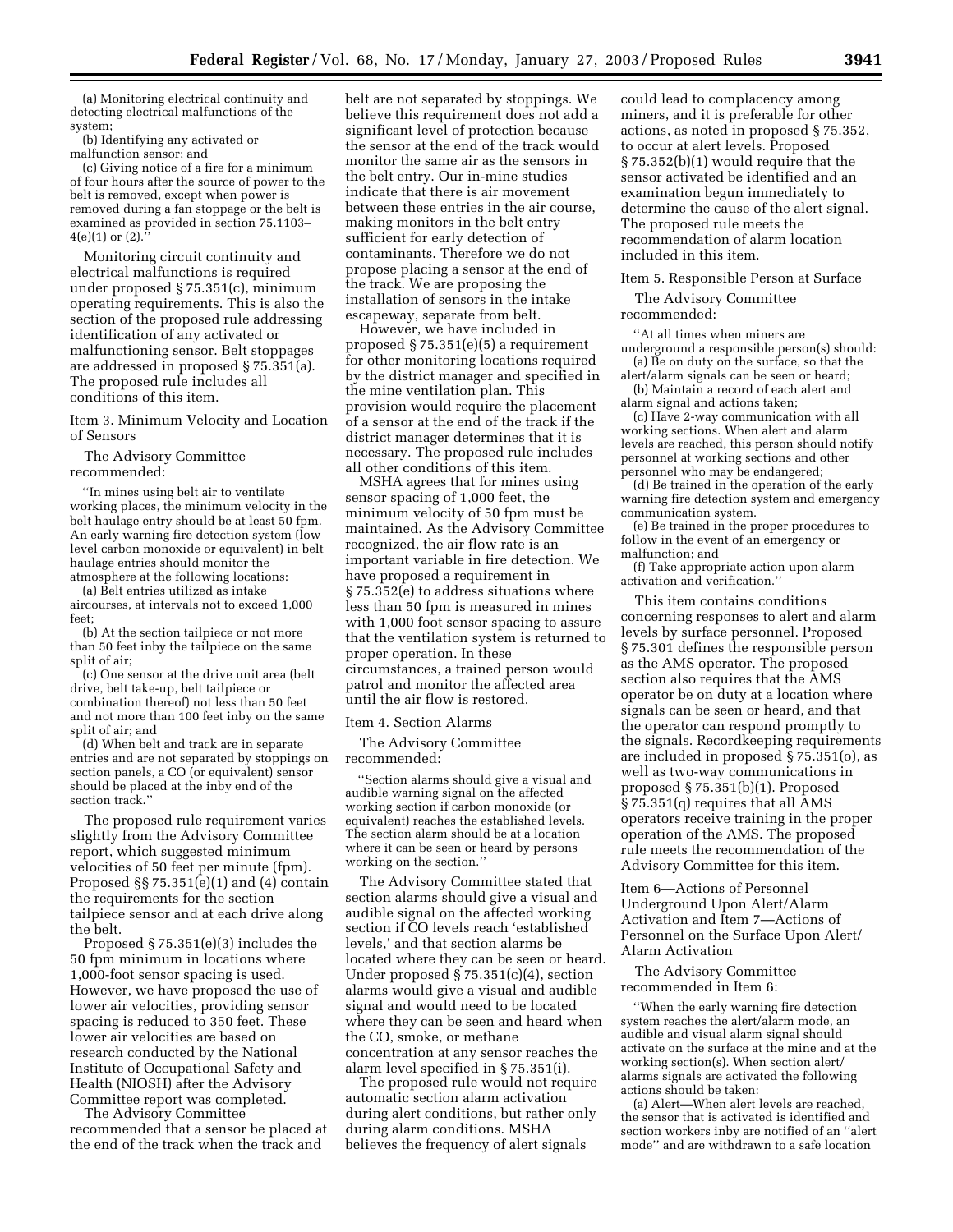outby the working places, unless the cause is known beforehand not to be a hazard. An examination is then made to determine the cause of the activation.

(b) Alarm—When alarm levels are reached, the sensor that is activated is identified and all persons in the same split of air are withdrawn to a safe location outby the sensor activating the alarm, unless the cause is known beforehand not to be a hazard. An examination is then made and if a hazard exists, the mine Fire Fighting and Evacuation Plan is implemented.

(c) During the alert/alarm mode the belt may, at the discretion of the mine operator, continue to operate until the area is examined.''

#### And in Item 7 the Advisory Committee stated:

''In the event of an alert, personnel on the surface, except those necessary to investigate the cause of the alert, should not enter the affected area of the mine unless the cause of the alert is known beforehand not to present a hazard. In the event of an alarm, personnel on the surface, except those persons necessary to investigate the cause of the alarm, should not enter any area of the mine unless the cause of the alarm is known beforehand not to present a hazard.''

Actions in response to AMS alert and alarm signals for both underground and surface personnel would be covered by proposed § 75.352. In the event of an alert signal, the sensor activated would be identified and an examination would begin immediately to determine the cause of the alert signal. The Advisory Committee recommended that the section personnel be withdrawn to a safe location outby the working places. MSHA believes that this action is not warranted prior to an examination of the affected sensor. If during the examination of the sensor, a fire hazard is discovered before an alarm level is detected, evacuation should be initiated.

MSHA agrees that alarm activations should necessitate withdrawal of personnel to the sensor outby the sensor in alarm state.

The proposed rule does not address the continuing operation of a belt in the event of alarm activation. While MSHA's experience suggests that belts normally should not be stopped, it is the decision of the mine operator to take whatever actions are needed to protect miners and mine property.

There has been anecdotal evidence to show that combustion of the conveyor belt fabric does not usually occur unless the belt is stopped. Moving conveyor belts, while creating frictional heating, do not normally burn with open flame.

In addition, the proposed rule does not address restrictions on persons entering the mine when either alert or alarm signals occur. MSHA believes that mine operators must be given flexibility

in how they respond to emergencies in order to better protect the miners. We believe any persons entering the mine in an emergency should be only those needed to respond to the emergency, as indicated in the mine's emergency evacuation and firefighting program of instruction, § 75.1502 (formerly referred to under § 75.1101–23—Program of instruction; location and use of fire fighting equipment; location of escapeways, exits and routes of travel; evacuation procedures; fire drills).

#### Item 8—Avoidance of Nuisance Alarms

#### The Advisory Committee stated:

''To avoid nuisance alert signals, the District Manager may approve a plan which requires incorporation of reasonable time delays or other techniques (computer/ administrative) into the alert/alarm signal system. The Committee determined that experience gained by the Agency during the petition for modification process could be used as a guideline. When a planned activity which may result in CO above the alarm levels being produced, such as cutting, welding, calibration, blasting, major equipment moves requiring the use of diesel equipment, etc., is scheduled, the person in charge of the activity should notify the responsible person at the surface monitoring station of:

(a) The location and type of activity;

(b) The time the activity begins; and

(c) The time the activity is completed.

Anticipated alerts/alarms require notification to sections inby on the same split of air prior to and after planned activities.

A fire check for hot spots is required after cutting and welding is performed. Should hot spots be found, they should be extinguished immediately.''

The Advisory Committee report indicated the use of tools to reduce the frequency of alarms due to non-fire conditions could be effective in maintaining the confidence of miners as well as bolstering the importance of alarms. These tools include time delays and other data analyzing techniques which could prevent the "cry-wolf" syndrome, in which alarms are discounted as ''just that diesel scoop'' or ''must be cutting belt structure again.'' MSHA agrees that these tools may be of value.

Proposed § 75.351(m) allows the use of these tools when a demonstrated need exists, while proposed § 75.371(11) requires the method to be included in the approved mine ventilation plan. Time delays are limited to a maximum of three minutes. MSHA experience indicates that this is normally sufficient to account for non-fire signals.

There is technology available that distinguishes the products of combustion produced by diesel engines and by open flame. MSHA encourages the use of such technology to reduce or

eliminate nuisance alarms and the need for time delays. We also believe operators should explore implementation of future technological advances. As these technologies evolve, MSHA will encourage their implementation through the mine ventilation plan approval process.

Prior to being approved for use, the operator will be expected to demonstrate the need for such a tool, as well as the expected benefit from using the tool. In this case, records indicating the frequency of alert and alarm signals, as well as the duration of the alert and alarm signals will be of value to the operator. The proposed rule meets the recommendation of the Advisory Committee for this item.

Item 9—Fire Fighting and Evacuation Plan Contents; Records and Item 10— AMS Calibration, Testing, Examinations and Records

The Advisory Committee recommended in Item 9:

''Under 30 CFR 75.1101–23(a), the mine Fire Fighting and Evacuation Plan and subsequent revisions should incorporate the operation of the early warning fire detection system and at a minimum, should specify:

(a) The action to be taken to determine the cause of the alert and alarm signals:

(b) The location(s) for withdrawal of miners for alert and alarm signals; and

(c) The procedures to be followed if an alert or alarm signal is activated.

If an alert or alarm is activated, a record should be made of the date, time, location of sensor, concentration at the sensor and the reason for its activation. The records should be reviewed and initialed by management personnel on a monthly basis.''

The Advisory Committee recommended in Item 10:

''In order to maintain the early warning fire detection monitoring system in proper operating condition, the following activities should be performed:

(a) The monitoring system and sensors should be visually examined at least once each coal producing shift;

(b) Each sensor should be calibrated with a known concentration of carbon monoxide (or equivalent) and air mixtures, sufficient to activate the alarm, at intervals not exceeding 31 calendar days;

(c) Alert and alarm signals should be tested for operation at intervals not exceeding 7 days; and

(d) Inspection records should be maintained on the surface, recording the date and time of each weekly test of alert and alarm signals, calibration, and maintenance performed on the system. The records should be maintained for one year and made available to management, MSHA and mine personnel.''

MSHA agrees with the Advisory Committee report that there are specific activities following the activation of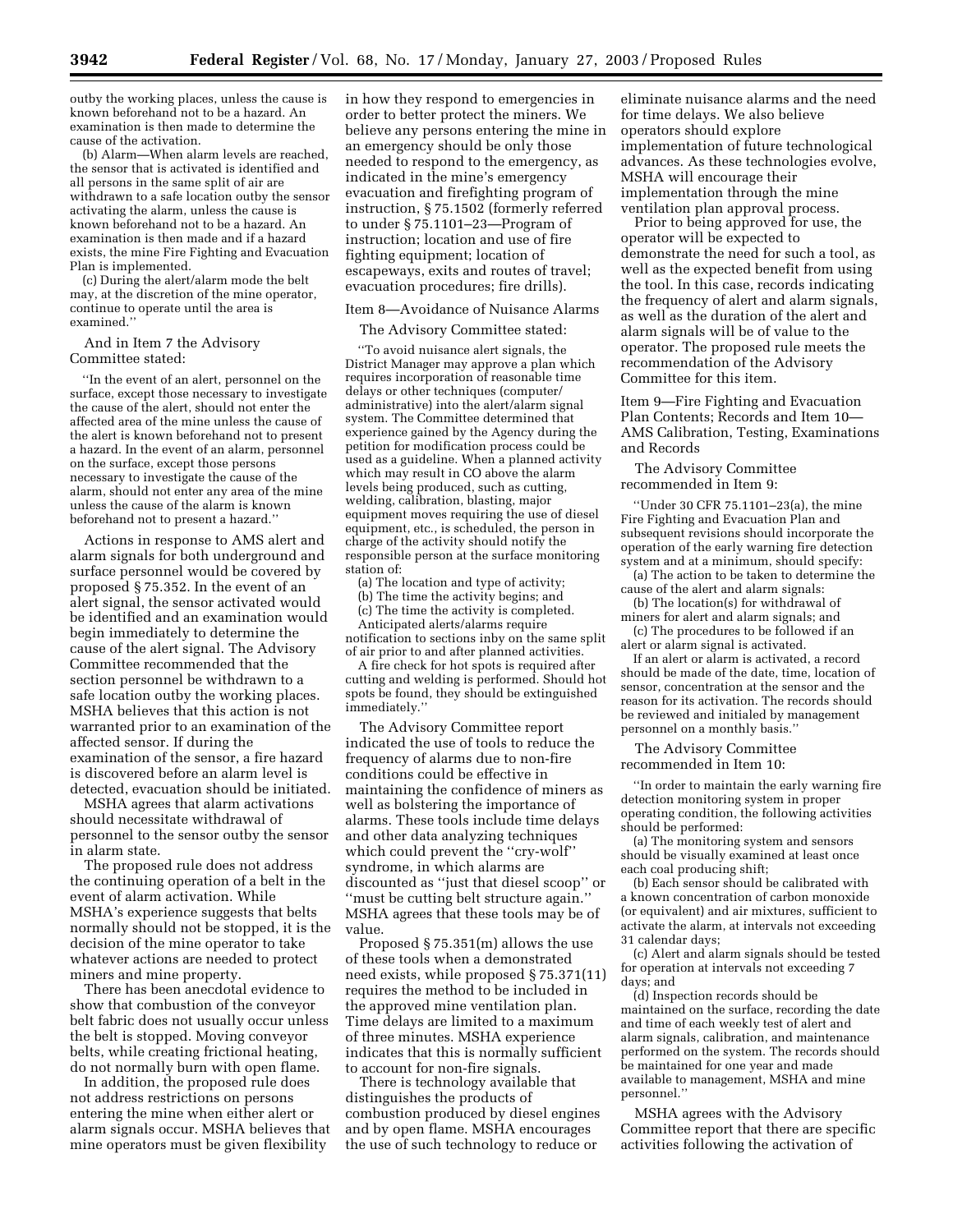alert and alarm signals that should be covered under the provisions of the approved program of instruction under § 75.1502 (commonly referred to as the mine emergency evacuation and firefighting program of instruction). We have included in proposed §§ 75.351(b)(1), 75.352(a)(2), and 75.352(b)(2), requirements for including these actions and additional information in the approved program of instruction. It is MSHA's experience that the operator can use the data recorded from alert signals, alarms, malfunctions, calibrations, and maintenance as an effective tool for maintaining an effective fire detection system. MSHA is not proposing to require the operator to review and initial records on a monthly basis because we believe that the proposed requirements of § 75.351(o) recordkeeping and § 75.351(p) retention period, fulfill the intent of this recommendation. MSHA expects since the ''AMS log'' is available for review by the miners and authorized representatives of the Secretary, that the mine operator will also review the AMS log data.

MSHA is including in proposed § 75.351(n) requirements for examinations, testing, and calibration of the AMS sensors. These are the same requirements recommended by the Advisory Committee. MSHA is proposing in § 75.351(o) recordkeeping requirements for alert and alarm signals, malfunctions, tests, calibrations, and maintenance of the AMS. We intend the visual examination to be completed as part of the on-shift examination already required under § 75.362(b).

#### Item 11—AMS Malfunction

The Advisory Committee recommended:

''If any portion of the early warning fire detection system malfunctions, the affected belt haulage conveyor may continue to operate. The responsible person should notify all sections affected. Once it has been determined that the cause is a malfunction, a qualified person(s) having access to communications with the responsible person on the surface should patrol the affected area and monitor for carbon monoxide or equivalent with a handheld detector(s) as outlined below for the period of time necessary to identify the problem and make necessary repairs:

(a) If one sensor becomes inoperative, a qualified person should monitor at that location;

(b) If two or more adjacent sensors become inoperative, a qualified person should patrol and monitor the area affected; and

(c) If the complete system becomes inoperative, a sufficient number of qualified persons shall patrol and monitor so the affected belt entries are traveled each hour in their entirety. If the failure lasts more than

eight (8) hours, then the MSHA District Manager should be notified immediately.

Handheld carbon monoxide detectors (or equivalent) should be maintained in a working condition, and available for use in a timely manner.''

This item in the Advisory Committee report describes the actions required if any sensor(s) or portions of the AMS system become inoperable for any reason. Proposed § 75.352(d) would require the actions as suggested by the Advisory Committee to be taken. We believe that operators will have an interest in repairing and restoring monitoring capabilities as soon as possible. There is no need to limit the use of hand monitoring since it is considered a safe alternative. For this reason, we are not including a requirement to report to MSHA any malfunction exceeding 8 hours as recommended by the Advisory Committee.

MSHA is proposing to require the immediate reporting to the surface of any contaminant measurements exceeding the appropriate alert and alarm levels. Even when contaminants do not exceed alert and alarm levels, personnel must report the levels to the AMS operator at intervals not to exceed one hour. The proposed rule achieves the intent of the recommendation.

#### Item 12—Mine Ventilation Map

The Advisory Committee recommended:

The mine ventilation map should contain the details of the early warning fire detection system, including the type of sensor (CO or equivalent) and the sensor location and should be posted at the mine.''

In proposed § 75.351(b), MSHA would require that a map or schematic be posted. Also, the proposed rule would require the operator to indicate the intended air flow direction at each sensor location on the map. MSHA believes this information will be helpful if evacuation of personnel is necessary. The proposed rule meets the recommendation of the Advisory Committee for this item.

Item 13—Smoke Sensors; Slippage Switches

The Advisory Committee recommended:

''In mines using belt air to ventilate working places, slippage switches should be integrated into the early warning fire detection system. Where it is not feasible to do so, the switches should be visually examined each production shift. Smoke sensors (or equivalent) when commercially available, should be installed no more than 100 feet inby each drive.''

MSHA is not adopting this recommendation of the Advisory Committee into its proposed rule. We believe that properly maintained slippage switches do not require monitoring. We would be interested in receiving comments on the merits and

drawbacks of this recommendation. Specifically, we solicit comments on:

(1) The benefits of integration of slippage switch monitoring into AMSs for belt air mines;

(2) the cost of such a requirement; and (3) any difficulty operators may

experience in accomplishing this action, if required.

#### Item 14—Backup Communication

The Advisory Committee recommended:

''The communication system in use at the mine should be capable of providing backup communication to the working section(s). This redundancy may be in the form of; two communication lines, the use of one communication line plus another form of communication (*e.g.*, leaky feeder, trolley, wireless, automatic alert/alarms, etc.), or any other equally effective system(s) selected by the operator.

In operations having only one means of verbal communication:

(a) Transmission lines for the automatic section alarms and phone should be carried in separate entries; and

(b) In the event of failure of the phone system, and the section receives an alarm, miners should be evacuated as required in the mine Fire Fighting and Evacuation Plan.''

MSHA agrees that the communication line should be maintained in an entry other than that used for the AMS data transmission line. In proposed § 75.351(r), we would require that two separate means of communication be maintained from the surface to the working sections and setup or removal areas.

MSHA believes that the AMS data transmission line provides one form of communication, and that a second twoway system should be installed in a separate entry. If the mine's primary two-way system is installed along with the AMS line, a second method of twoway communication would be required. This method could include a second mine phone line. The proposal meets the recommendation of the Advisory Committee for this item.

#### *C. Advisory Committee's Discussion on Velocity Caps*

MSHA agrees with the Advisory Committee discussion on this issue, and has proposed in § 75.351(i)(2) that reduced alert and alarm settings may be required for some CO sensor locations. The locations would be specified in the mine ventilation plan according to the requirements in proposed § 75.371(mm).

MSHA has not included any specific document or guideline for reducing these settings. Rather, we agree with the Advisory Committee discussion that the District Manager should use all available information, including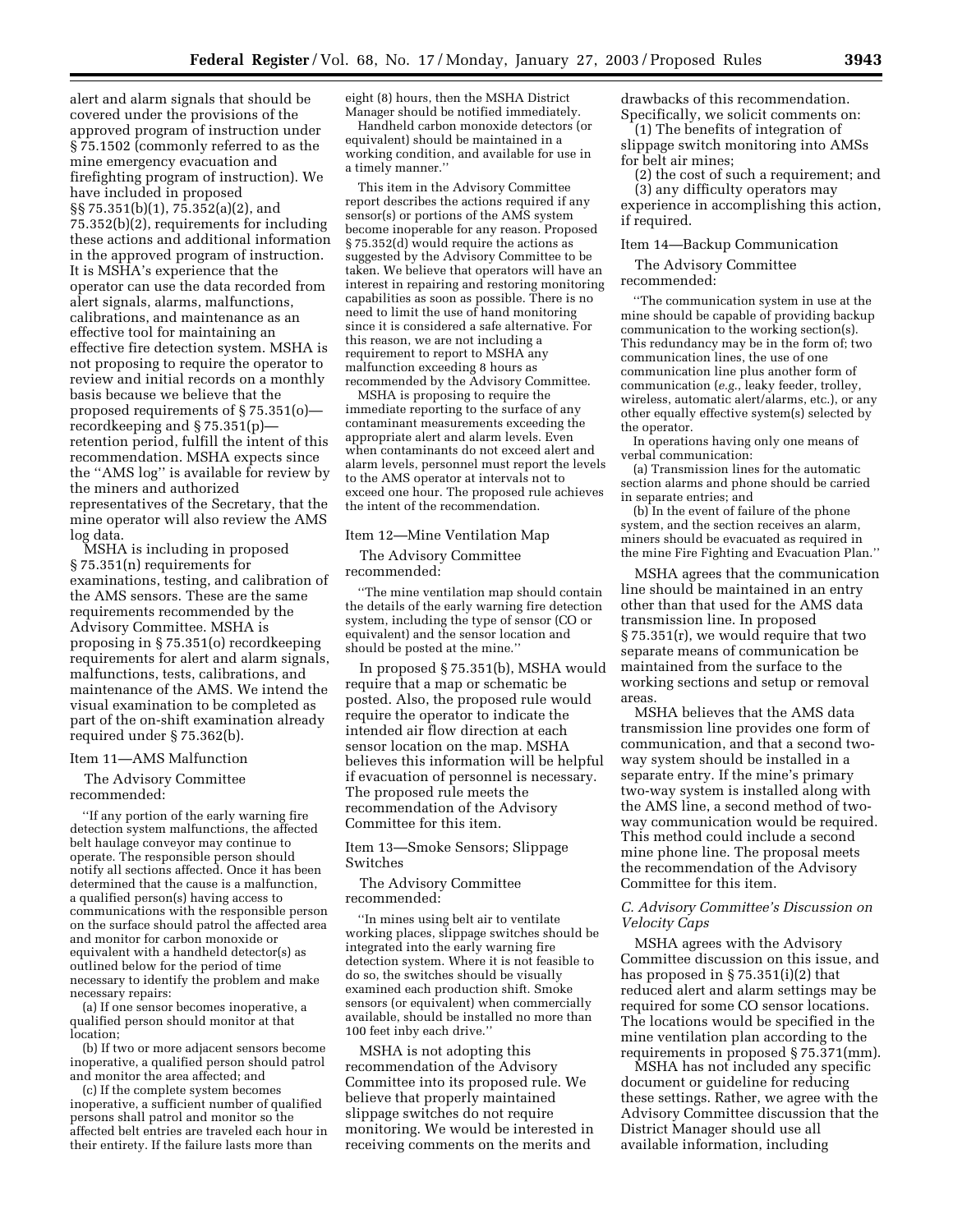information provided by research, as guidance for reducing the settings for specific locations. This issue must be addressed on a mine-by-mine basis as conditions warrant.

Advisory Committee Recommendation 3— Miners should be trained in the basic principles of the early-warning fire detection system and the actions required in the event of activation of a system alarm. Appropriate personnel responsible for the installation, maintenance, operation, and inspection of the system should be trained in their duties. In the special case of the AMS operator, who is the person responsible for monitoring the system, and, hence, initiating the fire fighting and evacuation plan, MSHA should assure, by examination of competency, the training and its effectiveness received by that person. At any time there are workers underground in an AMS-equipped mine, there should be a trained operator within sight or sound of the control station.

In this proposed rule, MSHA has included training requirements for AMS operators, AMS installation and maintenance personnel, and all miners to assure responses to the AMS alert and alarm signals are timely and effective. MSHA has not included a requirement for competency testing of the AMS operator because each AMS is unique to a specific mine. The mine operator is required to train the AMS operator to respond to the system. The training requirements for AMS operators are proposed in § 75.351(q) and the requirements for training of maintenance personnel are proposed in § 75.351(k). Training of both the AMS operators and maintenance personnel should be conducted in accordance with manufacturer's instructions, as part of the mine operator's maintenance program. These training programs fall under existing 30 CFR 75.160—Training programs and 75.161—Plans for training programs. General training would be required under proposed § 75.350(b)(2). Training is required for all new miners and in annual refresher training required under part 48.

Advisory Committee Recommendation 4— In mines using an AMS as a condition for using air in the conveyor belt entry to ventilate working places, the minimum velocity in the belt entry should be 50 feet per minute.

As previously discussed, MSHA agrees that for spacing of sensors at intervals of 1000 feet, a minimum velocity of 50 fpm is required. For lower velocities, research has shown that a 350-foot spacing can provide adequate early warning. MSHA has included this sensor spacing requirement in proposed § 75.351(e)(3).

Advisory Committee Recommendation 5— The agency should move forward with the

development and promulgation of approval schedules for early-warning fire detection systems (including smoke sensors). Approval schedules should include performance standards as well as safety standards and should be flexible enough to permit advances in technology.

MSHA has decided not to develop approval schedules for AMSs. However, we are proposing in § 75.351(l) that the sensors be listed or certified by a nationally recognized testing laboratory (NRTL). The standards used by the NRTLs to list or certify the sensors will be American National Standards. Systems are required by existing § 75.1103–2(b) (Automatic fire sensors; approved components; installation requirements) to meet the 1967 National Fire Code, 72A. This was an American National Standard.

Requiring the NRTL approval will not discourage new technology, as we have also proposed in § 75.351(l) that the components can be approved by the Secretary, allowing MSHA to accept new technology that has not yet been approved by a NRTL. MSHA is also proposing minimum operating requirements in proposed § 75.351(c); minimum installation requirements in proposed §§ 75.351(d) and (e); and operating parameters in proposed §§ 75.351(i) and (j). We agree that the regulation must provide flexibility to allow advances in technology, and believe this approach provides that flexibility. The Agency will continue to evaluate systems for intrinsic safety.

Advisory Committee Recommendation 6— Velocities, both minimum and maximum, should provide air that is capable of containing methane and dust levels at or below the levels specified in the standards. The concentration of respirable dust in a belt conveyor haulageway used to ventilate the working place should not exceed 1.0 mg/m3 at a point just outby the section tailpiece. The concentration of respirable dust at all other outby locations in the belt haulageways should not exceed 2.0 mg/m3. Designated areas should be established at appropriate locations in the belt haulageway for dust measurement and should be identified in the ventilation system and methane and dust control plan.

Proposed § 75.350 (b)(3) would require respirable dust levels as recommended by the Advisory Committee, and would require the establishment of permanent designated areas for sampling near section tailpieces. The 2.0 mg/m3 standard and establishment of designated areas for outby areas already exists in part 70. Methane action levels are addressed in § 75.323.

Advisory Committee Recommendation 7— The minimum air velocity in belt haulage entries in all mines, whether belt air is used

to ventilate working places or not, should be established based on the ability of the air current to reduce the potential for methane layering.

MSHA believes that the air velocity in mines utilizing the belt as an intake under § 75.350 will have sufficient velocity to avoid methane layering. However, we believe that layering is no less dangerous in mines not using belt air. Means to address methane layering are already addressed under §§ 75.321 (Air quality) and 75.323 (Actions for excessive methane). No new provisions are included in this proposed rule.

Advisory Committee Recommendation 8— Lifelines should be installed and maintained in all primary and alternate escapeways. Tracks and belts can be treated as acceptable lifelines, provided that, where track switches and belt transfers exist, provisions are made for clear designation of the escape route.

The Advisory Committee recommended that lifelines be installed and maintained in all escapeways. The Advisory Committee heard testimony from several members of the industry to the effect that lifelines are beneficial. However, they also heard that lifelines placed in active entries were quickly destroyed due to normal mining activities and that repair was not considered a priority. Therefore, we have not included a requirement for lifelines in the proposed rule. We solicit comments on the need for, costs of, and the maintainability of, lifelines in escapeways.

Advisory Committee Recommendation 9— Ventilation of the primary and alternate escapeways should consider the interfaces and interrelationships among all aspects of the mining system (*e.g.*, the haulage system, the ventilation system, the production system, etc.). Ventilation systems should be designed and maintained to protect the integrity of the mine atmosphere in the primary intake escapeway. The alternate escapeway should be designed and maintained to maximize the possibilities of escape. Information submitted in the ventilation plan approval should include substantiating data relative to the integrity of the mine atmosphere in the escapeways under normal and pressurized conditions.

The Advisory Committee recognized the importance of protecting the ''integrity of the atmosphere'' in the primary escapeway. In addressing this issue, the Advisory Committee report states, ''it is desirable, even during normal operation of the mine, to maintain the integrity of the mine atmosphere in the escapeways by providing a positive pressure differential between the escapeways and the adjacent entries.'' MSHA agrees that separation of the belt air course from the primary escapeway is essential in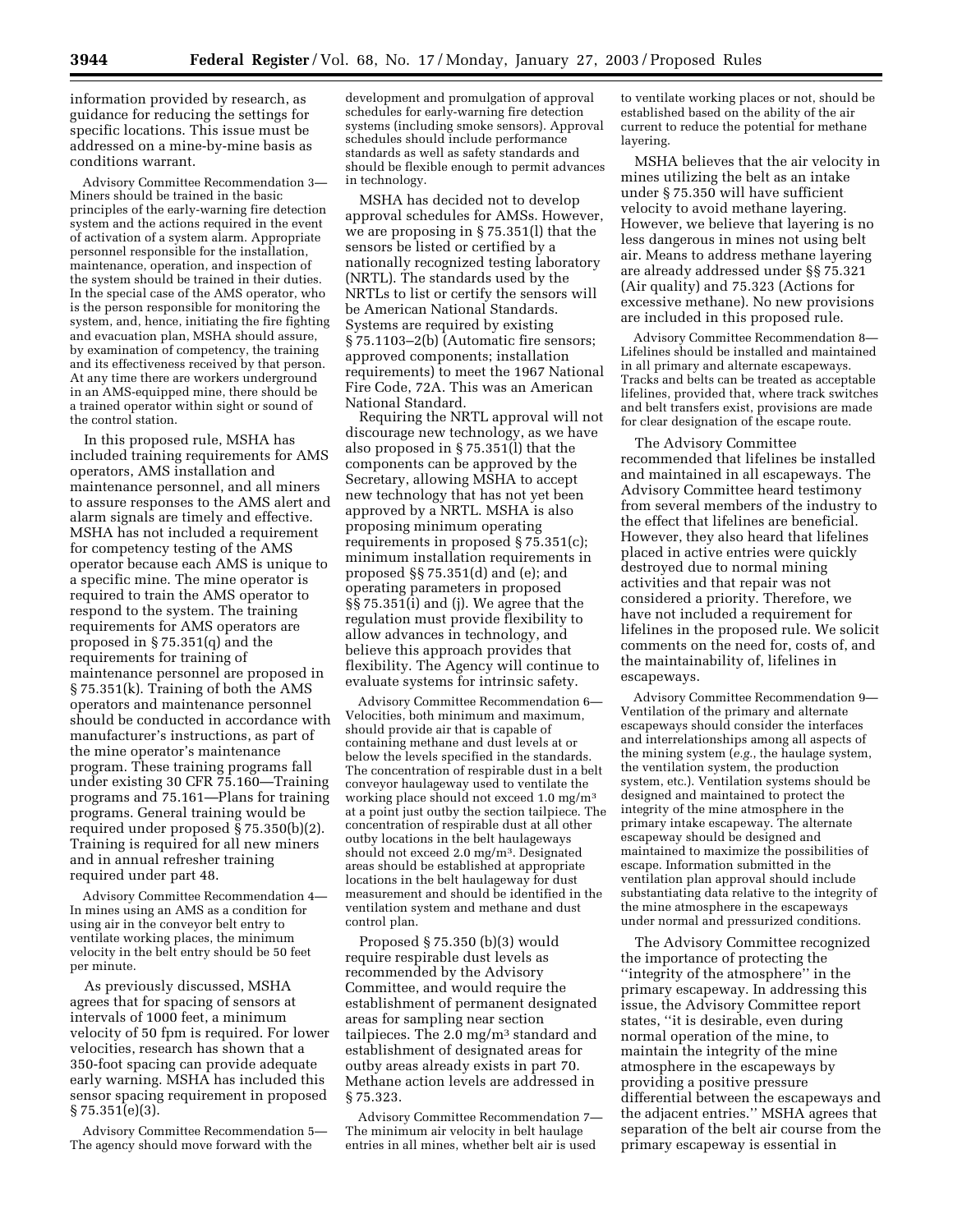providing miners a safe route to the surface. One method to help accomplish this would be to maintain the primary escapeway at a pressure that is higher than the adjacent entries.

However, the Advisory Committee recognized that, sometimes, it may be difficult to maintain the pressure differential in the proper direction. Because of the difficulty of maintaining the primary escapeway at a higher pressure than an adjacent air course, MSHA has decided not to propose this requirement. MSHA believes that the air quantity in the belt air course and the air quantity in the intake air courses along with the pressure differential between these air courses must be addressed on a mine by mine basis through the mine ventilation plan process (§ 75.370(a)). The intent is to control the total air quantity in the belt air course relative to the other intake air courses and also to control the pressure differential between the air courses. It is vital that the belt air course and the intake escapeway ventilation be addressed as part of the entire mine's ventilation system. The proper balance must be maintained regarding total air quantities in the air courses and pressure differentials between the air courses. This can be achieved on a mine-by-mine basis through the mine ventilation plan process.

In lieu of this requirement, proposed § 75.351(f) would require the mine operator to monitor the intake escapeway air current for fire contaminants at the beginning and end of the section panel.

MSHA has included in these proposed requirements to allow for the use of point feeding to provide air to the belt entry from other intake entries. MSHA agrees with the provisions listed by the Advisory Committee, and believes that proposed §§ 75.350(c) and 75.351(f), along with the existing construction requirements for regulators under § 75.333, (Ventilation controls), achieve the objective of the recommendation.

Advisory Committee Recommendation 10—It is the consensus of the Belt Air Advisory Committee that MSHA proceed rapidly to develop regulations for improved fire resistant belting, including new testing

and approval schedules. Notwithstanding the scope of the committee charter, the committee recommends that once available, the improved fire resistant belting material should be used in all underground coal mines.

This issue was placed in a separate rulemaking in 1989. Since that time the number and severity of conveyor belt fires has significantly declined. Only two of the ten conveyor belt fires reported between 1993 and 2002 involved injuries to miners. In both of these fires, the injuries were limited to smoke inhalation. We attribute this decrease in conveyor belt fires to improvements in belt monitoring and to technological advances which have occurred during the past 10 years.

The most notable improvement in belt monitoring is the mining industry's increased use of AMSs in conveyor belt passageways. Monitoring systems in general give advance warning to allow a fire in a belt entry to be detected and addressed sooner, thereby limiting fire damage and injuries to miners. An AMS also provides advanced warning of CO and methane concentrations, thereby alerting mine operators to potentially hazardous situations.

Although AMSs have been in use for many years, these systems have rapidly become more sophisticated, evolving from simple monitors into complex devices with integral computer technology capable of transmitting environmental measurements from remote locations to attended mine locations.

In addition, this proposed rule also reduces alert and alarm levels to 5 and 10 ppm, respectively, from levels specified in existing petitions for modification. Also, sensor spacing has been reduced from 2,000 feet to 1,000 feet. These additional safety requirements increase the level of fire safety in mines that choose to use belt air to ventilate working sections. Therefore, we believe that we have achieved the intent of this recommendation (reduction of belt fires) by lowering the alert and alarm levels to provide increased early warning of the presence of fire contaminants, as well as, reducing the spacing of the sensors.

Advisory Committee Recommendation 11—In mines using belt air to ventilate working places, the alert and alarm levels for AMS should not exceed 5 ppm and 10 ppm CO (or equivalent) above ambient, respectively. The MSHA District Manager may establish lower alert and alarm levels for AMS based upon the sensor type and sensitivity, sensor spacing, air flow, crosssectional area and local mining conditions. Alerts and alarms should be automatically activated on the surface and on the working section(s) when the CO (or equivalent) levels exceed the established levels.

As previously discussed, proposed § 75.351(i) sets out the maximum alert and alarm levels at 5 and 10 ppm CO respectively. The District Manager can require lower alert and alarm levels according to this same section. The proposed rule meets all of the provisions of this recommendation of the Advisory Committee except automatic alert activation on working sections. In the section-by-section analysis of this preamble, we discuss our reasons for not including automatic alerts to be activated on working sections.

Advisory Committee Recommendation 12—In mines using belt air to ventilate working places, increased emphasis should be placed on belt entry cleanup and conveyor belt maintenance.

MSHA agrees with the Advisory Committee and believes cleanup and maintenance in the belt entry poses no less of a hazard in mines not using belt air. Accumulations of coal at drives due to spillage are prohibited according to existing § 75.400. We are not proposing any additional regulation for belt entry cleanup and maintenance.

#### *D. Preamble Summary—Current Petition Requirements*

We reviewed the latest 20 proposed decision and orders (PDOs) for petitions for modification of § 75.350 (Air courses and belt haulage entries) to determine common requirements for using belt air. Two-entry petition mines were not included in this analysis because these mines would still need to file petitions to use a two entry mining system as a result of this rule. The following requirements included in petitions are identified as follows.

#### TABLE 3.—COMPARISON OF REQUIREMENTS IN RECENT PROPOSED DECISIONS AND ORDERS (PDOS) WITH REQUIREMENTS IN THE PROPOSED RULE

| Requirement in PDOS | Number of PDOS      | Requirement included in<br>proposed rule |
|---------------------|---------------------|------------------------------------------|
|                     | 20 out of 20    Yes | Yes                                      |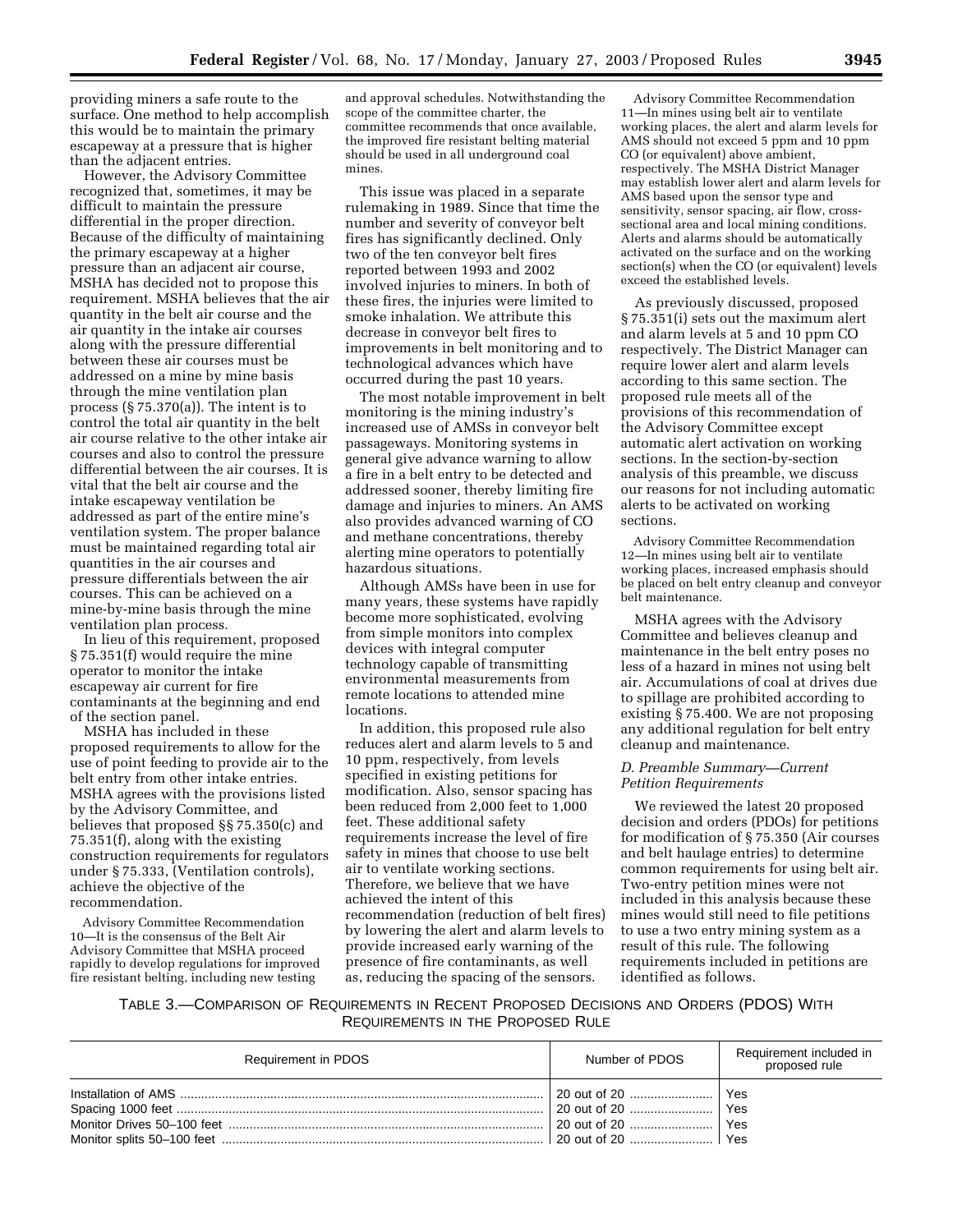#### TABLE 3.—COMPARISON OF REQUIREMENTS IN RECENT PROPOSED DECISIONS AND ORDERS (PDOS) WITH REQUIREMENTS IN THE PROPOSED RULE—Continued

| Requirement in PDOS | Number of PDOS | Requirement included in<br>proposed rule |  |
|---------------------|----------------|------------------------------------------|--|
|                     | 20 out of 20   | Yes (50 feet)                            |  |
|                     |                | Yes                                      |  |
|                     |                | Yes                                      |  |
|                     |                | Yes                                      |  |
|                     | 20 out of 20   | Yes                                      |  |
|                     | 20 out of 20   | <b>No</b>                                |  |
|                     | 20 out of 20   | Yes                                      |  |
|                     | 20 out of 20   | No.                                      |  |
|                     | 20 out of 20   | No.                                      |  |
|                     | 20 out of 20   | <b>No</b>                                |  |
|                     |                | Yes                                      |  |
|                     |                | Yes                                      |  |
|                     | 20 out of 20   | Yes                                      |  |
|                     |                | Yes                                      |  |
|                     | 20 out of 20   | Yes                                      |  |
|                     |                | Yes                                      |  |
|                     |                | Yes                                      |  |
|                     | 20 out of 20   | Yes                                      |  |
|                     | 20 out of 20   | Yes                                      |  |
|                     |                | <b>No</b>                                |  |
|                     |                | Yes                                      |  |
|                     |                | <b>No</b>                                |  |
|                     | 20 out of 20   | <b>No</b>                                |  |
|                     | 20 out of 20   | Yes                                      |  |
|                     |                | Yes                                      |  |
|                     |                | <b>No</b>                                |  |
|                     | 20 out of 20   | <b>No</b>                                |  |
|                     | 2 out of 20    | Yes                                      |  |
|                     |                | Yes                                      |  |
|                     |                | Yes (300 fpm)                            |  |

Most requirements from the § 75.350 proposed decisions and orders allowing the use of belt air are included in this proposed rule. As discussed elsewhere in this preamble, we are not including requirements for improved conveyor belt flame resistance. This rule which was originally proposed in 1992 was recently withdrawn from MSHA's regulatory agenda. (*See* 67 FR 46431). We are not requiring alarms on the section for sensors within 4,000 feet of the section to be automatically activated. Rather, we have proposed that any sensor in alarm would automatically notify affected areas.

MSHA does not include language to require limits on the air quantity carried in the belt entry or air course. The Agency expects that any mine using more than 202,000 cubic feet per minute (cfm) will be an exception, and that modifications will be made by additional sensor installations and reduced alert and alarm levels required by the District Manager. In addition, we do not include any requirement limiting the ratio of belt air quantity to the total intake air quantity coursed to the section. We believe the requirements of the proposed rule are adequate for protecting miners. We have not included tables or nomographs

developed from research to be used for determining appropriate alert and alarm levels. These tools would assist MSHA District Managers in reviewing ventilation plans for approval and determining additional requirements on a mine-by-mine basis. We feel that, for typical installations, the 5 and 10 ppm alert and alarm settings are adequate.

We also do not specify a method for determining the ambient CO concentration. Under proposed § 75.351(j) mine operators would be required to provide the Agency with AMS data or an equally effective method in setting ambient levels. The method for determining the ambient CO concentration would need to be approved in the mine ventilation plan.

Unlike the § 75.350 petitions, we are not requiring a provision to require a MSHA study in mines where more than one entry is common with the belt entry. In these mines, the District Manager may require additional sensors and reduced alert and alarm settings and we expect these requirements to be set on a mine-by-mine basis.

MSHA can involve its Technical Support branch to conduct such studies in mines where multiple entries indicate that additional safeguards may be needed. We have not included

additional restrictions on the use of equipment in the intake escapeway. The Agency believes existing standards in § 75.380 (Escapeways; bituminous and lignite mines) cover these requirements.

A few belt air petitions included requirements for using belt air that are not listed in Table 3. Typically, these additional requirements were requested following negotiation between mine management and labor during the petition for modification process. Most of these requirements addressed minespecific conditions, and therefore, are not germane to the safe use of belt air for mines with three or more entries that choose to use it. Some of these requirements are covered, in part, by either existing standards or this proposed rule. Conditions addressed in existing standards include:

—*Ambient CO levels \* \* \* shall not be determined when diesel equipment is idling in an air split.* This petition requirement is addressed in a new diesel standard that prohibits the idling of diesel-powered equipment, 30 CFR 75.1916—Operation of diesel-powered equipment.

—*A ''Wall of Water'' fire suppression system shall be installed just inby the belt take-up/storage unit for each drive unit.* Deluge-type water sprays, foam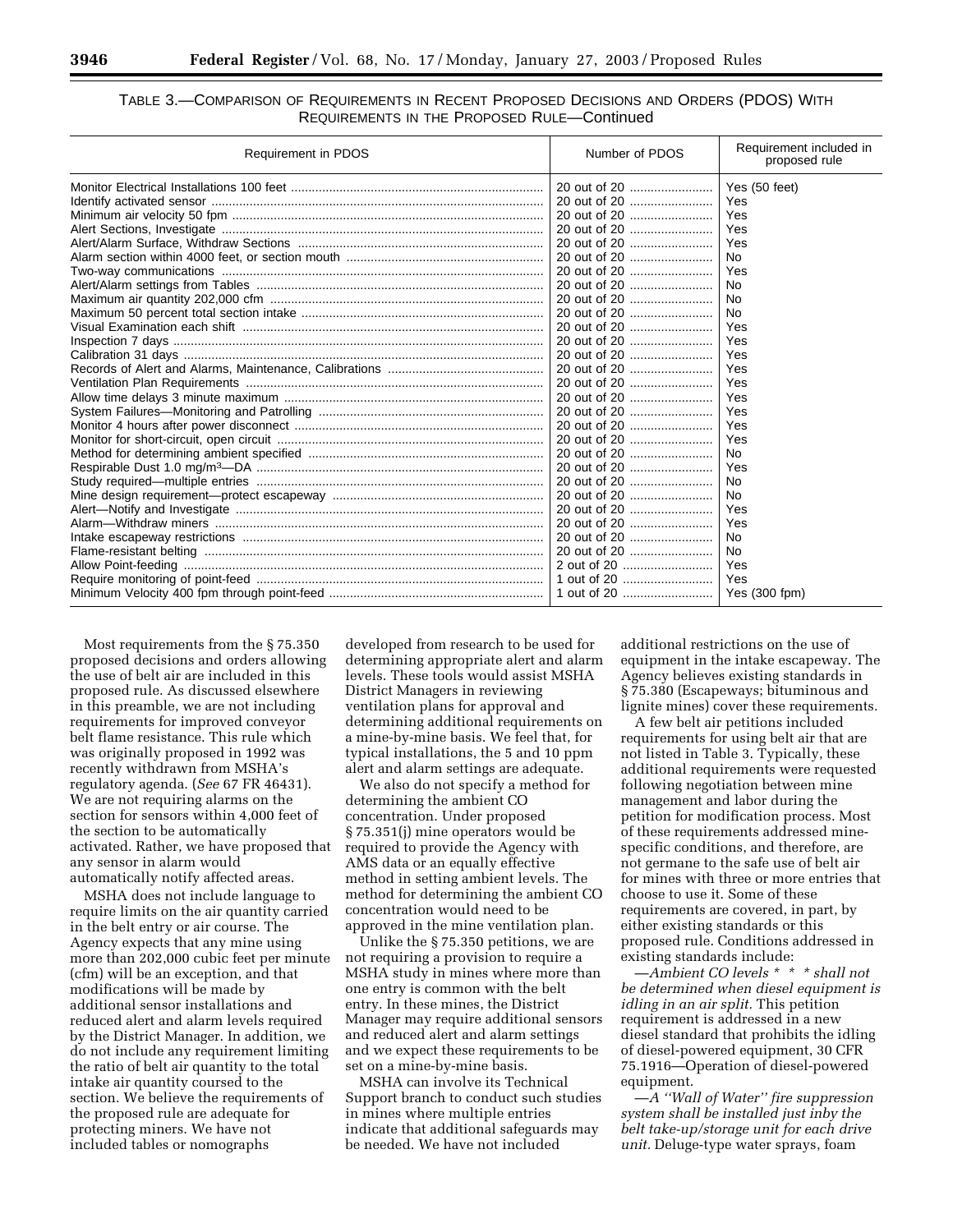generators, or equivalent protection are required at all belt-conveyor drives by 30 CFR 75.1101—Deluge-type water sprays, foam generators; main and secondary belt-conveyor drives.

—Stopping construction is specified as to the type of blocks, construction method, and coating of joints. A petition *forbids use of Kennedy stoppings and hollow core block* for stopping construction. These issues are substantially covered by existing provisions in 30 CFR 75.333— Ventilation controls.

—A special belt entry maintenance program is required by a petition, and identifies the manufacturer's recommended maintenance schedule. We believe this issue is covered by existing provisions in 30 CFR 75.360— Preshift examination at fixed intervals; 75.362—On-shift examination; and 75.400—Accumulation of combustible materials.

—Equipment considered potential fire sources in the intake escapeway are required to be equipped with fire suppression systems. These are already covered by existing provisions in 30 CFR 75.1107—Fire suppression devices.

Conditions that, based on Agency experience, are adequately addressed in the proposed rule include:

—A few petitions contain very specific language on the placement of sensors. Sensors are required to be *placed as near to the roof as feasible (efforts toward monitoring within 12 inches of the roof).* We have not included the requirement to monitor within 12 inches of the roof. We consider the requirement of 'as near the roof as feasible' in the proposed rule to be sufficient.

—Patrolling of two adjacent sensors which are inoperative is required each *30 minutes.* A complete system failure requires a one-hour period. MSHA is proposing that a one-hour period for all patrolling is sufficient.

There is one condition in some of these atypical petitions that *a directional lifeline shall be installed for the duration of the return escapeway* when return entries are utilized as alternate escapeways. Even though this issue is not germane to the safe use of belt air, we are soliciting comments on the use of lifelines in this proposed rule because the Advisory Committee recommended their use (in Recommendation Number 8).

#### *E. Preamble Summary—Belt Entry Ventilation Review*

In 1989, a committee was formed of MSHA staff to review safety questions surrounding the ventilation of belt conveyors in underground coal mines.

The committee was referred to as the Belt Entry Ventilation Review (BEVR) committee. A final report issued by the BEVR committee made ten recommendations. The following discusses the recommendations and subsequent actions taken by MSHA to address the recommendations including proposed provisions included in this rule.

*1. Increased emphasis should be placed on belt maintenance, belt entry clean-up, and rock dusting.*

Maintenance, cleanup, and rock dusting in the belt entry are important for all mines using belt haulage. However, these items are already covered by existing regulations (§ 75.362(b)—On-shift examination and § 75.400—Accumulation of combustible materials). MSHA issued a Program Information Bulletin (P89–40) in 1989 addressing inspection of belt entries to emphasize proper maintenance and clean-up. We are not proposing any additional regulation for belt entry maintenance, cleanup, or rock dusting.

*2. Emphasis should be placed on proper construction and maintenance of stoppings separating intake escapeways from other intake entries.*

Again, regulations exist regarding the construction of stoppings, as well as all permanent ventilation controls (§ 75.333—Ventilation controls). MSHA issued a Program Information Bulletin (P89–35) in 1989 addressing inspection of stoppings to emphasize proper stopping construction and maintenance. The Agency believes no additional regulation is needed.

*3. Sections should be designed by entry location, number of entries, or pressure differential, to enhance the protection of the intake escapeway from contamination by fires in adjacent separate entries.*

The Agency agrees that mine design can provide additional benefits for protecting the intake escapeway. We believe mine operators should explore possible changes to ventilation systems. MSHA and the mine operator should work together in the mine ventilation plan approval process to address these issues. However, there are factors which will limit changes to mine ventilation system design, including methane liberation, geologic considerations, and other mine specific concerns. MSHA believes proposing regulations which dictate mine design are not needed, and thus is not proposing regulations concerning mine design.

*4. Intake escapeways should be maintained free of potential fire sources unless such sources are protected by fire suppression or other acceptable devices.*

Regulations finalized in 1996 (§ 75.340—Underground electrical installations) require electrical installations located in intake airways to be protected by noncombustible structures, or equipped with fire suppression. Also promulgated in 1996, regulations in § 75.380—Escapeways, prohibit the use of certain equipment in the primary escapeway, and requires the use of fire suppression on most other equipment. Proposed § 75.350(b)(4) would require the monitoring of the intake escapeway by CO sensor(s) as part of the AMS, meeting all of the requirements of proposed § 75.351.

*5. Directing air inby through the belt entry and to the return through a restrictive regulator or pipe overcast does not comply with section 75.326 and should be discontinued.*

This practice is no longer accepted by MSHA. We released a Program Policy Letter (P89–V–18) in 1989 stating that this practice should not be permitted because it allows belt air to ventilate working places; which was prohibited by former § 75.326.

*6. Training should include all drills in communication and evacuation techniques and include precautions to be taken for escape through smoke.*

Existing § 75.383—Escapeway maps and drills, requires mine evacuation drills and serves as a training tool for miners. Training issues have been addressed in the proposed regulations for all miners, and is required to be included in Part 48 training programs for new miners, annual retraining, and specific training for AMS operators. Training in smoke has been conducted and is available for many groups by the National Mine Safety and Health Academy in Beaver, West Virginia. MSHA's experience and the feedback from groups participating in this training has been very positive.

While this training is available at the MSHA facility, it is not possible for all companies to train all miners in smoke, as other facilities are not readily available. We are not proposing new regulations in this area. We do expect that training plans will provide minespecific training applicable to local conditions and concerns.

*7. Belt entries used to ventilate working places should be equipped with carbon monoxide monitoring systems or smoke detectors. MSHA and the Bureau of Mines should encourage development and testing of improved smoke detectors. MSHA should initiate the development of performance standards for CO monitors and smoke detectors. MSHA should continue to stress maintenance of CO monitoring systems.*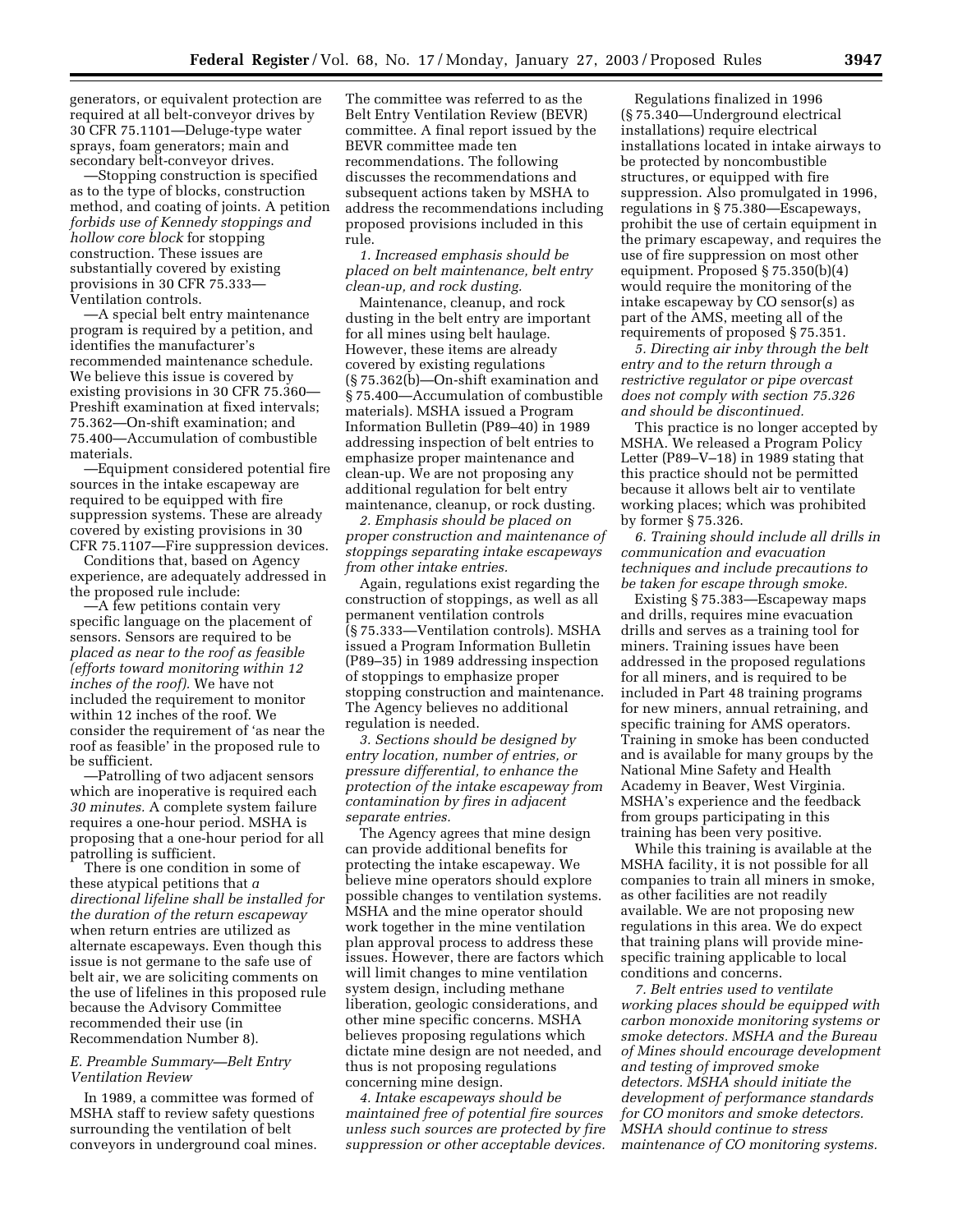The proposed regulations require the use of an AMS to monitor the belt entry. MSHA participated in a joint program with the former Bureau of Mines and a manufacturer of smoke detectors that tested these instruments in the mine environment. MSHA is encouraging the development of new technology for fire detection and supports further research by NIOSH in this area. Rather than develop approval schedules, we have decided to require sensors to be listed by nationally recognized testing laboratories.

*8. MSHA should consider requiring improvements to or replacement of point-type heat sensors.*

We would require the use of an AMS as a condition to safely use belt air to ventilate the working section. This is a cornerstone of the proposed rule.

Point-type heat sensors (PTHSs) or equivalent are currently required under existing  $\S 75.1103-4(a)(1)$  as part of the automatic fire sensor and warning device systems. The proposed rule will allow mine operators to use CO sensors in place of PTHSs as an equivalent method.

*9. Where belt air is directed outby from the section, water lines should be relocated from the belt to a separate intake entry to facilitate fire fighting activities.*

Because this is not a belt air issue, we have not included any requirement in this proposed rule.

*10. Further research should be conducted to evaluate the impact of air velocities on underground fire fighting and to provide information on the growth and spread of mine fires involving materials other than conveyor belts.*

Additional research was completed by the former Bureau of Mines and NIOSH in these areas subsequent to the release of the BEVR report. MSHA used much of the published results in developing this proposed rule. Additional research by NIOSH concerning fire detection is ongoing, and the Agency remains in contact with researchers on new and developing technology.

#### **IV. Discussion of the Proposed Rule**

#### *A. General Discussion—30 CFR, Part 75, Subpart D—Ventilation*

Existing § 75.350 (Air courses and belt haulage entries) requires that entries used as intake and return air courses be separated from belt haulage entries and prohibits air coursed through belt entries from ventilating working places. The proposed rule would continue to allow the existing method of ventilation where belt air is coursed to a return air course or to the surface and not onto

either the working sections or equipment setup or removal areas. However, it also would permit, with additional safeguards, the use of belt air to ventilate the working sections and the setup or removal areas.

Past practice has been for a mine operator to file a petition for modification of § 75.350 (or formerly § 75.326) to seek approval to use belt air to ventilate working places in underground coal mines. To date, we have granted approximately 90 such petitions. About nine petitions are being processed as of the date of this notice. Under existing § 75.350 (Air courses and belt haulage entries), mines opened on or before March 30, 1970, may use belt air to ventilate working places when it is determined that this air is needed to provide adequate ventilation. Currently, eight mines developed before 1970 are ventilated in this manner. In each of these cases, we require the mine operator, through the mine ventilation plan, to continue to meet at least the same level of protection provided in petitions that we have granted. Therefore, the mines developed before 1970 will not be exempted from the rule but must meet the new regulations.

Our experience regarding belt air petitions has been that with proper safeguards, allowing belt air to ventilate working places (belt air) can achieve net safety benefits. Belt air usage can result in an increase in the quantity of air in the belt entry and other common entries (belt air course). This provides increased protection to miners against hazards created by elevated levels of methane, other harmful gases, and respirable dust. Significantly, this method of ventilation can help to balance pressures between air courses in the system. Present § 75.350, that is identical to the former § 75.326, requires that the mine operator ''limit the velocity of the air coursed through belt haulage entries to the amount necessary to provide an adequate supply of oxygen in such entries and to assure that the air therein shall contain less than 1.0 volume per centum of methane.'' In the past, mine operators regulated the air flowing through the belt air course such that most of the air flowing toward the working sections flowed in the intake air course. This action commonly caused pressure differentials to occur between the entries. Balancing the air volume in the primary intake air course with the air volume in the belt air course generally provides less pressure differential between the primary escapeway intake air course and the belt air course. Pressure-balanced ventilation systems reduce the likelihood that air will leak from the belt air course into

adjoining intake air courses, including the primary escapeway. Should a fire develop in the belt entry or other common entries, the products of combustion would tend to stay in the belt air course for a longer duration. This would enhance escape through the primary escapeway by keeping the parallel primary escapeway free of smoke.

We recognize the problems created when the products of combustion from a fire are transported to the working sections. However, we believe, as did the Advisory Committee, that with proper precautions, belt air can be safely used to ventilate working places.

The Advisory Committee recommended that lifelines be installed and maintained in all escapeways. The Advisory Committee heard testimony from several members of the industry to the effect that lifelines are beneficial. However, they also heard that lifelines placed in active entries were quickly destroyed due to normal mining activities and that repair was not considered a priority. Therefore, we have not included a requirement for life lines in the proposed rule. We specifically solicit comments on the need for and the maintainability of lifelines in escapeways.

The Advisory Committee recognized the importance of protecting the ''integrity of the atmosphere'' in the primary escapeway. In addressing this issue, the Advisory Committee report states, ''The Committee believed that it is desirable, even during normal operation of the mine, to maintain the integrity of the mine atmosphere in the escapeways by providing a positive pressure differential between the escapeways and the adjacent entries.'' We agree with the concept that separation of the belt air course from the primary escapeway is essential in providing miners a safe route to the surface. One method to help accomplish this would be to maintain the primary escapeway at a pressure that is higher than the adjacent entries. However, the Advisory Committee recognized that, sometimes, it may be difficult to always maintain the pressure differential in the proper direction. Because of the difficulty of maintaining the primary escapeway at a higher pressure than an adjacent air course, the Agency has decided not to propose this requirement. However, we recommend that MSHA and the mine operator should work together during the mine ventilation plan approval process to address this issue on a mine-by-mine basis.

The Advisory Committee recommended that we proceed to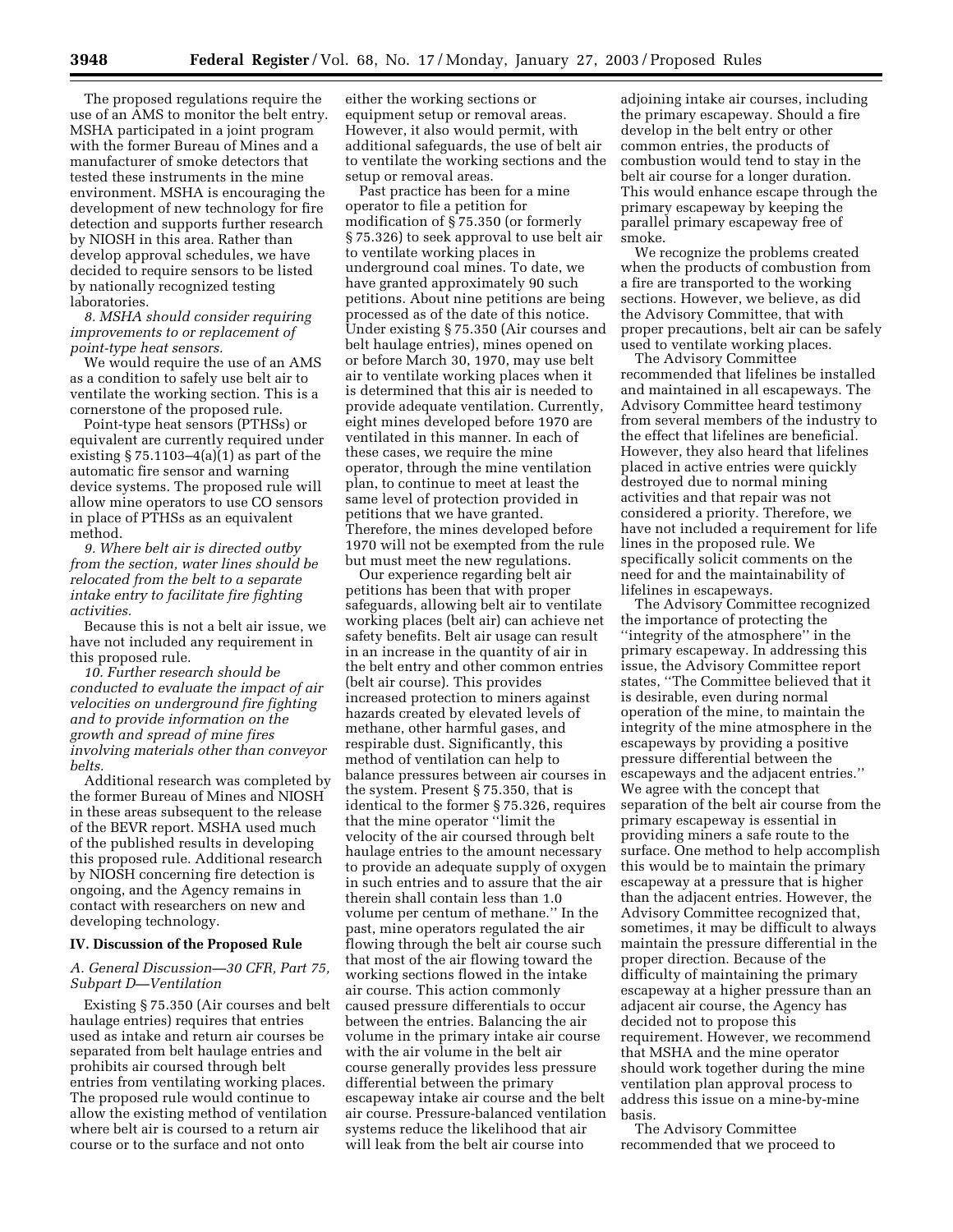develop regulations for improved fireresistant belting including new testing and approval schedules. These issues were placed in a separate rulemaking and are not included in this rulemaking package as discussed above.

Existing § 75.351 (Atmospheric monitoring system (AMS) established performance requirements for AMSs used to comply with existing §§ 75.323 (d)(1)(ii)—Return air split alternative, 75.340(a)(1)(ii) and 75.340(a)(2)(ii)— Underground electrical installations, or 75.362(f)—On-shift examination. The proposed rule would revise § 75.351 to include requirements for the installation and operation of an AMS in belt entries. The Advisory Committee concluded that belt air course could be safely used to ventilate working places of underground coal mines, provided additional safety and health conditions are met. One additional condition is the presence within the belt entry of an early-warning fire detection system. This position is consistent with the conclusion of the BEVR Committee that ''Directing belt air to the face provides protection equivalent to other ventilation methods which comply with § 75.326 [now § 75.350], provided a carbon monoxide (CO) or other improved monitoring system is used.'' It is also consistent with our position since 1978 requiring the use of a lowlevel CO detection system when we grant a petition to use belt air to ventilate working places.

#### *B. Section-by-Section Discussion*

#### *Part 75—Mandatory Safety Standards— Underground Coal Mines*

#### *Section 75.301 Definitions.*

This proposed rule would add six new definitions to the list of definitions contained in the existing standard. As with other definitions in this section, the new definitions would only apply to subpart D—Ventilation.

The proposed rule would define *appropriate personnel* as the person or persons designated by the operator to perform specific tasks in response to AMS signals under § 75.351.

The proposed rule would define an *atmospheric monitoring system (AMS)* as a network consisting of hardware and software capable of measuring atmospheric parameters, such as carbon monoxide and methane concentrations, and smoke optical density; transmitting the measurements to a designated surface location; providing alert and alarm signals to designated locations; processing and cataloging atmospheric data; and providing reports that can be used in the maintenance and calibration of the system by the mine operator. We

believe that each of these capabilities is important and that an AMS used to comply with the requirements of the standard provides these functions.

The proposed rule would define the *AMS operator* as the person(s) designated by the mine operator and located on the surface of the mine to monitor the AMS signals and to notify appropriate personnel in response to a malfunction, alert, or alarm signal. The Advisory Committee recommended that this person also be responsible for initiating procedures contained in the mine's fire fighting and evacuation plan. During discussions of the duties of the ''responsible person,'' the Advisory Committee characterized this person as ''responsible for monitoring the system and, hence, initiating the Fire Fighting and Evacuation Plan.'' Some members of the Advisory Committee noted that this individual was responsible for the safety of the miners in the mine. Other members of the Advisory Committee, as well as testimony by some members of the public, argued that the responsibility for the safety of the miners rests elsewhere and not solely with the person monitoring the AMS on the surface. We believe that, although the AMS operator could be the person designated to initiate the actions of the approved program of instruction (*i.e.*, the mine emergency evacuation and firefighting plan), this rule should not require that person to be the person in charge of implementing the approved program of instruction. Instead, the individual responsible for initiating actions specified in the fire fighting and evacuation plan should be identified in the approved program of instruction (§ 75.1502).

MSHA includes a definition for the *belt air course* in the proposed rule. The belt air course would be defined as containing the entry in which a belt is located and any adjacent entry(ies) not separated from the belt entry by permanent ventilation controls, including any entries in series with the belt air course, terminating at a return regulator, a working section, or the surface. The proposed rule deals with the belt air course and not just the belt entry due to the homogeneity of the airstream within the air course.

The proposed rule would define *carbon monoxide ambient level* as the average concentration in ppm of CO detected in an air course containing CO sensors. This average is representative of the composition of the mine atmosphere over a designated period of mining activity during a non-fire condition. We believe that an effective early-warning fire detection system must be based upon reasonable

operating parameters, which include the evaluation of ambient CO levels.

The definition of ambient level includes the term 'average concentration.' The ambient CO levels will vary from mine to mine. For this reason, the ambient level and the method used to determine it, are required to be approved in the mine ventilation plan. Documentation must be provided to the district manager that the specified ambient level requested reflects the true conditions of the atmosphere. For many mines, the average concentration will be the same throughout the air course and will be at or near zero ppm. A mine may choose to designate its ambient level as zero ppm though the average concentration might be above zero ppm. There may be more than one ambient level per mine. We recognize that in some mines, CO occurs naturally as a characteristic of the coal seam and that higher average concentrations will exist. Also, dieselpowered equipment produces CO when operating and thus will raise the average concentration of the CO within the air course. Operation of diesel-powered equipment near a CO sensor might cause 'spike' concentrations of CO to occur. In-mine tests have shown that these spikes account for a small part of the sample concentrations. Thus, if the ambient level is determined using a reasonable duration of time, the average will represent the concentration approximating that most often found in the air course.

In order for an AMS with CO sensors to be effective as an early-warning fire detection system, the ambient level must represent conditions over a broad range of mining activities. We recognize that the ambient level may vary from shift to shift depending on the type or amount of work being done. We believe approval of the ambient level and the method used to establish it are most appropriately addressed in the mine ventilation plan due to varying mining conditions and activities. Therefore, MSHA would continue to require that the ambient level and the method for determining the ambient level be specified and approved in the mine ventilation plan, § 75.371(hh).

For clarity, we are proposing a definition for *point feeding.* As defined by the proposed rule, point feeding would be the process of providing additional intake air to the belt air course from another intake air course through a regulator. It is our experience that point feeding from one intake air course to another is an effective tool for controlling the proper pressure differentials between entries. This is a useful tool that limits leakage from one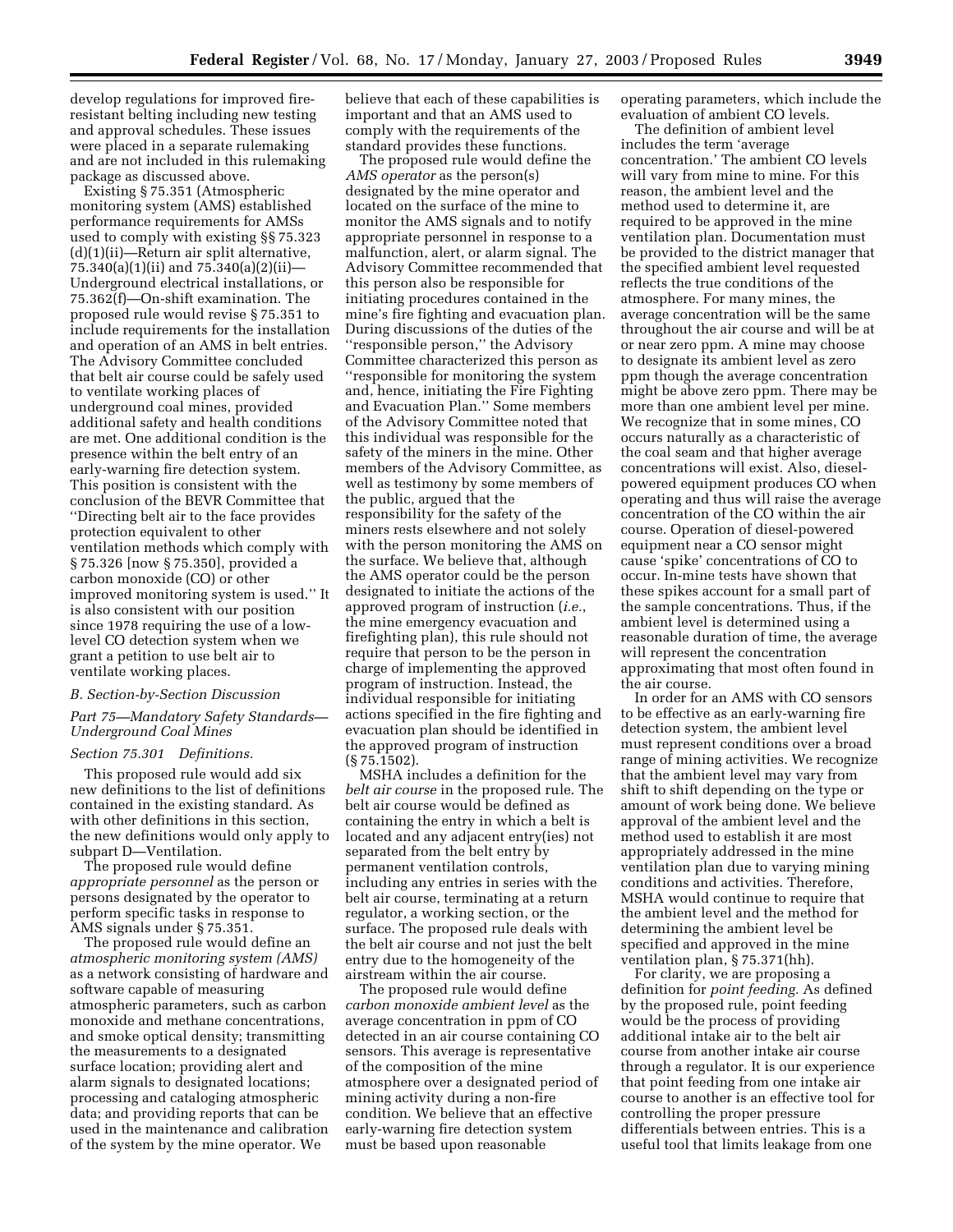air course to other air courses. Sometimes providing additional air to the belt air course to increase air velocity in the belt entry is necessary to maintain the needed air velocity to assure that the contaminants reach the sensors. Although we acknowledge that point-feeding may be necessary, we think that the number of point-feed regulators should be kept to a minimum to maintain the integrity of the primary escapeway. Because the point-feed regulator is a permanent ventilation control, the point-feed regulator must be constructed according to the requirements of existing § 75.333(e)(1) (Ventilation controls) which states the method and material requirements for the construction of permanent stoppings and regulators.

#### *Section 75.350—Belt Air Course Ventilation*

This proposed rule would revise existing § 75.350 that prohibits air coursed through belt entries from ventilating working places. As used in the existing standard, the term 'belt entries' refers to the belt air course. Under the proposed rule, the belt air course could be used to ventilate working sections, if the mine operator meets specified safety precautions. The term 'working sections,' and not 'working places,' is used in the proposed rule to include the area inby the loading point. Existing § 75.380(g) requires separation of the primary escapeway from the belt entry beginning at the working section to the escape facilities or the surface. Thus, if the mine operator wishes to course belt air inby the end of the separation of the primary escapeway from the belt, the safety precautions of this proposed rule would apply.

The proposed rule also would permit belt air to be used to ventilate equipment setup or removal areas if the mine operator meets the same specified safety precautions. If intake air passes through a belt entry where the belt is not operating, and is coursed onto a setup or removal area, the specified precautions would not apply. For example, during longwall setup, stoppings are removed to access the belt entry at certain locations. If the belt cannot be operated, the specified precautions are not required. However, if any of the air that passes through the belt entry has passed over a belt that is being operated or has been operated within the previous four hours, the specified requirements would apply.

Separation of the belt entry from the primary escapeway entry is required by existing § 75.380(g). Under the current regulations, the belt air course must be

separated with permanent ventilation controls from return air courses and from other intake air courses. Section 75.350(a) of the proposed rule would require separation of the belt air course from return air courses and other intake air courses with permanent stoppings. It requires that the belt air course cannot be used as a return air course. It also requires that belt air cannot be used to ventilate the working sections or setup or removal areas except as specified in proposed § 75.350(b). When the mine operator meets the conditions specified in § 75.350(b), separation of the belt air course from intake air courses, other than primary escapeways, would not be required.

Since existing § 75.321 requires that the oxygen level in areas where persons work or travel be no less than 19.5 percent, we have not included a minimum oxygen requirement in this section. Also, existing § 75.323(b) limits the methane in intake air courses, including belt air courses, to 1.0 percent, so we have not included this requirement in proposed § 75.350.

Existing § 75.350 requires that the air velocity in the belt entries be limited to the amount necessary to provide an adequate supply of oxygen in these entries and to assure that the air contains less than 1.0 percent methane. We have not included in the proposed rule the provision in existing § 75.350 that limits the air velocity in the belt entry. The intent of this restriction was to reduce fanning and propagation of flames in the event of a fire. Donald Mitchell, a mine fire expert, commented in written testimony to the Advisory Committee that limiting the velocity in the belt entry actually does not produce the intended results. Research has shown that higher velocities have a cooling effect on developing fires, and higher quantities reduce concentrations of volatile gases. In effect, the restriction of velocity creates additional potential hazards of smoke rollback, methane and hydrogen layering, and development of fuel-rich fires. We agree with Mr. Mitchell's conclusions and have not retained the requirement limiting the velocity in the proposal.

For mines using an AMS with CO sensors for fire detection in the belt entry, proposed § 75.351(e)(3) would require a minimum velocity of 50 feet per minute (fpm) in the belt entry unless the spacing is reduced to 350 feet between CO sensors, in which case, the velocity can be lower. Our experience shows that for an AMS with CO sensors to function properly as an early-warning fire detection system, the products of combustion must be transported to the sensors. This method of transport is the

ventilation air current. The Advisory Committee concluded that a minimum air velocity of 50 fpm is necessary to ensure timely transport of combustion products to sensors. However, more recent research conducted by the National Institute of Occupational Safety and Health (NIOSH) indicates lower velocities can be used if sensor spacing is reduced. In zero-flow conditions, NIOSH has found sensor spacing of 105 meters (344 feet) to be effective for early-warning fire detection (Edwards *et al.* 1997). We recognize that mines will have some air flow within the belt entries. Therefore, we are requiring that maximum sensor spacing be reduced to 350 feet in areas where less than 50 fpm is maintained to provide adequate fire protection capabilities.

Proposed paragraph § 75.350(b) addresses the safety requirements that would apply when belt air is used to ventilate a working section or a setup or removal area. Proposed paragraph (b)(1) would require that the mine operator equip the belt entry with an AMS installed, operated, examined, and maintained as specified in proposed § 75.351. The Advisory Committee concluded that if installed, calibrated, and maintained properly, an AMS with CO and/or smoke sensors can perform satisfactorily. This conclusion is consistent with our experience with AMSs.

Proposed paragraph (b)(2) of the proposed rule would require the training of all miners annually in the basic operating principles of the AMS, including the actions required in the event of activation of a system alarm. This training may be conducted as part of a miner's part 48 new miner training (§ 48.5), experienced miner training (§ 48.6), annual refresher training (§ 48.8), or training conducted as part of the approved program of instruction, § 75.1502. The training should include the purpose of the system, the type of information that it provides, and what responses are necessary to specific signals from the AMS. We are aware that the effectiveness of any hazard warning system depends not only on the reliability of the system but also on the trust that the miners have in the system. A system that continually provides alarms when no hazard is present is of little value. The Advisory Committee concluded that if miners do not understand how the AMS works or do not trust the signals produced, the effectiveness of the AMS is reduced. Consequently, the Advisory Committee recommended, and we are proposing, that miners must be trained in how to respond to AMS signals when an AMS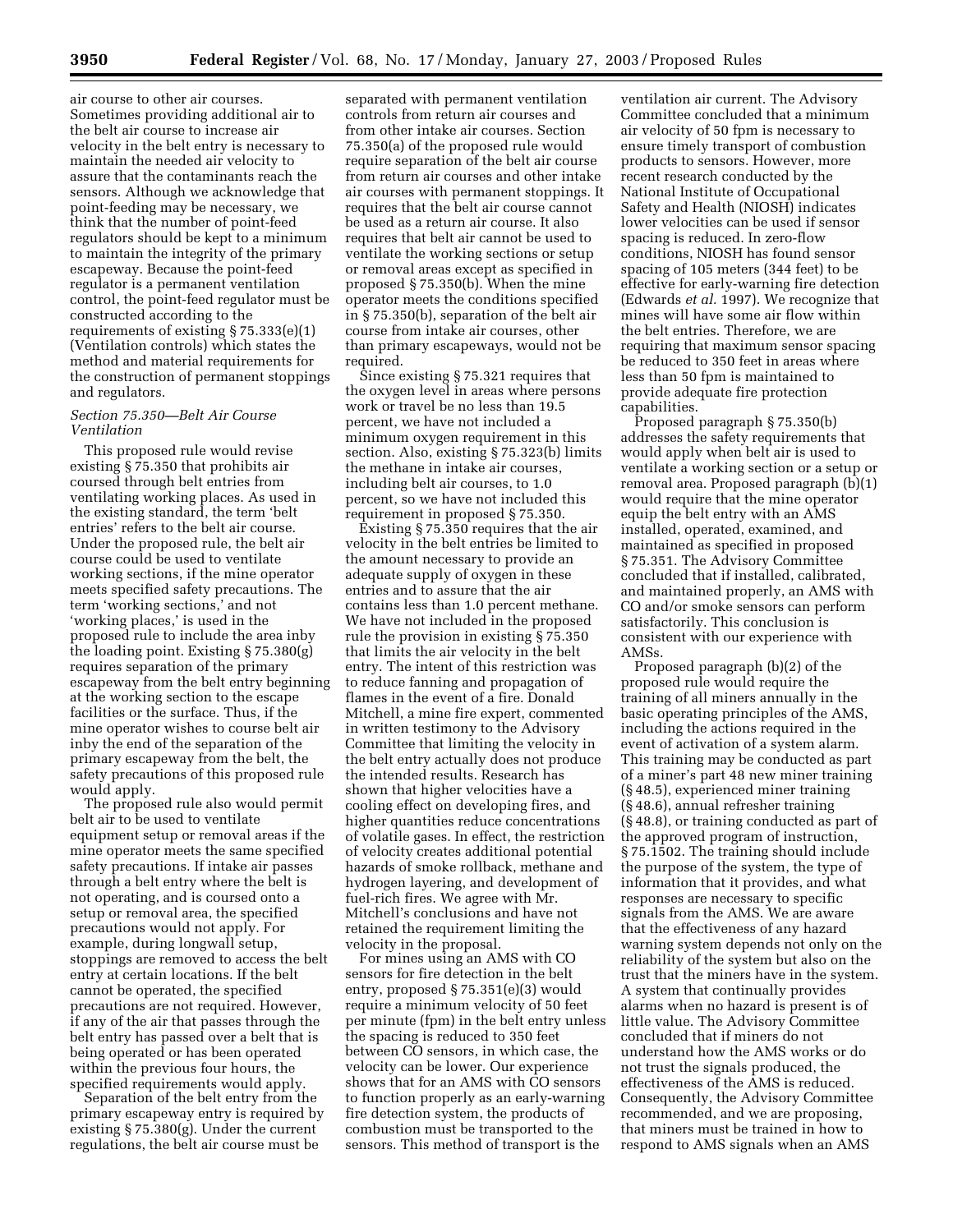is installed in mines that use belt air to ventilate working sections or setup or removal areas.

Proposed paragraph (b)(3) would require that the concentration of respirable dust in the belt air course must be maintained at or below 1.0 mg/ m3 because it is now considered intake air. A permanent designated area (DA) for dust measurements would be established at a point no greater than 50 feet upwind from the section loading point in the belt entry when the belt air flows over the loading point or no greater than 50 feet upwind from the point where belt air is mixed with air from another intake air course near the loading point. We would require that this DA be specified and approved in the mine ventilation plan. The Advisory Committee recommended the establishment of DAs at appropriate locations. Establishing a DA near the loading point or before the mixing point would address the concerns of Advisory Committee members for protecting the health of persons when belt air is coursed onto the working section or setup or removal areas. The existing regulation, § 70.100(b), specifies that the average concentration of respirable dust in the intake airways within 200 feet of the working faces of each section be continuously maintained at or below 1.0 mg/m3.

Proposed § 75.350(b)(4) would require monitoring of the primary escapeway per proposed § 75.351(f) for CO or smoke within 500 feet of the working section or set up or removal areas, and within 500 feet of the beginning of the panel. In mines that point-feed from the primary escapeway near the beginning of a panel, the sensor required under § 75.351(f) must be located in the primary escapeway within 500 feet of the working section and within 500 feet of the beginning of the panel. The pointfeed sensor required by proposed § 75.350(c)(1) may be used as the sensor at the beginning of the panel if it is located within 500 feet of the beginning of the panel. Alarms activated by these sensors would warn miners of a problem in the primary escapeway upwind of the working section or setup or removal area. These sensors will provide significant additional protection for a minimal cost.

Proposed § 75.350(b)(5) is included to limit the use of belt air to sections developed using at least three entries for development. This will require all existing two-entry petition requirements to remain in effect, and these petitions will not be superceded by this rule since many of the granted petition requirements exceed those in this proposed rule. Future two-entry mines

will need to continue to file petitions to use belt air, since proposed § 75.350(a) prohibits placing the conveyor belt in the return. The Agency believes the twoentry mining system provides a unique set of issues and needs to be approved on a mine-by-mine basis.

Proposed paragraph (c) would require that when a mine needs additional air in the belt air course, notwithstanding the provisions of § 75.380(g), point feeding air from any intake air course may be permitted if approved in the mine ventilation plan under § 75.370 and conditions set out in proposed paragraph (c) are met. MSHA believes that a point-feed regulator should only be used when needed and the number of point-feed regulators should be kept to a minimum. Point feeding is not meant to compensate for a poorly designed or inadequately maintained ventilation system. Although the Advisory Committee limited discussion to point feeding from the primary escapeway, we believe that any intake air course could be considered as a source for point feeding. The same requirements should apply to these other intake air courses in order to maintain the integrity of the air courses and to facilitate early-warning fire detection capability.

When point-feed regulators are used and the air in the belt air course is being used to ventilate either a working section or an area where mechanized mining equipment is being installed or removed the following conditions must be met to assure the safety of the miners.

Proposed paragraph (c)(1) would require monitoring of the air current that will pass through the point-feed regulator for CO or smoke at a point within 50 feet upwind of the point-feed regulator. Proposed paragraph (c)(2) would require monitoring of the belt air for CO or smoke at a point within 50 feet upwind of the mixing point with air from the point-feed regulator. If the sensor in the intake air stream gives an alert or alarm signal, the fire in all likelihood will be in the intake air course upwind of the point-feed regulator. If the sensor in the belt entry gives the alert or alarm signal, the source of the contaminants is most likely in the belt entry upwind of the mixing point. With this knowledge, the operator can take whatever action is appropriate to evacuate miners from the affected area safely and begin firefighting efforts.

Proper installation and maintenance of point-feed regulators, when used, are critical since they are a major component of a ventilation system. Since point-feed regulators control the flow of air between two intake air

courses, the provisions of § 75.333(e)(1) (Ventilation controls) apply. Proposed paragraph (c)(3) would require that the point-feed regulator be provided with a means for remote closing without requiring persons to enter the air stream passing through the point-feed regulator. This would provide protection for those persons who may be required to close the point-feed regulator in case of an emergency. Remote closure is especially important if a fire starts in the intake air course upwind from the point-feed regulator. When the point-feed regulator is installed in the manner proposed, the person closing the point-feed regulator could approach upwind in the belt air course. This would enable the person to close the regulator without being exposed to the products of combustion coming through the point-feed regulator. By closing the point-feed regulator under these conditions, the amount of contaminants entering the belt air course could be limited, thus permitting miners to escape.

Proposed paragraph (c)(4) would require that a 300-fpm minimum air velocity be maintained through the point-feed regulator to prevent air reversals and reduce the potential for smoke rollback. The Advisory Committee considered the need to provide sufficient air quantity in the belt air course and recognized that sometimes supplying this air from the primary escapeway through a point-feed regulator may be necessary. The Advisory Committee determined that controlled point feeding is superior to ventilation of the belt air course through leakage. When point feeding is necessary, the Advisory Committee determined that point feeding from the primary escapeway into the belt air course be done under controlled conditions. In its discussion of point feeding, the Advisory Committee states, and we agree, that "\* \* \* while point feeding from the primary escapeway may be appropriate, point feeding into the primary escapeway from any other air course is never appropriate.'' However, we do not intend this position to change the requirement of existing § 75.380(h) which permits ventilation of the primary and alternate escapeways from a common intake air shaft or slope.

Proposed paragraph (c)(5) would require the operator to submit a mine ventilation plan that includes the location of all point-feed regulators. The installation of the point-feed regulator must comply with existing § 75.333 and must meet the performance requirement of remote closure.

In addition, proposed paragraph (c)(5) would require that the locations of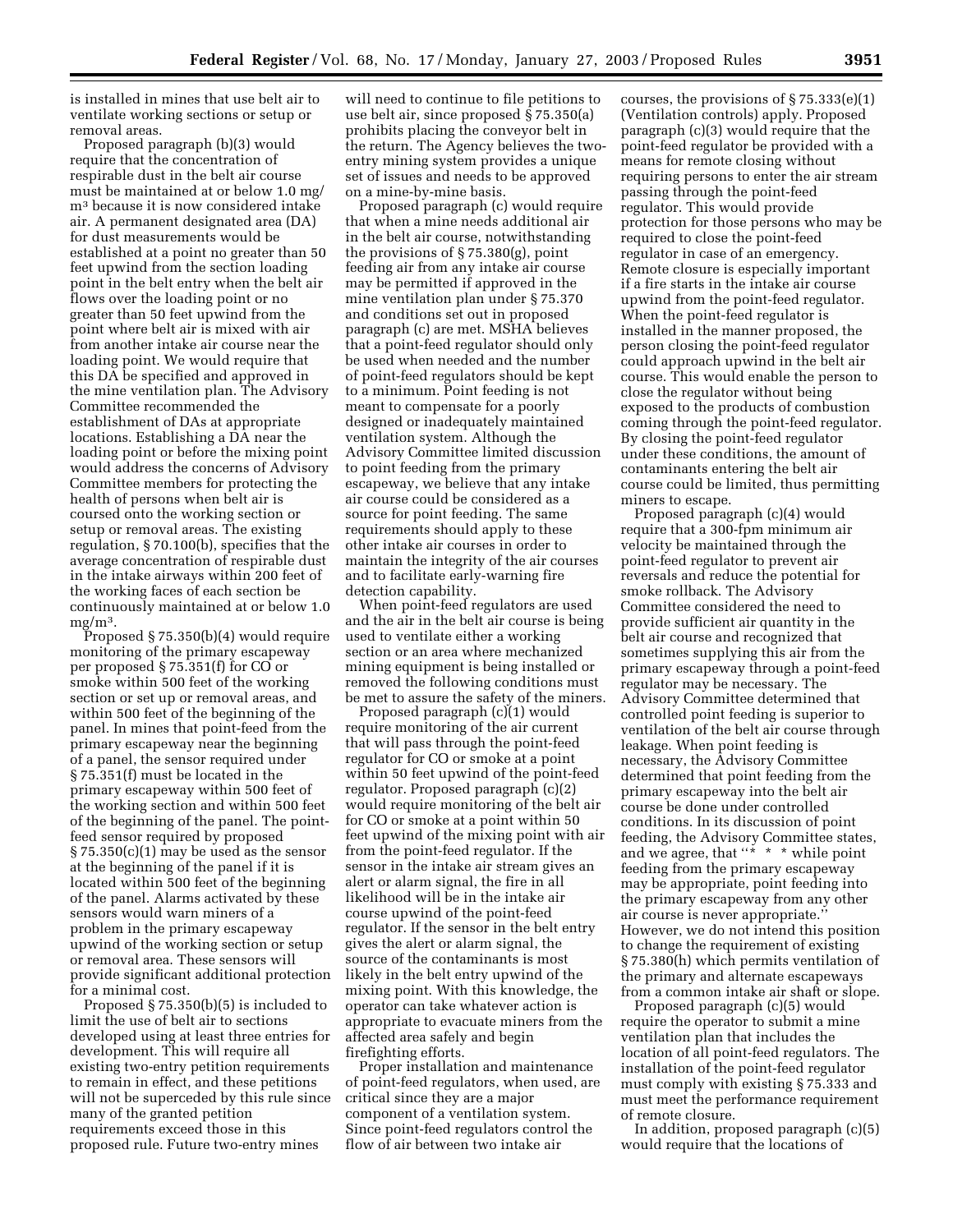point-feed regulators must be shown on the mine ventilation map required by § 75.372 (Mine ventilation map). An accurate and complete map enables both the operator and MSHA to evaluate the ventilation system. It would also require that the operator show the locations of point-feed regulators on the escapeway map required by existing § 75.383. During escape, it is important that miners be aware of all aspects of the ventilation system that might affect their ability to exit the mine safely. Although a means for closure is required for all point-feed regulators, closing a regulator, as in making any air change during a fire, should be done only when a demonstrated need exists.

Proposed paragraph (c)(6) would require an AMS to be installed, operated, examined, and maintained as specified in proposed § 75.351 when point-feed regulators are used. This requirement would greatly increase protection for miners by increasing the level of atmospheric monitoring of areas where intake air crosses into a belt air course, thereby increasing the ability of the system to detect hazards before they can develop into serious threats.

#### *Section 75.351 Atmospheric Monitoring Systems*

This proposed standard sets out the installation, location, examination, maintenance, and operational requirements for AMSs. The Advisory Committee concluded that air in the belt air course could be safely used to ventilate working places if the mine operator meets certain conditions. The primary condition is the use within the belt entry of "\* \* \* a reliable and properly specified, installed, calibrated, and maintained Atmospheric Monitoring System \* \* \*" [Advisory Committee report, Page i]. The proposed standard sets out the requirements implementing that part of the Advisory Committee recommendation concerning the installation, calibration, and maintenance of the AMS to assure its reliability. The proper operation of an AMS is the keystone around which the safe use of belt air, and other provisions in this proposed rule, is based. We believe that current AMS technology is reliable. Since 1975, the year when an AMS was first required as a condition for the granting of a belt air petition, we have included performance criteria for an AMS as part of each petition granted. As AMS technology has evolved, the performance requirements in the granted petitions have also evolved. Performance requirements are included in this proposed standard.

Proposed paragraph (a) would require proper AMS operation. Whenever

personnel are underground and an AMS is used to fulfill the requirements of §§ 75.323(d)(1)(ii), 75.340(a)(1)(ii), 75.340(a)(2)(ii), 75.350(b), 75.350(c), or 75.362(f), the AMS must be operating and a designated AMS operator must be on duty at a location on the surface of the mine where signals from the AMS can be seen or heard and the operator can promptly respond to these signals.

Proposed § 75.351(a) would require that an AMS installed in accordance with §§ 75.350(b) or 75.350(c) monitor the mine atmosphere at all times that a belt air course is used to provide intake air to a working section or an area where mechanized mining equipment is being installed or removed and miners are underground. In general, this requirement is independent of belt operation or coal production on affected sections. An exception to §§ 75.350(b) or 75.350(c) would be when the belts are not operated and coal is not produced after a period exceeding 24 hours. Activities included in this exception are a production shut-down to complete non-production work (dead work) for several days or temporary mine closures due to market conditions, vacations, *etc.* However, it is recognized that normally it would be an advantage to the operator to keep the AMS operating at all times.

Our experience is that many fires in belt entries start after the belt is stopped. As discussed previously, a review of the reports of reportable belt entry fires confirms this. The 24-hour period is included in the proposed rule to address these concerns after a belt shut-down and to address extended idle periods when the likelihood of a belt fire diminishes. The four-hour period that is found in most current petitions for modification is being replaced with this more stringent requirement that the belt be monitored for 24 hours after the belt is shut down. This requirement is not intended to superceded the requirements in § 75.1103–4(e). The AMS must be operating and in compliance with §§ 75.350(b) and 75.350(c) one hour prior to restarting the belt.

This approach is consistent with the belt air petitions and the recommendations of the Advisory Committee. The proposed requirement is similar to existing  $\S 75.351(d)(1)$ , which requires a person designated by the operator be at the surface location while anyone is underground. This proposed requirement clarifies when the AMS must be operable and when the AMS operator must be at the designated surface location.

Proposed § 75.351(b) would require the operator to designate a surface location at the mine for receiving signals from the AMS sensors or at another location approved by the district manager, and provide an AMS operator to respond to those signals when the system is used to comply with existing §§ 75.323(d)(1)(ii) (Actions for excessive methane, Return air split alternative), 75.340(a)(1)(ii) or 75.340(a)(2)(ii) (Underground electrical installations), or 75.362(f) (On-shift examination), and proposed §§ 75.350(b) or 75.350(c) (Belt air course ventilation). This would allow the district manager to address situations where there are multiple mines in close proximity in one area to share one designated surface location that would provide the same degree of effective monitoring and early-warning protection.

As with the existing standard, under paragraph 75.351(b)(1) of the proposed rule, the responsible person would have access to two-way voice communication with persons at working sections, at setup or removal areas, and at other areas included in the approved program of instruction, § 75.1502. These areas would be equipped with two-way communication in accordance with existing § 75.310(a)(3). These other areas may include belt drives, belt transfer points, underground dumps, and underground shops. We do not intend it to mean areas where persons are assigned to work on a temporary basis, such as areas where miners are installing auxiliary supports or where they are making repairs to track haulage systems.

Proposed paragraph (b)(2) would require the operator to designate an AMS operator to monitor the AMS output and be at a location on the mine surface where all AMS signals can be responded to promptly. Proposed paragraph (b)(3) would require the posting at the surface location of an upto-date map or schematic showing air flow directions and the location and type of all AMS sensors. The map or schematic could be displayed or stored in the AMS computer and retrieved when needed. By posting an up-to-date map showing the locations and types of AMS sensors and the intended air flow direction, the responsible person will be better able to identify the affected areas of the mine. The proposed requirement is similar to the requirement in existing § 75.351(d)(1) requiring the posting of a mine map showing the underground monitoring system at a surface location. We would require the AMS operator to notify appropriate personnel in response to a malfunction, alert, or alarm signal. The AMS operator could be the person initiating the approved program of instruction or could notify the responsible official for initiating the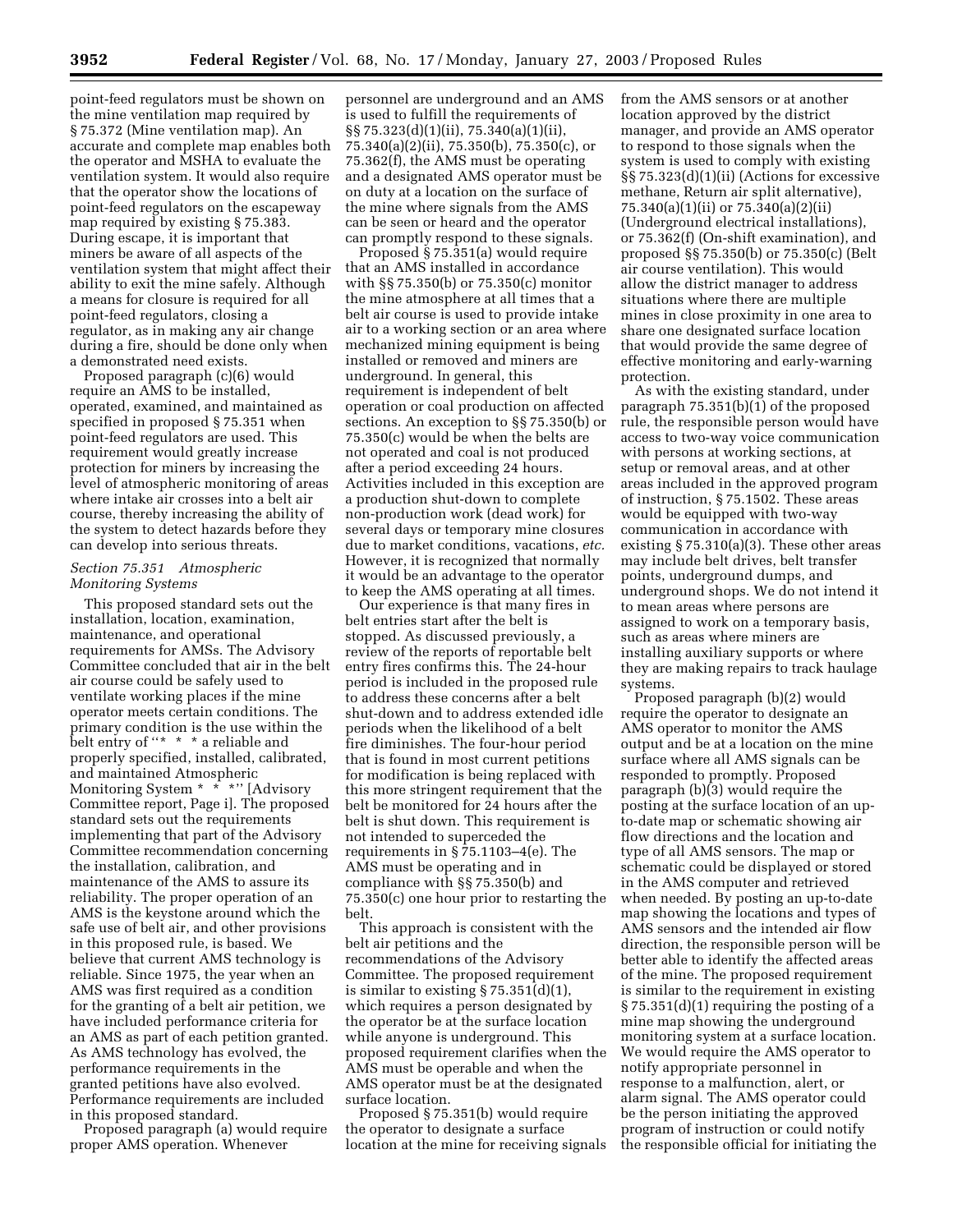plan. Mine operators are encouraged to send information from the AMS to alternate locations, either on or off mine property, so long as the original signal goes to the designated surface location. The AMS operator, designated by the mine operator, must be on duty while anyone else is underground and the monitoring requirements of existing §§ 75.323(d)(1)(ii) (Actions for excessive methane, Return air split alternative), 75.340(a)(1)(ii), or 75.340(a)(2)(ii) (Underground electrical installations), or 75.362(f) (On-shift examination) apply. This proposed requirement also would apply to proposed §§ 75.350(b) or 75.350(c) (Belt air course ventilation). Proposed § 75.351(b)(3) is also consistent with our long held position as reflected in petitions requiring the use of an AMS.

Proposed § 75.351(b)(4) would require that the names of the designated AMS operators; appropriate personnel, such as section foreman, maintenance foreman, mine manager, and safety director; the responsible person referred to in proposed § 75.352, and the method to contact these persons must be provided at the designated surface location. This will provide a means for any person to promptly contact the appropriate personnel in the event of an emergency.

Proposed paragraph (c) would establish minimum operational requirements for an AMS installed in accordance with existing §§ 75.323(d)(1)(ii) (Actions for excessive methane, Return air split alternative), 75.340(a)(1)(ii), or 75.340(a)(2)(ii) (Underground electrical installations), or 75.362(f) (On-shift examination). Proposed paragraph (c) also would apply to proposed §§ 75.350(b) or 75.350(c) (Belt air course ventilation). As recommended by the Advisory Committee, proposed paragraph (c)(1) would require that the AMS monitor and provide a signal at the designated surface location for any interruption of circuit continuity or any electrical malfunction of the system. Proposed paragraph (c)(1) would require the system to identify, at the designated surface location, the operating status of all sensors. As discussed previously, when an AMS is used, it is an integral part of the overall safety program for the mine. It is important that the AMS operator be aware of the status of the system. Without this knowledge, the AMS operator cannot appropriately respond to alert and alarm signals from the system. As such, it is imperative that it is in proper operating condition or that the operator know when it is not operating properly so that remedial measures can be started. By having a

self-monitoring system, this information is more readily available and the operator can notify appropriate personnel.

Proposed paragraph (c)(2) would require that the AMS automatically provide an alert signal at the designated surface location that is distinguishable from an alarm signal, when the CO or methane concentration reaches the established alert level. The proposed rule requires that the AMS operator notify responsible persons. It is essential that this individual is immediately aware of the existence of an alert condition.

MSHA has developed a tiered response approach to address malfunction, alert, and alarm signals in order to require appropriate reaction by the AMS operator and miners. Malfunction and alert signals are addressed in a similar manner in this proposed rule. It is important to determine the cause of either the malfunction or alert signal and to correct it as soon as possible. The AMS operator must be able to tell, by sight or sound, if a signal is the result of a malfunction, alert, or alarm in order to respond correctly to the situation. Signals can be modified by assigning different tones or lights to the different signals so that the AMS operator can easily distinguish them in order to appropriately respond. Alarms on sections must be discernable by sight or sound by the miners so that appropriate actions outlined in the approved program of instruction can be started (§ 75.1502).

MSHA proposes paragraph (c)(3) to require signals that can be seen and heard by the AMS operator at the designated surface location when the CO, smoke, or methane concentration at any sensor reaches the alarm level as activated automatically at the designated surface location. This is consistent with the recommendation of the Advisory Committee. This proposed provision would require giving a visual and audible signal for any alarm condition, including CO, smoke, and methane. It also would trigger initiation of the actions specified in §§ 75.352(a)(2) and 75.352(a)(3).

By requiring notification at the surface location and underground, the proposed rule provides a degree of redundancy that will increase the likelihood of notification and speed up response to the alarm. MSHA has included this requirement in recent approved belt air petitions for modification and it has been successful in increasing the response to alarm signals.

In addition, proposed paragraph (c)(4) would require that the alarms be given at all affected working sections and areas where miners can see and hear the signals. The intent of this requirement is to assure that the AMS provides the required signals notifying miners of hazards. The Advisory Committee heard considerable testimony about problems associated with notifying persons on affected working sections during the Marianna mine fire. Consequently, the Advisory Committee recommended, and this proposed rule would require in paragraph (c)(4), that alarms be given at locations where they can be seen and heard by affected miners.

Proposed paragraph (c)(4) would also require that when methane alerts (1.0 %) and alarms (1.5%) are used that these signals be distinguishable from all other alert and alarm signals. Because elevated levels of methane may pose a significant explosion hazard, it is essential that miners are immediately aware that the alarm being given is the result of an elevated methane concentration.

Proposed paragraph (c)(5) would require that the AMS automatically provide an alarm signal that can be seen and heard by miners in other locations, such as underground shops and track maintenance locations, as specified in the approved program of instruction (§ 75.1502). Proposed paragraph (c)(6) would require that the AMS identify the operational status of all sensors at the designated surface location.

Proposed paragraph (d) would specify the location and installation requirements for AMS sensors. Proposed paragraph (d)(1) would require that AMS sensors be in the airstream they are intended to monitor to assure measurements are representative of the entry atmosphere. This provision ensures the positioning of sensors to detect a hazardous condition should it develop. For example, where an electrical installation is monitored to comply with §§ 75.340(a)(1)(ii) or 75.340(a)(2)(ii), the sensor should be positioned downwind in the airstream used to ventilate that installation. This is to provide the maximum potential for fire detection, since the products of combustion are going to follow the air current.

Proposed § 75.351(d)(2) would require installation of CO or smoke sensors near the center of the entry as near the roof as feasible in a location that would not expose personnel working on the system to unsafe conditions. This requirement is necessary to make certain that sensors are placed away from machinery, such as the conveyor belt itself, that could be a hazard to miners working on the AMS.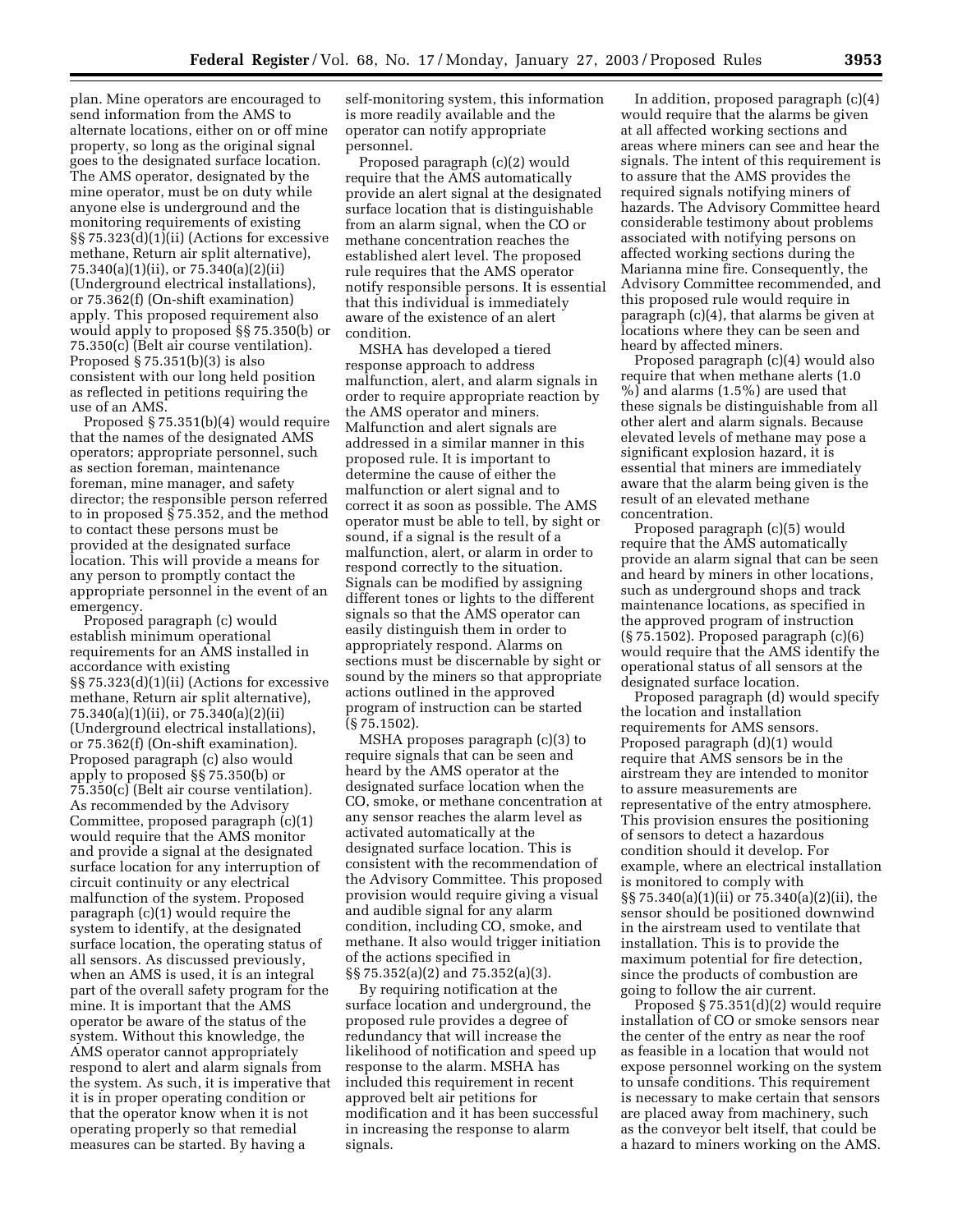Proposed § 75.351(d)(2) specifies that operators not install sensors in abnormally high areas or in other locations where air flow patterns do not permit products of combustion to reach the sensors. This proposed requirement was developed based on work conducted by the former U.S. Bureau of Mines (USBM) and Agency experience with existing belt air petitions. This work has shown that during both smoldering and open combustion fires, the products of combustion stratify. The highest concentrations are found near the mine roof. Accordingly, the former USBM recommended installing sensors near the roof of the entry to take advantage of this stratification. Our experience shows that when operators do not properly position sensors, heatings or fires can go undetected or their detection can be delayed. For example, sensors that are positioned behind posts or equipment will not be exposed to the products of combustion contained in the air stream.

Proposed paragraph (d)(3) requires that methane sensors be installed near the center of the entry at least 12 inches from the roof, ribs, and floor. Existing § 75.351(b)(2) failed to specify the location of the sensor in relation to the roof, ribs, or floor. This proposed paragraph adds this requirement paralleling the requirement of § 75.323(a) for conducting methane tests. Section 75.323(d)(1)(ii) requires the use of an AMS when using the return air split alternative. The proposed rule also requires installation of methane sensors near the center of the entry in a location that would not expose personnel working on the system to unsafe conditions.

Proposed paragraph (e) specifies the locations along the belt entry where the operator must install sensors to monitor for CO or smoke. Paragraph (e)(1) requires a sensor at or near the working section tailpiece. This sensor is to monitor the belt and it is not intended to monitor the section tailpiece or feeder. The tailpiece area is visited frequently and a sensor hung over the loading point would be subject to being damaged. The sensor must be installed in the air stream ventilating the belt entry. In longwall mining systems using belt air to ventilate the working section, proposed paragraph (e)(1) requires that the sensor near the tailpiece be located in the belt entry at a distance of no more than 150 feet upwind from the mixing point where intake air is mixed with belt air at or near the tailpiece. This requirement would monitor the belt up to the point that intake air flows into the belt entry mixing with belt air. It is not intended to monitor the stage loader

since the tailpiece is often attended by miners, therefore, miners would be in the area and aware of any sign of a fire.

Proposed paragraph (e)(2) requires that a sensor be located immediately upwind, a distance of no greater than 50 feet from the point where the belt air course is combined with another air course or splits into multiple air courses. This would require placing a CO or smoke sensor in the belt entry (*i.e.,* main belt entry) just before the air stream splits to ventilate another belt entry (*e.g.,* a panel belt). Also, if two belt air splits join, this paragraph would require a sensor in each air split immediately prior to joining. These sensors are required to promptly identify the location of a fire in either air split and would more precisely show the location or air split where the fire originated.

Proposed paragraph (e)(3) would require sensors to be installed at intervals not to exceed 1,000 feet along each belt entry in areas where air velocities are maintained at 50 feet per minute or higher. The 1,000-foot spacing is consistent with the Advisory Committee recommendation, Agency experience under the petition process, and research conducted by NIOSH and the former U.S. Bureau of Mines. Also, in areas where air velocities are maintained at less than 50 fpm, the sensor spacing must not exceed 350 feet. In areas where the air velocity in the belt entry is maintained at less than 50 fpm, the sensor spacing must be reduced to 350 feet.

Proposed paragraph (e)(4) requires a sensor be placed not more than 100 feet downwind of each belt drive unit, each tailpiece transfer point, and each belt take-up. If the belt drive, tailpiece, and/ or take-up are installed together in the same air course they may be monitored with one sensor located not more than 100 feet downwind of the last component. This requirement is consistent with current petitions. It is intended to monitor the drive area, a potential fire source because of dust accumulations and electrical equipment.

Proposed paragraph (e)(5) would allow the district manager to require additional sensors as mine conditions warrant. As belt drive configurations often require altering the belt entry, additional sensors may be required in this area. Also, other areas may require additional monitoring due to unusual entry shape or air flow patterns. The location of additional sensors must be specified in the mine ventilation plan. The Advisory Committee recommended the installation of a CO sensor at the inby end of the section track if the belt

and track are in separate entries of the same air course. However, we are proposing to allow the district manager flexibility in determining the appropriate location for placement of the sensors. Paragraph (e)(5) would allow the district manager to require additional sensors in any entry that is part of the belt air course.

Paragraph (f) specifies the location of sensors in the primary escapeway. If used to monitor the primary escapeway under § 75.350(b)(4), CO or smoke sensors would be located in the primary escapeway within 500 feet of the working section and within 500 feet inby the beginning of the panel. The point-feed sensor required by  $\S 75.350(c)(1)$  may be used as the sensor at the beginning of the panel if it is located within 500 feet inby the beginning of the panel. Under this situation, only one sensor would be required to comply with both of the requirements.

Paragraph (g) specifies the location of sensors in return air splits. Proposed §§ 75.351(g)(1) and 75.351(g)(2) retain the requirements in existing §§ 75.351  $(b)(1)$  and 75.351 $(b)(2)$  for monitoring return air splits using an AMS. Monitoring in returns where auxiliary fans are used is addressed in proposed § 75.351(g)(2). Proposed paragraph (g)(2) would require an AMS to monitor the mine atmosphere for percentage of methane at two locations. Proposed  $\S 75.351(g)(2)(i)$  states that in the return air course opposite the section loading point, or, if exhausting auxiliary fan(s) and tubing are used, in the return air course no closer than 300 feet downwind from the fan exhaust and at a point opposite or immediately outby the section loading point. Proposed § 75.351(g)(2)(ii) would require that the mine atmosphere be monitored immediately upwind from the location where the split of air meets another split of air or immediately upwind of the location where the split of air is used to ventilate seals or worked-out areas. Placing methane sensors at these locations monitors the methane concentration near the beginning and the end of the immediate return. The AMS must provide an alarm when either sensor reaches 1.5 percent methane. This is the concentration specified in proposed § 75.351(i)(1) that corresponds to the methane action level specified in the existing § 75.323(d)(2) and provides adequate monitoring of the return.

Proposed § 75.351(h) retains the requirement of existing §§ 75.340(a)(1)(ii) and 75.340(a)(2)(ii). Existing § 75.351(c) addresses AMS monitoring of underground electrical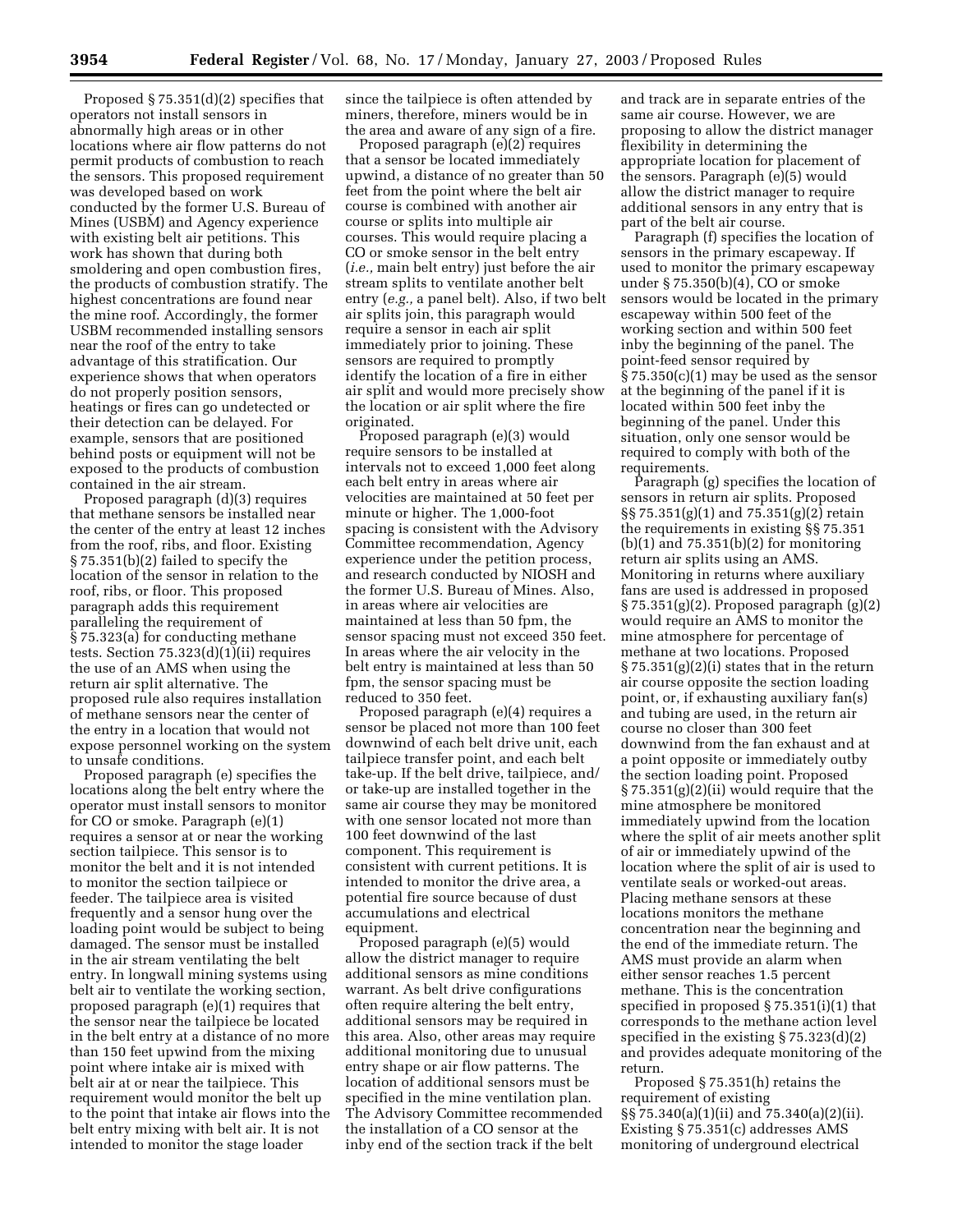installations for the products of combustion. Under existing §§ 75.340(a)(1)(ii) and 75.340(a)(2)(ii), mine operators may choose to monitor transformer stations, battery charging stations, substations, rectifiers, and water pumps for CO or smoke instead of coursing the intake air ventilating the structure or area housing these installations into a return air course. Under this alternative, existing §§ 75.340(a)(1)(ii) and 75.340(a)(2)(ii) require at least one CO or smoke sensor to monitor the intake air ventilating the installation. The sensor must be located no greater than 50 feet downwind from the installation.

Paragraph (i) of the proposed rule establishes and standardizes specific alert and alarm settings for any AMS used in accordance with §§ 75.323(d)(1)(ii), 75.340(a)(1)(ii), 75.340(a)(2)(ii), 75.350(b), 75.350(c), or 75.362(f). The alert and alarm levels proposed are consistent with decision and orders issued by the Administration in recent petitions submitted by mine operators requesting a modification of the standard.

Proposed paragraph (i)(1) would require that when an AMS is used to monitor methane concentrations in return air splits to comply with  $\S 75.323(d)(1)(ii)$ , it gives an alarm when the methane reaches 1.5 percent and the actions specified in § 75.323(d)(2) must be taken. An alert level is not specified for methane sensors monitoring immediate return splits for § 75.323(d)(1)(ii). The return air split alternative provisions under § 75.323(d) only require action when the methane concentration is 1.5 percent or higher. Therefore, no alert is specified. The alarm would be given at the working section so personnel can start the actions required by existing  $§ 75.323(d)(2).$ 

Existing § 75.340(a) requires the ventilation of specified electrical installations with intake air and permits options allowing ventilation with intake air coursed into a return air course or to the surface and not used to ventilate working sections, or using intake air where an AMS is in operation. Some options require monitoring the air for CO or smoke. Proposed paragraph (i)(2) would require that when CO sensors are used to comply with existing §§ 75.340(a)(1)(ii) and 75.340(a)(2)(ii), and proposed §§ 75.350(b) and 75.350(c), they provide an alert signal at 5 ppm above the ambient level and alarm at 10 ppm above ambient CO level. The proposed requirement is the same as that currently required in existing  $\S 75.351(a)(3)(i)$  for alert signals and § 75.351(a)(4) for alarms and is also

consistent with recent requirements in granted petitions for modification. MSHA's past experience with petitions for modifications indicates that this requirement is protective of miner safety.

Proposed paragraph (i)(2) would also require that an AMS with smoke sensors alarm at a smoke optical density of 0.022 per meter. This is the same smoke optical density requirement in existing § 75.340(a)(1)(iii)(b) for smoke sensors monitoring noncombustible areas used to house electrical installations. However, the requirement for smoke sensors to provide an alarm at a smoke optical density of 0.022 per meter is a lower alarm threshold than the existing threshold of 0.05 per meter in existing § 75.351(a)(4). We explained this difference in the preamble to the final rule on safety standards for underground coal mine ventilation (61 FR 9764, 9786–87, March 11, 1996). We reprint the text of this explanation here for the convenience of the reader.

In  $\S 75.340$  (a)(1)(iii)(B) of the proposal and the preamble discussion on page 26371 [of Volume 59 of the **Federal Register**, May 19, 1994], MSHA refers to the optical density of smoke of 0.05 per meter to characterize the sensitivity of smoke detectors. As discussed in MSHA's opening statement to the ventilation rulemaking hearings, the value used for the optical density of smoke is based on information provided from the former USBM. MSHA pointed out that based on comments received from the former USBM, this number is incorrect and should be divided by 2.303 to conform to the internationally accepted term of optical density. No commenter took issue with this point. MSHA has made the correction in the final rule. One commenter suggested that optical densities be increased and based on an ambient to account for background dust. In contrast, another commenter suggested that the specified optical density should be reduced by half. MSHA has found insufficient justification to adopt either of these suggestions and believes that the specified 0.05, corrected to 0.022 based on comments from the former USBM, is the appropriate level for optical density used in § 75.340. Existing § 75.351 Atmospheric monitoring system (AMS), uses a level for optical density of smoke of 0.05 per meter. MSHA recognizes that the level in § 75.351 should also be corrected. MSHA intends to correct the level for optical density used in § 75.351 in a future rulemaking. In the meantime, MSHA will use an optical density of 0.022 per meter for purposes of § 75.340. This rulemaking therefore proposes to lower the optical density to the proper level of 0.022 per meter when fire detection relies on smoke sensors.

For proposed § 75.351, we have standardized the alert and alarm levels from those required by some petitions to provide a more practical approach to setting alert and alarm levels. Proposed paragraph (i)(2) would require an alert signal at 5 ppm and alarm at 10 ppm CO above the ambient level based on former BOM research, Agency experience with petitions, and the Advisory Committee recommendation. These proposed levels will provide early-warning capability. The Advisory Committee recommended that alert and alarm levels for mines using belt air to ventilate a working place ''should not exceed 5 ppm and 10 ppm above ambient, respectively.'' When smoke sensors are used, the alarm would be provided at a smoke optical density of 0.022 per meter.

The Advisory Committee also recommended that the ''District Manager may establish lower alert and alarm levels for AMS based on the sensor type and sensitivity, sensor spacing, air flow, cross-sectional area, and local mining conditions.'' Proposed paragraph (i)(2) follows this recommendation by the Advisory Committee providing the flexibility to lower alert and alarm levels for a high air volume in the belt air course. Levels below 5 ppm and 10 ppm may be necessary when large air quantities dilute the CO in the air course. Some fire detection research set alert and alarm levels based upon air velocity, cross-sectional area, and CO generation rates from smoldering and burning fuel sources. This research was presented as nomographs used to set CO sensor settings for different sensor spacings using air velocity and entry area parameters. Tables were derived in an attempt to simplify the application of research data because the nomographs were difficult to use. Because of overlap in the tables, conflicting determinations for alert and alarm settings occurred. Though the tables provided a simpler method for reducing alert and alarm settings based on increased air flow quantities and cross-sectional areas, they have not always been easy to use because of variations in entry configuration and air velocity in an air course. MSHA believes the ventilation plan offers the best tool to handle special circumstances, such as when lower alert and alarm levels are needed due to increased air volume. We solicit comments on this simplified approach.

During the discussion on the Advisory Committee Recommendation Number 11, a suggestion was made that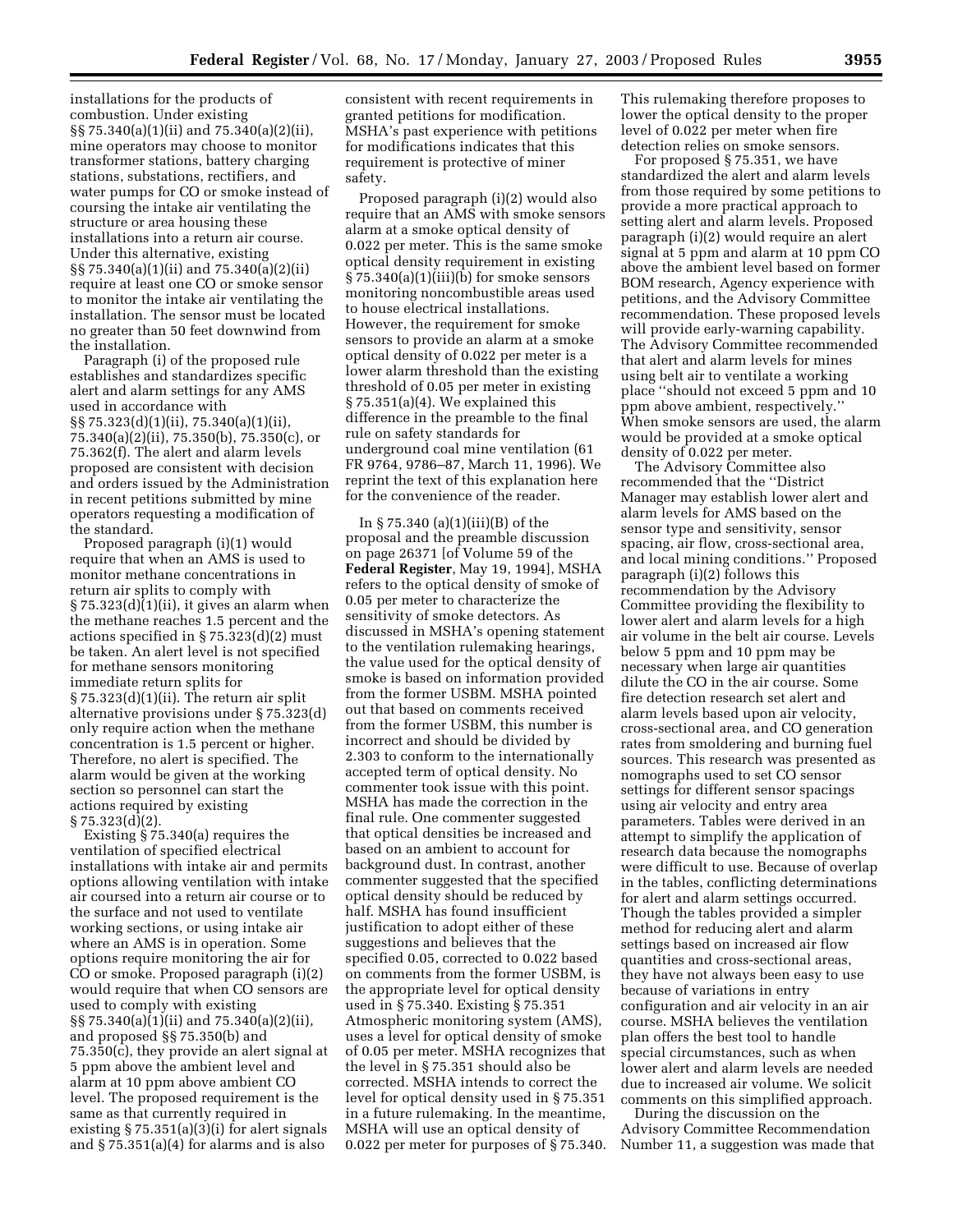provisions should be provided for permitting CO alert and alarm levels greater than 5 and 10 ppm. One member of the Advisory Committee suggested that there may be times when the 5 and 10 ppm levels are not ''practical,'' such as in mines using diesel-powered equipment which tend to have higher levels of CO in the air from the combustion of diesel fuel. Dieseldiscriminating sensors have proven to be effective in reducing the frequency of false alert and alarm signals which are not the result of fire, but which are due to diesel exhaust. These sensors can allow operators to improve fire detection capabilities by lowering alert and alarm levels. Therefore, MSHA is proposing to limit CO alert and alarm levels to 5 and 10 ppm above ambient, respectively.

The proposed rule, consistent with the Advisory Committee recommendation, does not provide for approving alert and alarm levels for CO sensors installed in accordance with § 75.350(b)(1) greater than 5 and 10 ppm above the ambient level, respectively. This flexibility is not needed because the specified alert and alarm levels are above the ambient level, and because the proposed rule permits the use of time delays or other techniques to reduce non-fire related alert and alarm signals. Although one member of the Advisory Committee believed that higher alert and alarm levels may be more ''practical,'' we do not believe that they provide the protection that is necessary to protect miners by giving them early warning in the case of a fire.

Proposed paragraph (i)(3) would establish alert and alarm levels when an AMS is used to conduct methane tests required by § 75.362(f). It would require the AMS to provide an alert signal at no more than 1.0 percent and an alarm at no more than 1.5 percent methane. This is consistent with the action levels stipulated under existing §§ 75.323(c)(1) and 75.323(c)(2) for methane in the immediate return. Since § 75.323(c) requires specific actions at these concentrations, personnel will receive timely notification with these alert and alarm levels. The proposed rule does not preclude the mine operator from using alert and alarm levels that are lower than those required by the proposed rule.

Proposed § 75.351(j)—Establishing CO ambient levels, would require that CO ambient levels and the means to determine these levels must be approved in the mine ventilation plan (§ 75.371(hh)) for sensors installed in accordance with §§ 75.340(a)(1)(ii), 75.340(a)(2)(ii), 75.350(b), and 75.350(c). In order for an AMS with CO sensors to

be effective, the ambient level must represent conditions over a broad range of mining activities. We recognize that the ambient level in the mine may vary because of mining conditions and activities. Since mining activities vary from mine to mine, we believe the mine ventilation plan is the most effective tool to set the ambient level. Therefore, the Agency chooses to continue the requirements contained in the petitions for modifications that the ambient level, and the method for determining the ambient level, be specified and approved in the mine ventilation plan. This provides flexibility by allowing more than one ambient level within the mine, and allowing the operator to reestablish ambient levels for some areas. Any changes in the ambient level(s) must be specified and approved in the mine ventilation plan. This is consistent with the existing rule at § 75.371(hh). Further information concerning the setting of an ambient level can be found in the discussion for the definition of CO ambient level.

Proposed paragraph (k) would require an AMS used to comply with §§ 75.323(d)(1)(ii), 340(a)(1)(ii), 340(a)(2)(ii), 75.350(b), 75.350(c), or 75.362(f) be installed and maintained by properly trained personnel. It also requires that the system be maintained in proper operating condition. The Advisory Committee recognized, and we agree, that proper functioning of an AMS is directly related to the quality of the maintenance provided. The Advisory Committee identified and recommended requiring specific skills training for maintenance personnel, such as system operation, calibration, troubleshooting, and system repairs. In paragraph (k) we have proposed that trained personnel perform the maintenance. Although we are not proposing a requirement for a specific training plan for maintenance personnel, as we explained earlier in this preamble, this training would be conducted under existing training programs.

Proposed § 75.351(l) specifies that sensors must be listed and installed in accordance with the recommendations of nationally recognized testing laboratories (NRTLs) approved by the Secretary or be of a type and installed in a manner approved by the Secretary under the procedures outlined in our Program Policy Manual, Volume V for parts 75.1101–5 through 75.1103–5. This volume of MSHA's Program Policy Manual can be found at *http:// www.msha.gov/REGS/COMPLIAN/PPM/ PMVOL5J.HTM#123. See Section III.* Background for further discussion on using accuracy and performance

requirements instead of proposing an approval schedule. Proposed paragraph (l) provides the requirements for CO, smoke, and methane sensors. This section is based on the existing § 75.1103–2(a) which requires components of automatic fire sensor systems in belt entries to be of a type and installed in a manner approved by the Secretary. Alternatively, the components are required to be of a type listed, and installed in accordance with the recommendations of a nationally recognized testing laboratory approved by the Secretary. This proposed rule merely expands the requirement to include methane sensors. The provision for approval by the Secretary is expected to be used for new technology, as MSHA does not have approval standards for these types of sensors. It is expected that NRTL approval of sensors will be the most prevalent vehicle for acceptance of the sensors. The NRTLs are expected to utilize American National Standards when approving or listing the sensors. A review of the standards shows that ANSI/ISA92.01 covers CO sensors; ANSI/ISA12.13 covers combustible gas detectors, including methane sensors; and ANSI/UL 268 covers smoke sensors. It is anticipated that the sensors will be compared to these standards by the NRTLs.

Paragraph (m) of the proposed rule would permit the use of reasonable time delays for preventing the alert or alarm signals from being triggered when the AMS detects non-fire produced CO. The Advisory Committee pointed out a need for reducing the number of non-fire signals to enhance miner confidence in the AMS. They suggested the use of time delays or other computer techniques to reduce the number of alert and alarm signals. MSHA has approved ventilation plans that have included time delays of up to 3 minutes. This practice is consistent with recent petitions and has effectively reduced the number of non-fire produced alert and alarm signals.

We are proposing that the use and length of the time delay be approved in the mine ventilation plan submitted under existing § 75.370. Before approval in the mine ventilation plan, a demonstrated need for time delays must be documented. The total time delay for any given sensor may not exceed three minutes. Agency experience showed this time to be the maximum delay necessary to eliminate diesel-powered generated alert and alarm signals. Consistent with the Advisory Committee report, the proposed rule also would permit other computer or administrative techniques (such as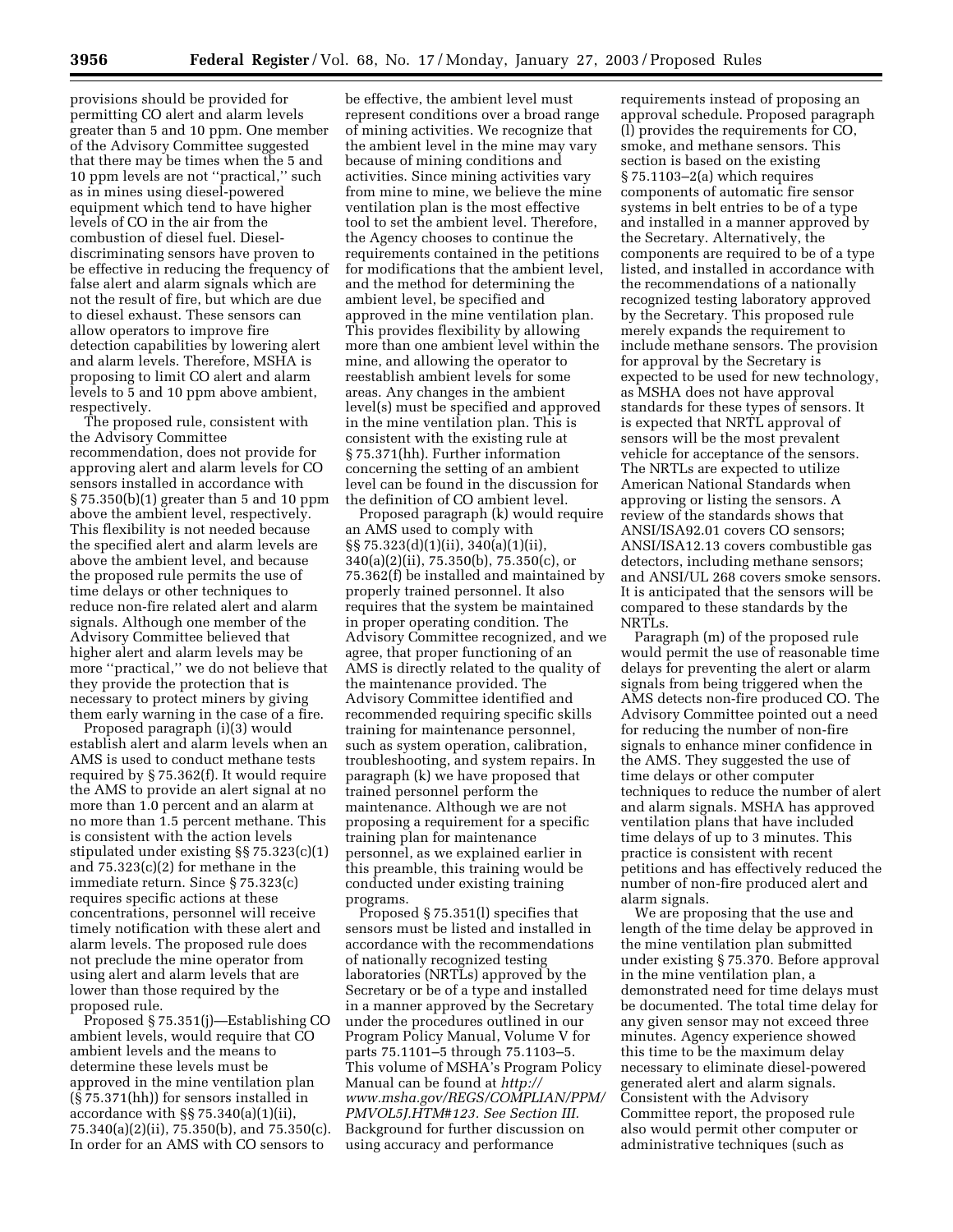wave-cross trending, limiting vehicular traffic, and pre-notification of actions that could produce CO to be conducted underground) for reducing the number of non-fire produced alert or alarm signals provided they are approved in the mine ventilation plan. The use of reasonable time delays and other approaches, such as dieseldiscriminating sensors have been successful in reducing the number of alert and alarm signals from CO that are not a result of a fire or heating.

We do not consider the use of time delays or other computer or administrative techniques as a replacement for the proper installation and maintenance of the AMS. For example, alert and alarm signals that are the result of short duration spikes caused by radio frequency interference could be eliminated by using shielded cable. Also, if higher levels of CO result from improperly maintained dieselpowered equipment, we would expect correction of this condition per existing regulations before considering approval of a time delay.

Proposed paragraph (n) deals with the examination, testing, and calibration of sensors used as part of an AMS, and is consistent with the Advisory Committee recommendations.

The Advisory Committee recommended that sensors should be visually examined each coal producing shift. Under paragraph (n)(1) at least once each shift when belts are operated as part of a production shift, mine operators would have to visually examine CO or smoke sensors and alarms installed in accordance with § 75.350(b). We are aware of instances where operators have placed sensors in improper locations following belt moves or sensors have been damaged by roof falls or equipment. Sometimes these conditions have gone undetected. Since § 75.362(b) already requires an examination for hazardous conditions in the belt entry once each shift that the belt operates, the sensor examinations could coincide with the on-shift inspection. Paragraph (n)(1) adds the requirement that the sensors be visually examined. It is anticipated that generally this will not cause any additional time to be spent doing the on-shift belt examination. By requiring that sensors and alarms are examined visually each shift, we believe that inoperable or inappropriately placed sensors can be detected and corrected in a timely manner. Under existing § 75.363 a certified person must make a record of misplaced or damaged sensors. This provision would continue to be in effect.

Proposed paragraph (n)(2) would require testing of alarms for operation at least once every seven (7) days for an AMS installed in accordance with §§ 75.350(b) or 75.350(c). Testing of alarms is critical to assure that they will operate properly when needed. The testing method is dependent upon the type of alarm installed.

Paragraph (n)(3) would require the calibration of sensors that are part of an AMS installed in accordance with §§ 75.340(a)(1)(ii), 75.340(a)(2)(ii), 75.350(b), or 75.350(c) at least every 31 days. Paragraph (n)(3)(i) would require proper calibration of CO sensors with a known concentration of CO in air sufficient to activate the alarm. Paragraph (n)(3)(ii) also would require that smoke sensors be functionally tested according to the manufacturer's specifications. The nature of the functional test would be to subject the sensor to one of the following methods: ''(1) Calibrated test method, (2) Manufacturer's calibrated sensitivity test instrument, (3) Listed control equipment arranged for the purpose, (4) Smoke detector/control unit arrangement whereby the detector causes a signal at the control unit where its sensitivity is outside its listed sensitivity range, [and] (5) Other calibrated sensitivity test methods approved by the authority having jurisdiction to assure that the sensor responds properly'' (NFPA 72).

It has been our experience, and is consistent with manufacturers' recommendations, that the calibration schedule proposed is sufficient to assure proper operation. However, proposed § 75.351(k) requires that AMSs be maintained in proper operating condition. Therefore, if experience at an individual mine indicates that more frequent calibration is necessary to maintain proper operating condition, the operator must calibrate the sensor at an interval sufficient to assure that the performance required by the proposed rule is maintained. In addition, each methane sensor installed in accordance with §§ 75.323(d)(1)(ii) or 75.362(f) must be calibrated in accordance with the manufacturer's calibration specifications as in paragraph (n)(iii). Calibration must be done with a known concentration of methane in air sufficient to activate the alarm.

Paragraph (n)(4) would require certification of the accuracy of calibration gases as directly traceable to National Institute of Standards and Technology (NIST) standards. Alternatively, paragraph (n)(4) would permit traceability to an analytical standard prepared in a method traceable to NIST. This paragraph is necessary

since the accuracy of the calibration gas has a direct bearing on the accuracy and functional performance of the sensor. According to NIST, traceability is "\* \* \* \* the property of the result of a measurement or the value of a standard whereby it can be related to stated references, usually national or international standards, through an unbroken chain of comparisons all having stated uncertainties.'' The NIST standard is a physical standard: ''Only measurement results and values of standards are traceable. To support a claim (of traceability), the provider of a measurement result or value of a standard must document the measurement process or system used to establish the claim and provide a description of the chain of comparisons that were used to establish a connection to a particular stated reference. All of the information regarding traceability to NIST is available on-line at *http:// www.nist.gov/traceability.*

Paragraph (o), consistent with an Advisory Committee recommendation, would require certain records to be maintained when an AMS is used to comply with §§ 75.323(d)(1)(ii), 75.340(a)(1)(ii), 75.340(a)(2)(ii), 75.350(b), 75.350(c), or 75.362(f). Records of the type proposed provide a history of system performance and mine operator response. They are considered essential to the operation of an effective system and can be invaluable in determining sources of recurring alert and alarm signals and system malfunctions.

Proposed § 75.351(o)(1) would require that the responsible person designated by the operator maintain the following records: record of alert and alarm signals, record of malfunctions and corrective actions, record of seven day test of alert and alarm signals, calibrations, and maintenance performed on the AMS. The responsible person would create these records at the end of the shift as these situations occur. Paragraph (o)(1)(i) would require that a record be kept of all alert and alarm signal activations. The required record would include the date, time, location and type of sensor, and the cause of the activation. Proposed paragraph (o)(1)(ii) would require a record to be made of all AMS malfunctions. This record would contain the date, extent, and cause of the malfunction. It would also include the corrective action taken to return the system to proper operation. As specified by this section, the records required by paragraphs (o)(1)(i) and (ii) would be made by the responsible person.

Proposed paragraph  $(o)(1)(iii)$  would require that a record also be maintained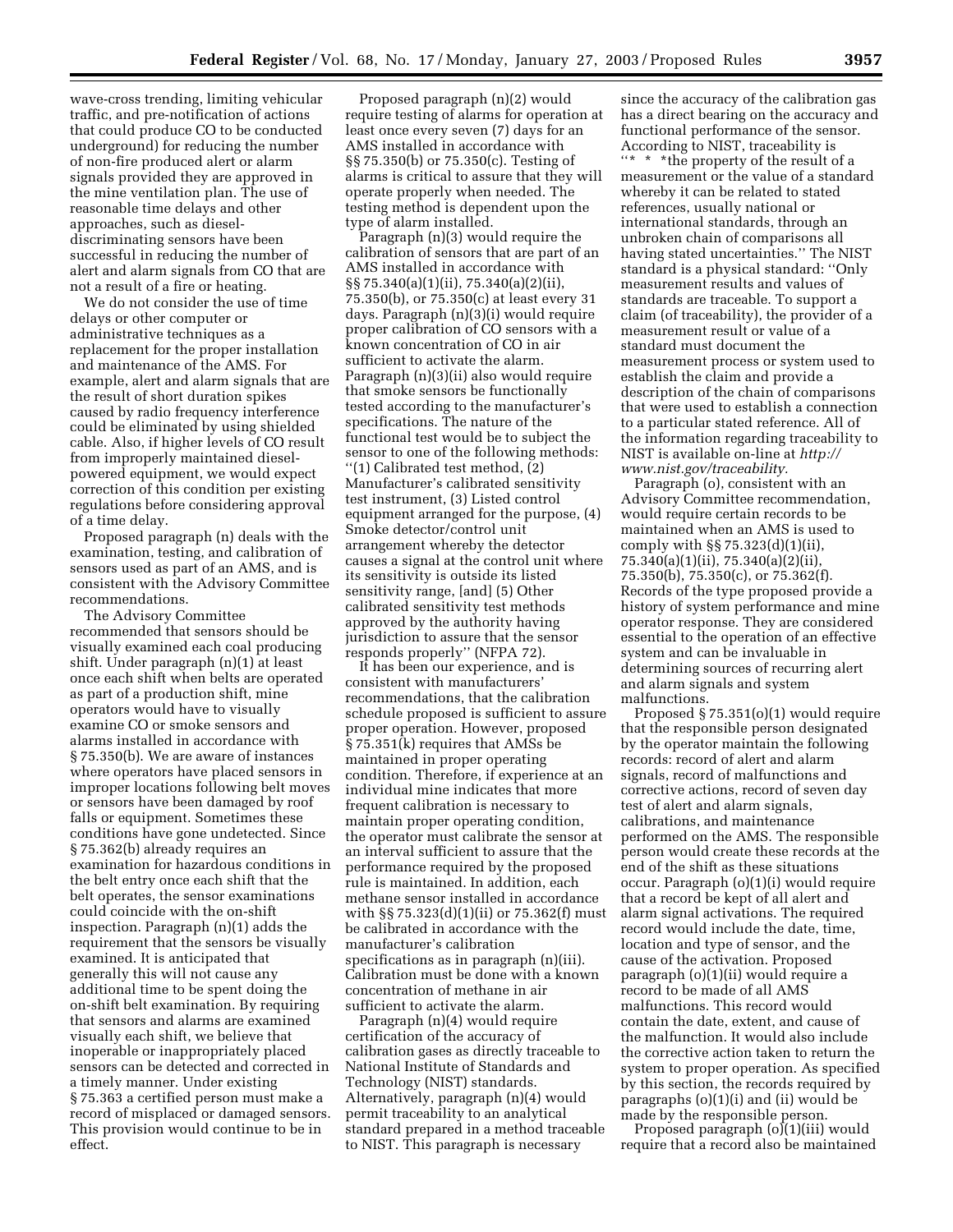of the weekly test of alert and alarm signals, calibrations, and maintenance of the system. Unlike the records required by paragraphs (o)(1)(i) and (ii), the records required by paragraph (o)(1)(iii) would be made by the person(s) doing the test, calibration, or maintenance. These individuals have firsthand knowledge of how the sensors performed during their calibration and testing and any maintenance required.

Proposed paragraph (o)(2) would require the person entering the record to include their name, title, date, and signature. These records are necessary because they will document the test, calibration, and maintenance history of the AMS and will provide the operator with an overall perspective of how the AMS is operating.

Consistent with other requirements of this subpart, proposed paragraph (o)(3) would require that all records required by this section be maintained in a secure book that is not susceptible to alteration or electronically in a computer system that is secure and not susceptible to alteration. This section requires that these records be maintained separately from any other record and be easily identifiable by a title, such as the ''AMS log.''

Proposed paragraph (p) would require all records to be maintained for one year at a surface location at the mine and made would be made available for inspection by miners and authorized representatives of the Secretary. Proposed paragraphs (o) and (p) are consistent with the Advisory Committee recommendations, existing regulations, and recent petitions. This proposed section is intended to assure that these records are maintained and made available, and that the appropriate level of mine management is made aware of conditions or problems requiring attention. The proposed rule also would help to assure the integrity of records and enable mine management to review the quality of the examinations. Consistent with existing standards in this part, we intend the term ''secure and not susceptible to alteration'' when applied to electronic storage to mean that the stored record cannot be modified. One example of acceptable electronic storage would be a ''write once, read many'' file.

Proposed paragraph (q) would require that all AMS operators be trained annually in the proper operation of the AMS. MSHA believes that the training program for an AMS operator should address at least two topics. These include:

1. The hardware and software operation of the system, and

2. Provisions and requirements of the ventilation plan, fire fighting and evacuation plan, and the requirements of this rule.

The hardware training should at least include the following subjects:

1. A complete AMS overview, including orientation with the central computer system and its components, the data highway, outstations, and sensors.

2. Common system problems and diagnostic tools, as well as any special features of the system.

The software operation training should include at least the following subjects:

1. Basic computer operating systems, such as MS–DOS or Windows.

2. CMOS setup, board(s), jumper and address settings, directory and file allocation, program start-up, logging in/ out of system, system shutdown and other AMS software functions.

3. Printing, editing sensor points, setting communication parameters, creating reports, and device controls.

4. Special features of the system, such as networking, graphics editing, and database management.

And, finally, AMS operators would need to be trained on the following issues:

1. The provisions and requirements of the ventilation plan, fire fighting and evacuation plan, and

2. The requirements of this rule.

A record of the content of training, the person conducting the training, and the date the training was conducted, would have to be maintained at the mine by the mine operator. This record would have to be maintained for at least one year. This training would assure that the AMS operator maintains proficiency in the operation of the AMS and the understanding of his/her responsibility under this rule.

Proposed paragraph (r) would require that when an AMS is used to comply with § 75.350(b), a two-way voice communication system, as required by § 75.351(b)(1), must be installed in a separate entry than the AMS. The ability to communicate is essential during emergency situations, such as a fire. Therefore, it is critical that at least one line of communication remain intact. In the event of a roof fall, fire, or other event in one entry that could damage either the AMS or the two-way voice communication, it is more likely that one of these systems will remain functional when installed in an alternate entry, thus providing an additional measure of protection.

#### *Section 75.352 Actions in Response to AMS Malfunction, Alert, or Alarm Signals*

The designated AMS operator or other designated person referred to in § 75.352(a) must be clearly identified by name or title and the name or title must be posted at the mine. Paragraph (a) of proposed § 75.352 sets out the actions to be followed when any malfunction, alert, or alarm signal is received from a CO, smoke, or an equivalent sensor installed in accordance with §§ 75.340(a)(1)(ii), 75.340(a)(2)(ii), 75.350(b), or 75.350(c). These actions are required unless the cause of the alert or alarm signal is known not to be a hazard to the miners. If the cause of the alert or alarm signal is known not to represent a hazard, such as sensor calibration, or cutting and welding, the proposed rule would not require notification of affected workers. However, we would still require a record of these events under proposed § 75.351(o).

The Advisory Committee recommended the automatic activation of signals on the working section when the CO concentration reaches the alert level. However, we believe that automatic activation of signals on the working section at alert levels could potentially inhibit the system's effectiveness if a ''cry wolf'' syndrome develops. Therefore, we have not included this requirement in this proposed rule. This is consistent with recent belt air petition requirements. Under this condition, a miner receiving an alert signal from an AMS that later is determined not to represent a hazard may lose confidence in the system and become desensitized to alarms. Such a situation reduces a miner's confidence in the AMS and may reduce the importance of an alarm to the worker. We believe that the procedures outlined in proposed § 75.352(a)(1) would provide the early warning intended under an alert or malfunction condition. Proposed § 75.352(a)(1) would require that when the alert level is reached or a malfunction occurs, the sensor involved is identified, appropriate personnel are notified, and an examination is immediately begun to find the cause of the alert or malfunction signal.

Proposed paragraph (a)(2) would require that when an alarm level is reached, appropriate personnel need to be notified, including miners in affected working sections, in areas where mechanized mining equipment is being installed or removed, and in other locations specified in the approved program of instruction as set forth in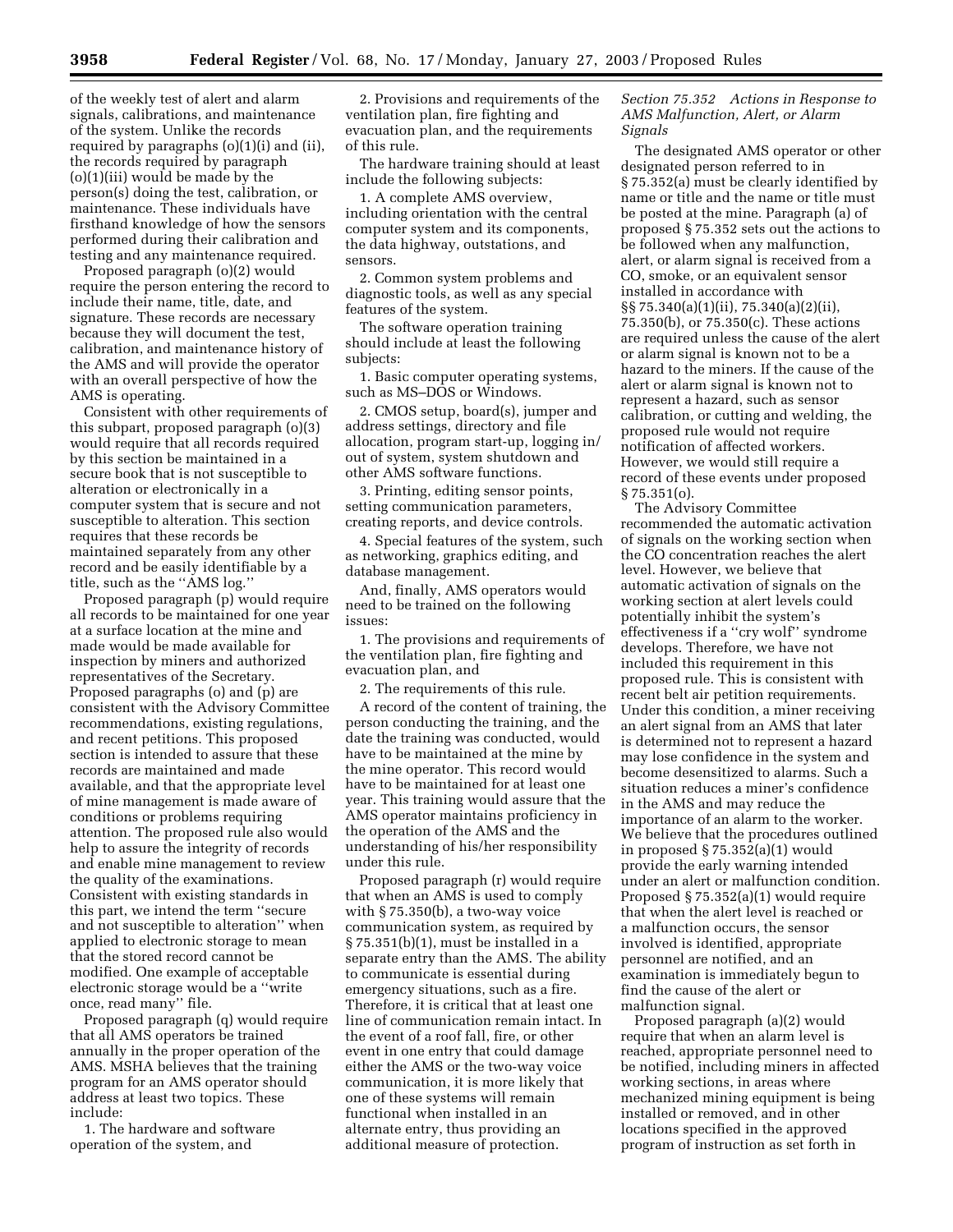§ 75.1502. MSHA expects the program of instruction (mine emergency and firefighting plan) will be modified to reflect the actions required § 75.352.

Proposed paragraph (b) would require that when contaminant concentration levels for any CO, smoke, or equivalent sensor installed in accordance with §§ 75.340(a)(1)(ii), 75.340(a)(2)(ii), 75.350(b), or 75.350(c) exceeds the specified alert or alarm level, the following procedures would have to be followed unless the cause of the alert or alarm signal is known not to be a hazard to the miners:

Under proposed paragraph (b)(1), when an alert signal is given, the sensor activated would have to be identified and an examination would have to begin immediately to determine the cause of the alert signal.

Under proposed paragraph (b)(2), when an alarm is given, the sensor that is activated would have to be identified, and the mine emergency evacuation and firefighting procedures initiated as required by the approved program of instruction (§ 75.1502). At a minimum, all personnel in the affected area, unless assigned other duties in the approved program of instruction (§ 75.1502), would have to be promptly evacuated outby the next functioning sensor upwind of the alarming sensor.

In developing this proposed rule, we have attempted to assure that the AMS used represents the state-of-the-art in monitoring. However, no matter how effective the monitoring system is, the safety of those miners affected by the event causing the alert or alarm signal is related to their reaction to the alert or alarm signal. We intend proposed paragraphs (b)(1) through (b)(2) to assure that the mine operator acts to protect the affected miners when an AMS activates an alert or alarm signal.

Paragraph (c) of proposed § 75.352 addresses the action required in case of an alarm from a methane sensor. These would include methane sensors installed in accordance with §§ 75.323(d)(1)(ii) and 75.362(f). The specific actions required by the proposed rule would include identification of the sensor that is causing the alarm and an investigation into the cause of the alarm. This action must also be consistent with the requirements of existing §§ 75.323(c) and § 75.323(d).

Proposed § 75.352(d) addresses the actions required if any fire detection component of the AMS malfunctions or is inoperative. The proposed rule would require the operator to take immediate action to return the system to proper operation. It is our intention that the belt would not operate if all or part of

an AMS installed in accordance with §§ 75.350(b) or 75.350(c) becomes inoperative unless the actions specified in paragraph (d) are taken. The proposed standard is consistent with the Advisory Committee recommendation and with recent petitions that permit the use of belt air to ventilate working places.

Paragraph (d)(1) would cover those instances when one sensor becomes inoperative. Under this condition, we would require the operator to station a person trained in the use of hand-held devices to continually monitor for CO or smoke near the inoperative sensor.

This action is consistent with current requirements in granted petitions and gives the mine operator needed information on the atmosphere at the location of the inoperative sensor.

Paragraph (d)(2) specifies the monitoring that would be required if two or more adjacent AMS sensors become inoperative. Under the proposed rule, a sufficient number of trained persons would be required to patrol and continuously monitor the area affected so that the area is traveled each hour in its entirety. As an alternative under (d)(2), the operator could station a trained person near each inoperative sensor to continuously monitor CO or smoke.

These actions are consistent with current requirements in granted petitions and give the mine operator needed information on the atmosphere at the locations of the inoperative sensors.

Proposed paragraph (d)(3) would specify actions required if the complete system becomes inoperative. When determining what is complete system failure, we do not mean that every component of the system does not function. It is intended that this paragraph of the proposed rule would apply when part of the system is inoperative to render the system incapable of performing its intended function. For example, if a break in the data transmission line occurs that does not permit sensors to communicate with the central processing unit (CPU) on the surface or if the CPU itself becomes inoperative although all underground components continue to operate, the entire system should be considered inoperative. When the entire system becomes inoperative, paragraph (d)(3) would require the mine operator to take immediate action to have trained persons patrol and continuously monitor for CO or smoke so that the affected belt entry(ies) is traveled each hour in its entirety. This means, as an example, that the affected area is traveled in its entirety between 1 pm

and 2 pm and then traveled again in its entirety between 2 pm and 3 pm, and so on.

When monitoring is conducted during times of system or sensor malfunction, the person doing the monitoring must be qualified to make these tests. As specified in (d)(4), the person would have communication available with the designated surface location or communication available at intervals not to exceed 2,000 feet. This could be a mine phone, telephone, trolley phone, or radio location. Easily accessible communication is necessary to ensure quick notification to the designated surface location when an alert or alarm level is reached.

Paragraph (d)(5) would require the trained persons monitoring under this section to report the concentrations detected at the affected AMS sensor(s) at intervals not to exceed an hour. This action gives the mine operator needed information on the atmosphere at the locations of the affected sensors. It also requires that the person monitoring under this part immediately report levels of contaminants reaching the specified alert and alarm levels unless the cause of the contaminant is known not to represent a hazard. In addition, for mines using a time delay, persons monitoring under this section would be expected to report the concentrations immediately following the expiration of the applicable time delay.

Paragraph (d)(6) would require that instruments used to comply with this paragraph have a level of detectability comparable to those required for AMS sensors by proposed § 75.351(l). Handheld methane and CO detectors are commercially available. Some AMS sensors do not have commercially available hand-held counterparts, so that an alternate instrument would be needed as proposed in (d)(7). For example, smoke sensors which malfunction will require monitoring with an alternate sensor, perhaps a hand-held CO detector, with alert and alarm levels to be specified and approved in the mine ventilation plan.

Paragraph (e) requires that if the 50 fpm minimum air velocity is not maintained in the belt entry as required in proposed § 75.351(e)(3), immediate action must be taken to return the ventilation system to proper operation. It also requires that while the 50-fpm air velocity is not maintained, trained persons must patrol and continuously monitor for CO or smoke as set forth in § 75.352(d) so that the affected belt entry(ies) is traveled each hour in its entirety. As discussed previously, contaminants must reach the sensors in order to be detected. Less than a 50-fpm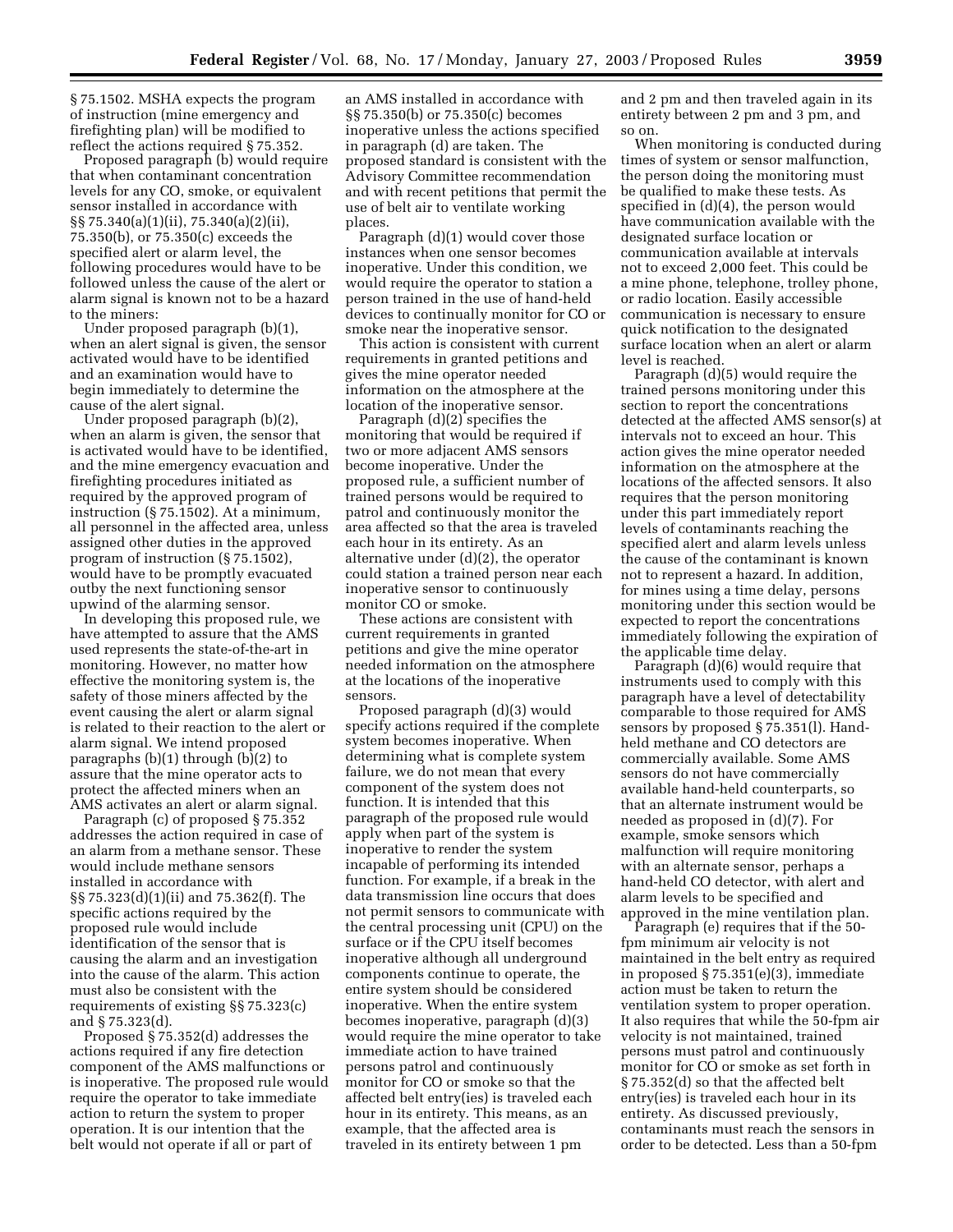velocity with 1,000-foot sensor spacing is considered a system failure because air currents will not carry sufficient amount of contaminants to the sensors for detection. This is considered a system failure since the system is not able to provide adequate warning.

#### *Section 75.371 Mine ventilation plan, contents.*

Section 75.371 sets forth the information that the mine operator must include in the mine ventilation plan. The mine ventilation plan is mine specific and is designed to permit safe and healthful operation of the mine by ensuring that ventilation is sufficient to dilute and render harmless hazardous components of mine air such as carbon monoxide and methane, and provide necessary levels of oxygen to the mine working environment.

We are proposing to add six requirements to the mine ventilation plan. These new paragraphs, §§ 75.371(ii) through (nn), would require certain information to be specified and approved. Under the proposed rule, the existing paragraphs (ii) through (nn) would be redesignated as (oo) through (vv).

Existing § 75.371(hh) requires that the mine ventilation plan specify the ambient level in parts per million of CO, and the method for determining the ambient level. The proposed rule, § 75.351(j), does not change this requirement.

Proposed paragraph (ii), in accordance with proposed § 75.350(b)(3), requires the locations (designated areas) where dust measurements would be made in the belt entry when belt air is used to ventilate working sections and setup or removal areas. As discussed under proposed § 75.350(b)(3), the Advisory Committee determined that multiple designated areas should be established for mines using belt air to ventilate working places.

Proposed paragraph (jj), in accordance with § 75.350(c)(5), requires the location of all point-feed regulators be indicated in the mine ventilation plan to control the number and location of point-feed regulators.

Proposed paragraph (kk), in accordance with § 75.351(e)(5), requires the location of any additional CO or smoke sensor required by the district manager. Proposed §§ 75.351(e)(1) through (e)(4) specify the required locations where sensors monitor CO or smoke along belts. We recognize instances may occur when additional sensors are necessary to provide the desired level of protection. In those cases, proposed § 75.351(e)(5) would

require that these locations be specified and approved in the mine ventilation plan. We do not intend that every mine ventilation plan would require additional sensors to be specified. Only in those cases when additional sensors are necessary would the mine ventilation plan contain this information.

Proposed paragraph (ll), in accordance with § 75.351(m), requires the length of time delays or other methods (a sophisticated algorithm similar to that employed by the diesel discriminator, human intervention, controlling or limiting diesel equipment operation) used to reduce the number of non-fire related alert and alarm signals from the AMS. Proposed § 75.351(m) requires that the length of the delays be specified and approved in the mine ventilation plan. Proposed § 75.351(m) also requires that computer techniques or administrative controls used to reduce the number of non-fire alert and alarm signals be approved in the mine ventilation plan. As discussed under proposed § 75.351(m) the use of reasonable time delays and other computer techniques have been successful in reducing the number of non-fire alert and alarm signals. However, because these techniques should be used only when necessary (when nuisance alarms are excessive) and should delay the activation of alert and alarm signals for the shortest time possible, they should be specified and approved in the mine ventilation plan.

Proposed paragraph (mm), in accordance with § 75.351(i)(2), requires that when lower alert and alarm settings for CO sensors are required by the district manager they be specified in the mine ventilation plan.

Proposed paragraph (nn), in accordance with § 75.352(d)(7), requires that non-AMS sensors (the alternate detectors) be approved in the ventilation plan if it can be used to monitor the belt entry in the case of an AMS malfunction. This provision would permit the use of a CO detector to monitor a belt entry equipped with smoke sensors. Such a CO detector would be used if it meets the levels of detectability that would be expected if it were used in place of an AMS with CO sensors.

#### *Section 75.372 Mine ventilation map.*

Existing  $\S 75.372$  (b)(16) requires that the location of all AMS sensors be shown on the ventilation map. Under the proposed rule this requirement would be modified to require that the type of sensor also be shown on the ventilation map. With the anticipated increased usage of sensors other than

CO sensors, it is important that persons who may be called upon to respond to alert and alarm signals have information available that tells them both the type and location of these sensors.

#### *Section 75.380(g) Escapeway; bituminous and lignite mines.*

Proposed paragraph (g) of § 75.380 would require that the primary escapeway be separated from belt and trolley haulage entries for its entire length, to and including the first connecting crosscut outby each loading point except when a greater or lesser distance for this separation is specified and approved in the mine ventilation plan and does not pose a hazard to miners. This modification to existing § 75.380(g) allows point-feed regulators to be installed and monitored when additional intake air is required in the belt air course according to proposed § 75.350(c). Exceptions to this proposed provision include where separation of belt and trolley haulage entries from designated escapeways did not exist before November 15, 1992, and as provided in § 75.350(c).

#### **V. Paperwork Reduction Act**

This proposed rule contains information collection requirements in various provisions. The PREA is located on our website at *http://www.msha.gov/ REGSINFO.HTM.* These proposed paperwork requirements are under OMB Control Numbers 1219–0065, 1219– 0067, 1219–0073, and 1219–0088 and have been submitted to the Office of Management and Budget (OMB) for review under 44 U.S.C. 3504(h) of the Paperwork Reduction Act of 1995, as amended. Comments on the proposed paperwork provisions should be sent to both the Office of Information and Regulatory Affairs of OMB and to MSHA. Comments sent to OMB should be sent to the Attention of the Desk Officer for the Mine Safety and Health Administration. Comments sent to MSHA should be sent to the Office of Standards, Regulations, and Variances. Addresses for both offices can be found in the **ADDRESSES** section of this preamble.

MSHA estimates that the proposed rule would create 18,609 burden hours for the first year, 19,170 burden hours for the second year, and 19,999 burden hours for the third year, for a total of 57,776 burden hours for Years 1 through 3 combined. This is associated with an annualized value of 19,520 hours per year and related annualized costs of \$973,313 per year.

On a per-mine basis, MSHA estimates the same paperwork burdens for both new and existing mines that use belt air.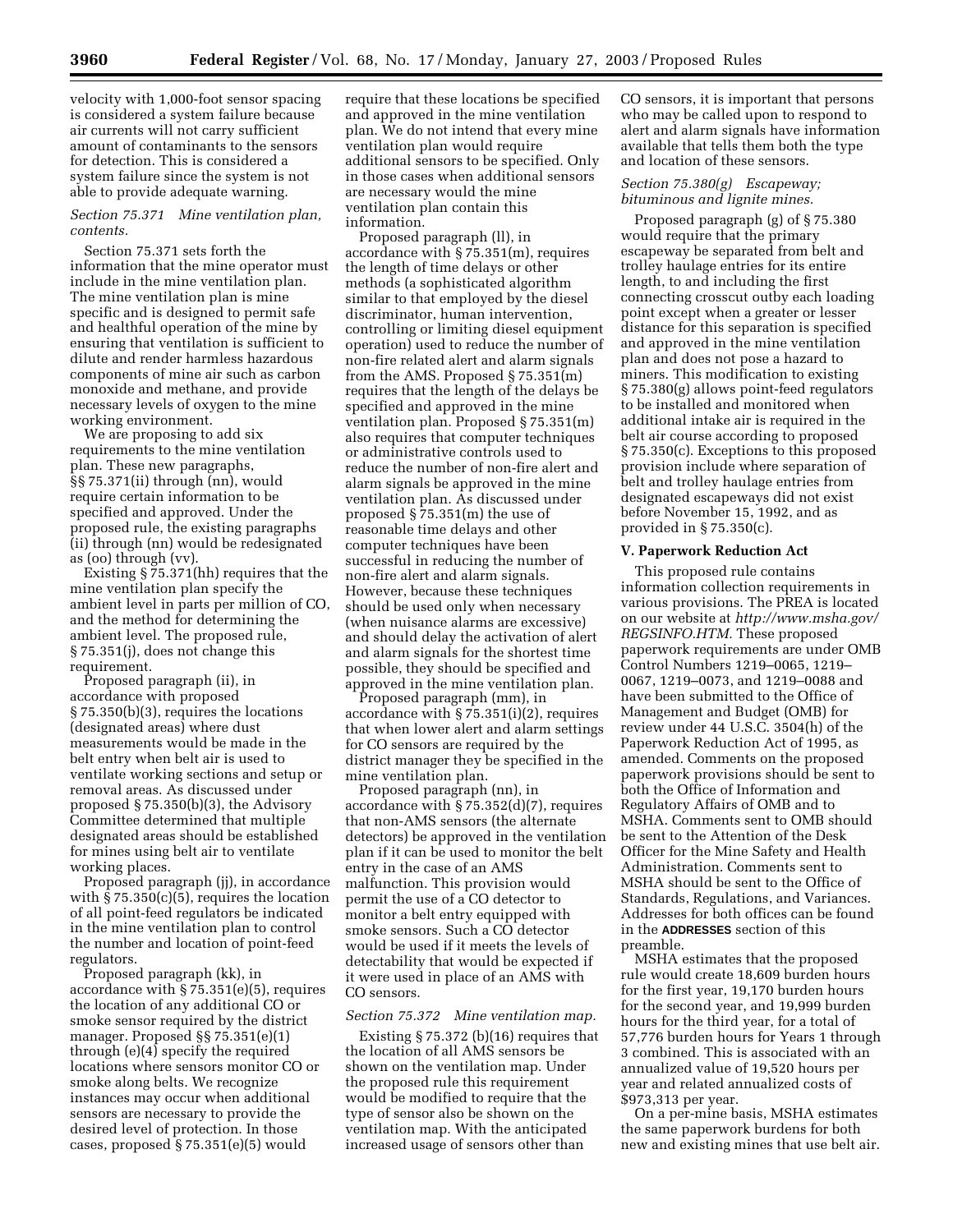However, MSHA estimates that as time goes by a greater proportion of new coal mines using three or more entries will choose to use belt air. This means that the number of mines using belt air will increase over time. This greater number of mines using belt air will increase the total burden hours and paperwork cost over time. Hence, second year hours and costs are greater than first year hours and costs, and third year hours and costs are greater than second year hours and costs.

The paperwork burden is summarized by total annualized burden hours by proposed provision (Table 4) and by total annualized burden costs by proposed provision (Table 5).

Numerous provisions would require action to modify the mine ventilation plan. Proposed paragraph 75.351(j) would require modification of the mine ventilation plan to include ambient CO levels and the means used to determine them. Proposed paragraph 75.351(m) would require that the mine ventilation plan be modified to show the use and length of time-delays of any non-fire related CO sensor signals. Proposed paragraphs 75.371(ll), 75.371(mm), and 75.371(nn) would require modification of the mine ventilation plan to show the length of the time delay or any other method used for reducing the number of non-fire related alert and alarm signals from CO sensors, the lower alert and alarm setting for CO sensors, and the alternate instrument and the alert and alarm levels associated with the

instrument, respectively. This proposed rule would also have an impact on existing paperwork requirements in 75.371(hh) on the ambient level in parts per million of CO, and the method for determining the ambient level, in all areas where CO sensors are installed.

Proposed paragraph 75.351(n)(1) would require sensors used to detect CO or smoke be visually examined at least once each shift, when belts are operated as part of a production shift. If hazardous conditions are found during the visual exam, then a log of such conditions must be filed under existing § 75.363(b)—Hazardous conditions; posting, correcting and recording. Proposed paragraphs 75.351(n)(2) and 75.351(n)(3) would require that a log be kept of every seven day alarm test and every 31-day CO, smoke, or methane sensor calibration, respectively.

Proposed paragraph 75.351(o)(1)(i) would require that a record be made if the AMS emits an alert or alarm signal. The record would consist of the date, time, location and type of sensor, and the reason for its activation. Proposed paragraph (o)(1)(ii) would require that, if a malfunction in the system occurs, a record be made of the malfunction and the corrective action to return the system to proper operating condition. We (MSHA) believe that such records would be useful to the miner, the mine operator, and the Agency in determining areas of recurring problems. This would aid in ensuring proper operation of AMS.

Proposed paragraph (o)(1)(iii) would require that the persons doing the weekly test of alert and alarm signals, the monthly calibration, or maintenance of the system make a record of these tests, calibrations, or maintenance. Proposed paragraph § 75.351(o)(3) would require that all records concerning the AMS be kept in a book or electronically in a computer system, that would be secure and not susceptible to alteration. Proposed paragraph 75.351(p) would require the mine operator to keep these records for at least one year at a surface location and to make them available for inspection by authorized representatives of the Secretary and representatives of miners.

Proposed paragraph 75.351(q) would require that AMS operators receive training annually and that a record of this training be kept. The record of training would include the content of training, the person conducting the training, and the date the training was conducted. The record would need to be maintained at the mine site by the mine operator for at least one year.

Proposed paragraphs 75.352(a) and 75.352(b) would require the designated AMS operator or other designated responsible person to take actions promptly when malfunction, alert, or alarm signals are received. These proposed requirements are parallel to those of § 75.351(o).

### TABLE 4.—TOTAL BURDEN HOURS OF PROPOSED RULE

[Summary of all burden hours, by mine size and by provision]

|                                                    | Annualized burden hours <sup>1</sup> |                                  |                                    |                                  |                              |  |
|----------------------------------------------------|--------------------------------------|----------------------------------|------------------------------------|----------------------------------|------------------------------|--|
| Provision                                          | Mines with $1-$<br>19 employees      | Mines with $20-$<br>99 employees | Mines with<br>100-500<br>employees | Mines with over<br>500 employees | Total annual<br>burden hours |  |
| §75.350(b), implied impact on existing §§44.9,     | (59.51)                              | (161.07)                         | (125.20)                           | (8.58)                           | (354.35)                     |  |
|                                                    | 16.81                                | 43.55                            | 29.71                              | 1.82                             | 91.88                        |  |
| §75.351(i), implied impact on existing §75.371(hh) | 0.53                                 | 1.36                             | 0.93                               | 0.06                             | 2.87                         |  |
|                                                    | 0.75                                 | 8.93                             | 15.63                              | 1.45                             | 26.76                        |  |
| $\S$ s 75.351(n)(1), implied impact on existing    |                                      |                                  |                                    |                                  |                              |  |
|                                                    | 1.96                                 | 5.16                             | 8.72                               | 1.20                             | 17.03                        |  |
|                                                    | 190.73                               | 1,005.54                         | 1,700.55                           | 156.00                           | 3,052.82                     |  |
|                                                    | 220.07                               | 2,320.48                         | 7,848.70                           | 900.00                           | 11,289.25                    |  |
|                                                    | 9.74                                 | 163.68                           | 876.52                             | 135.15                           | 1,185.09                     |  |
|                                                    | 32.28                                | 273.30                           | 811.03                             | 90.40                            | 1,207.01                     |  |
|                                                    | 135.71                               | 512.44                           | 752.17                             | 63.75                            | 1,464.07                     |  |
|                                                    | 61.62                                | 397.99                           | 975.91                             | 100.75                           | 1,536.27                     |  |
|                                                    | 0.02                                 | 0.28                             | 0.49                               | 0.05                             | 0.84                         |  |
|                                                    | 0.05                                 | 0.14                             | 0.09                               | 0.01                             | 0.29                         |  |
|                                                    | 0.11                                 | 0.27                             | 0.19                               | 0.01                             | 0.57                         |  |
|                                                    | 610.86                               | 4,572.03                         | 12,895.44                          | 1,442.07                         | 19,520.40                    |  |

<sup>1</sup> Source: Chapter VII of the Preliminary Regulatory Economic Analysis.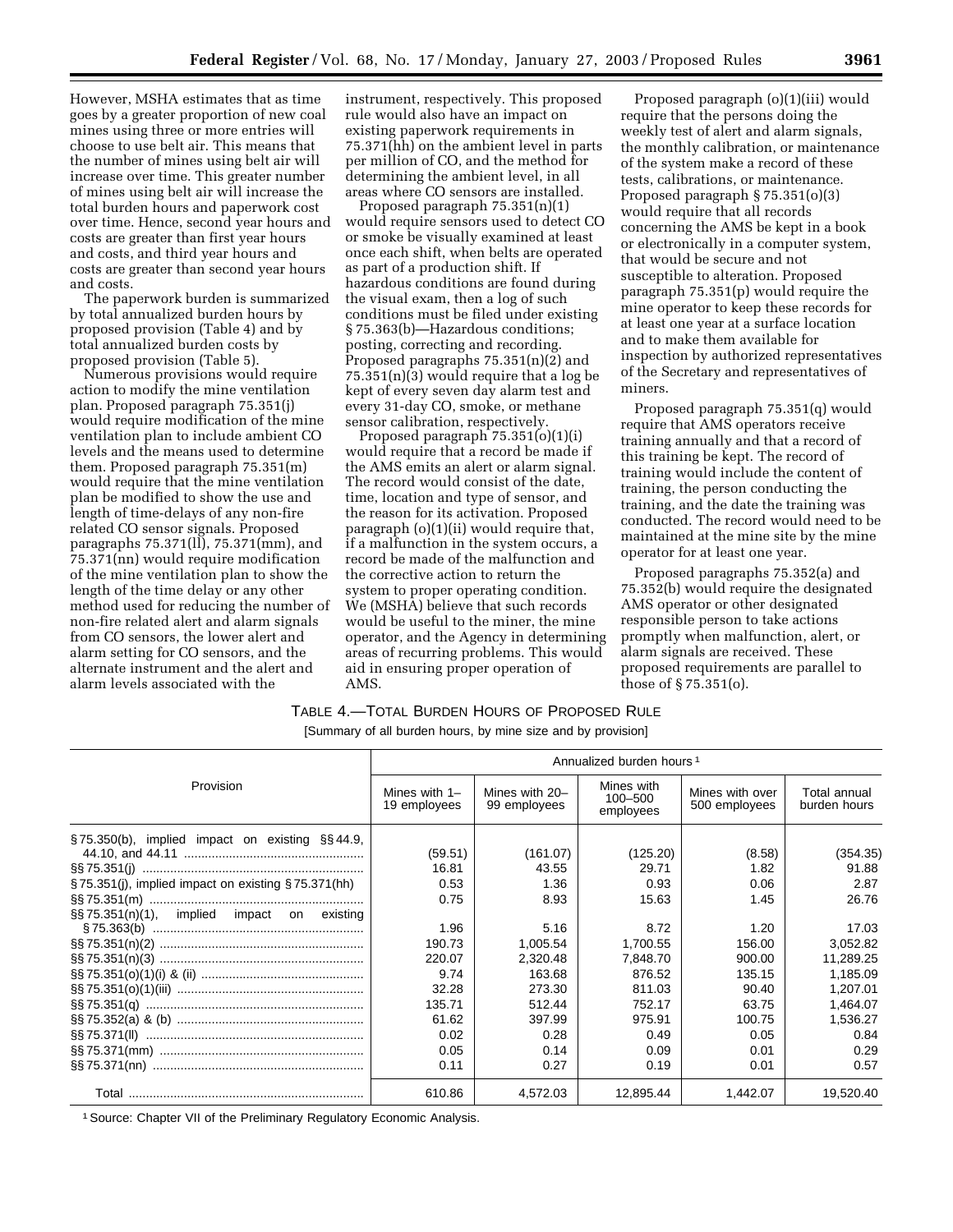|                                                                                                                            | Annualized burden costs <sup>1</sup>                               |                                                                             |                                                                                   |                                                           |                                                                                     |  |
|----------------------------------------------------------------------------------------------------------------------------|--------------------------------------------------------------------|-----------------------------------------------------------------------------|-----------------------------------------------------------------------------------|-----------------------------------------------------------|-------------------------------------------------------------------------------------|--|
| Provision                                                                                                                  | Mines with $1-$<br>19 employees                                    | Mines with 20-<br>99 employees                                              | Mines with<br>$100 - 500$<br>employees                                            | Mines with over<br>500 employees                          | Total annual<br>burden hours                                                        |  |
| $\S$ 75.350(b), implied impact on existing $\S$ \$44.9,<br>$\S$ 75.351(i), implied impact on existing $\S$ $\S$ 75.371(hh) | (\$3,268)<br>923<br>29<br>41                                       | (\$8,846)<br>2.391<br>75<br>490                                             | (S6, 876)<br>1.632<br>51<br>858                                                   | (\$471)<br>100<br>80                                      | (\$19,461)<br>5.046<br>158<br>1.470                                                 |  |
| $\S$ 75.351(n)(1), implied impact on existing                                                                              | 55<br>10,475<br>12.086<br>273<br>1.773<br>5.877<br>1,730<br>3<br>6 | 145<br>55,224<br>127.441<br>4.595<br>15.010<br>19.836<br>11,171<br>15<br>15 | 245<br>93,394<br>431.051<br>24.604<br>44.542<br>27.260<br>27.394<br>27<br>5<br>10 | 34<br>8,568<br>49.428<br>3.794<br>4.965<br>2.212<br>2,828 | 478<br>167,661<br>620.005<br>33,266<br>66.289<br>55.185<br>43.123<br>46<br>16<br>32 |  |
|                                                                                                                            | 30.004                                                             | 227,570                                                                     | 644.196                                                                           | 71.543                                                    | 973.313                                                                             |  |

#### TABLE 5.—TOTAL BURDEN COSTS OF PROPOSED RULE [Summary of all burden costs, by mine size and by provision]

<sup>1</sup> Source: Chapter VII of the Preliminary Regulatory Economic Analysis.

#### **VI. Executive Order 12866 (Regulatory Planning and Review) and Regulatory Flexibility Act**

Executive Order (E.O.) 12866 (58 FR 51735) as amended by E.O. 13258 (Amending Executive Order 12866 on Regulatory Planning and Review (67 FR 9385)) requires that regulatory agencies assess both the costs and benefits of regulations. MSHA has determined that this proposed rule would not have an annual effect of \$100 million or more on the economy and that, therefore, it is not an economically ''significant regulatory action'' pursuant to § 3(f) of E.O. 12866. However, we have determined that this proposed rule is significant under § 3(f) of E.O. 12866, which defines a significant regulatory action as one that may "\* \* \* raise novel legal or policy issues arising out of legal mandates, the President's priorities, or the principles set forth in the Executive Order.'' MSHA completed a Preliminary Regulatory Economic Analysis (PREA) in which the economic impact of the rule is estimated. The PREA is available from MSHA and is summarized as follows.

#### *A. Population-at-Risk*

MSHA estimates that this rulemaking would initially affect approximately 11,313 miners at 88 underground coal mines which choose to use belt air at the working places during the first year of the proposed rule. MSHA also estimates that this rulemaking would additionally affect approximately 2,358 miners at 30 underground coal mines which choose to point feed the belt air,

but do not use belt air at the working places, during the first year of the proposed rule. Accordingly, MSHA estimates that this rulemaking would affect a total of approximately 13,671 miners at 118 underground coal mines during the first year of the proposed rule.

#### *B. Benefits*

MSHA has qualitatively determined that the proposed rule, to permit use of belt air at the working places, yields net health and safety benefits relative to the existing rule, which does not permit use of belt air at the working places. The proposed rule does not create any health or safety hazards relative to current petition practice, which also permits use of belt air at the working places.

The main requirement of the proposed rule is that the mine operator who chooses to use belt air must install an atmospheric monitoring system (AMS) in the belt entry for fire detection. The AMS composed of CO or smoke sensors provides early warning fire detection that is superior to that provided by point-type heat sensors. This added level of protection is beneficial to both workers and the mine owner.

The AMS is beneficial to the mine operator because early warning of a mine fire provides maximal opportunity for extinquishing the fire. An uncontrolled mine fire can damage or destroy a coal mine and can delay or prevent future mining of coal in the affected mine. The AMS is beneficial to workers, because the early warning of

fire from an AMS permits more time for miners to escape. Early warning from the AMS also gives the firefighting crew more time to fight or extinguish a fire before it creates a serious mine fire accident or disaster.

The proposed rule utilizes the common interests of both workers and mine owners to avoid mine fires, and particularly to avoid fires that may result in a serious mine fire accident. By reducing regulatory hurdles to the use of belt air at the working places, the proposed rule would provide additional encouragement for mine operators to install an AMS. The installation of AMS in additional mines would reduce the risk of mine fire accidents that may injure or kill miners or severely damage mine property.

In addition, MSHA's experience with belt air petitions indicates that, with proper precautions, allowing belt air to ventilate working places can achieve net health and safety benefits. Belt air usage can result in an increase in the quantity of air in the belt entry and other common entries (belt air course). This provides increased protection to miners against hazards created by elevated levels of methane, other harmful gases, and respirable dust.

Prevention of mine fires can also benefit local communities. In the event a mine fire is uncontrolled, persons living in the area of the mine may need to be evacuated for several days due to the smoke and toxic fumes escaping to the surface from a mine fire. In addition, there can be long-term adverse economic impacts on a community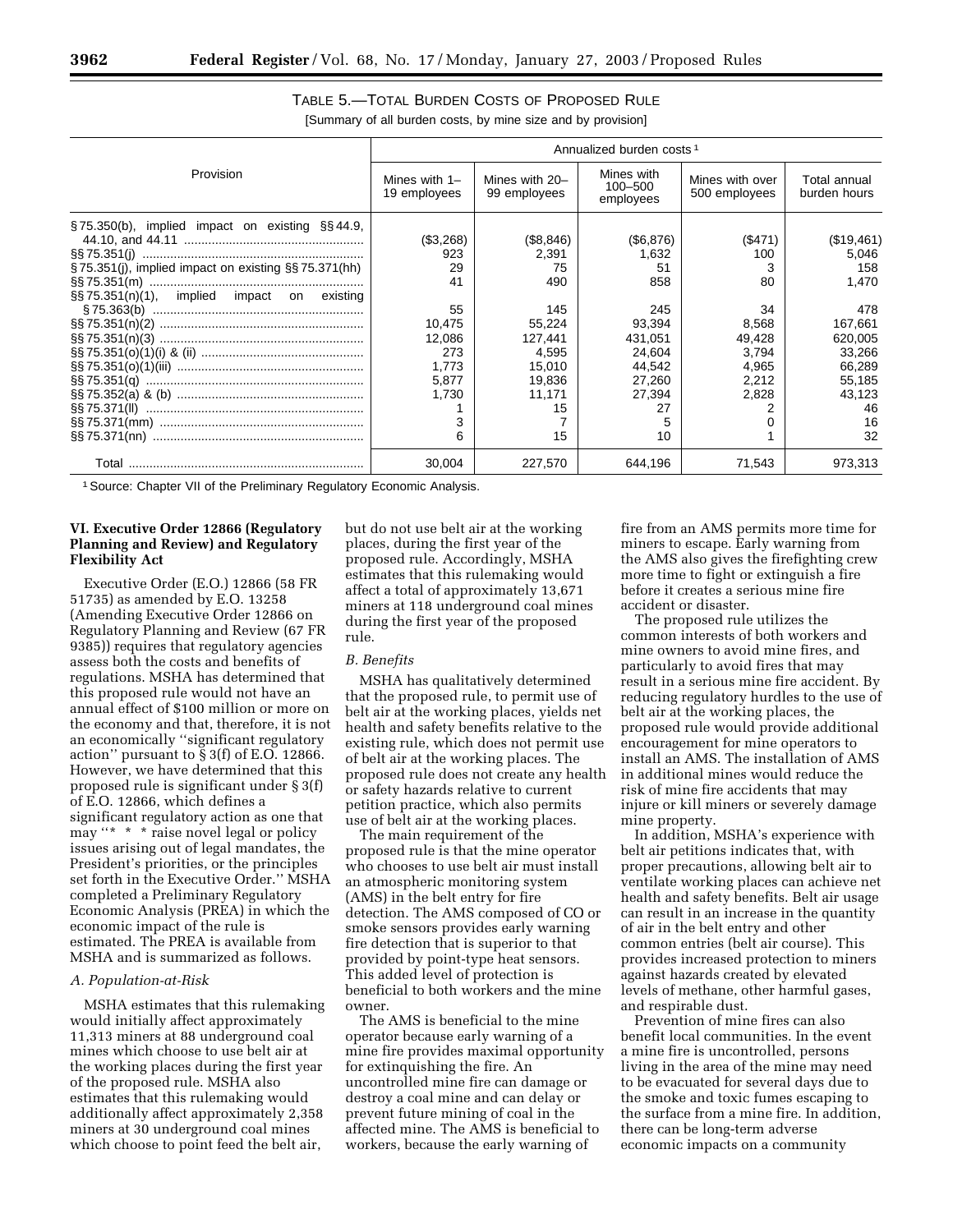when a mine fire shuts down a coal mine.

#### *C. Compliance Costs*

The proposed rule revises various sections of part 75, which regulates underground coal mines. These revised sections include § 75.301 Definitions, § 75.350 Air courses and belt haulage entries (title revised to Belt air course ventilation), § 75.351 Atmospheric monitoring systems, § 75.352 Return air courses (title revised to Actions in response to AMS alert and alarm signals or malfunctions), § 75.371 Mine ventilation plan, § 75.372 Mine ventilation map, and § 75.380(g) Escapeway; bituminous and lignite mines.

The main substantive changes of the proposed rule are for three-or-moreentry mines that voluntarily choose to use belt air as intake air to ventilate the working places of the coal mine. Threeor-more-entry mines that choose to ventilate the working places with belt air are required to use an atmospheric monitoring system (AMS) to assure worker safety. A secondary substantive change applies to three-or-more entry mines that voluntarily choose to point feed the belt air course.

There are no substantive changes in the proposed rule that apply to any mine that chooses not to use belt air at the working places, and that chooses not to point feed the belt air. Two-entry mines are also not impacted by the proposed rule.

Because all changes impact only mines that voluntarily undertake certain actions, there are only net cost savings from the proposed rule. This is because MSHA presumes that no mine operator would install and use an AMS in order to use belt air unless the mine operator anticipated cost savings as a result.

The primary cost savings from the proposed rule accrue to underground coal mines that choose to use belt air at the working places. Total cost savings from this source are estimated at approximately \$650,000 per year. These cost savings for the belt-air mines also include cost savings from point feeding.

Secondary cost savings of the proposed rule accrue to mines that choose to point feed the belt air, but choose not to use belt air at the working sections. For these mines, the cost savings from point feeding are estimated at \$31 thousand per year. In total, the cost savings from the proposed rule are approximately \$680,000 per year.

#### *D. Economic Impact*

The proposed rule will enhance safety in belt air mines while utilizing the common incentive of both workers and

mine owners to avoid mine fires, and particularly to avoid fires that may result in a serious mine fire accident.

MSHA believes that the estimated cost savings of this proposed rule are conservative because contested petition costs were not included in the preliminary economic analysis. If a petition is contested, the costs to the petitioner could increase by as much as \$100,000.

The proposed rule provides additional encouragement for mine operators to install an AMS by reducing regulatory hurdles to the use of belt air at the working places. The installation of AMSs in additional mines will reduce the risk of mine fire accidents that may injure or kill miners or severely damage mine property. Mine operators are inherently interested in avoiding these catastrophic incidents that could result in the lost of the mine. This proposed rule would mandate the proper installation and maintenance of AMSs that would serve to further protect mine property from these catastrophic incidents.

MSHA has concluded that the proposed rule will have only a small (but favorable) effect on coal output, price, and profitability.

#### *E. Feasibility*

MSHA has concluded that the requirements of the proposed rule are both technologically and economically feasible.

This proposed rule is not a technology-forcing standard and does not involve activities on the frontiers of scientific knowledge. The technology to monitor the mine atmosphere and to alert miners of hazards involve available, off-the-shelf technologies that are currently being used in many mines. Also, standard procedures used to safeguard the safety of miners are approved by the Agency through the mine's fire fighting and evacuation plan. Other provisions of the proposed rule will reduce petition requirements.

The proposed rule is clearly economically feasible insofar as it will reduce costs for the mining industry while increasing the use of AMSs to monitor the mine atmosphere. The primary cost savings of \$654,000 per year from the proposed rule come from the ability of underground coal mines to use belt air. Approximately 70 percent of these cost savings are generated from reduced shaft-sinking costs for new mines. The other 30 percent of cost savings come from energy cost savings from reductions in ventilation fan power (25%) and elimination of the petition for modification process (legal and administrative costs—5%). The

secondary cost savings of \$31,000 per year from the proposed rule come from mines that choose not to use belt air to ventilate working sections but that do take advantage of the point-feeding provision that applies to all three-ormore entry mines. In total, the cost savings from the proposed rule are \$685,728 per year.

The proposed rule would provide for a safe mining environment and would facilitate the use of technologically advanced fire-detection systems. In addition, there would no longer be a time delay for approval due to the petition process. Mine operators could use belt air to ventilate working sections as soon as they are in compliance with the rule.

#### *F. Regulatory Flexibility Act and Small Business Regulatory Enforcement Fairness Act (SBREFA)*

The Regulatory Flexibility Act (RFA), as amended by SBREFA, requires regulatory agencies to consider a rule's impact on small entities. For the purposes of the RFA and this preliminary determination, MSHA has analyzed the impact of the proposed rule and has determined that this proposed rule will not have a significant economic impact on a substantial number of small entities that are affected by this rulemaking.

MSHA will mail a copy of the proposed rule, including the preamble and regulatory flexibility certification statement, to all underground coal mine operators and miners' representatives. The proposed rule will also be placed on MSHA's Internet Homepage at *http://www.msha.gov,* under Statutory and Regulatory Information.

In accordance with RFA and its amendments at 5 U.S.C. 605(b), MSHA has determined that this proposed rule will not have a significant adverse economic impact on a substantial number of small entities. No small governmental jurisdictions or nonprofit organizations will be affected.

The RFA, as amended, at 5 U.S.C. § 605(b) also requires MSHA to include in the proposed rule a factual basis for this preliminary determination. This information must be published in the **Federal Register**.

#### Factual Basis for Certification

The Agency compared the gross costs of the rule for small mines in each sector to the revenue for that sector for both size categories analyzed (MSHA and Small Business Administration ''small entity'' definitions). Given that the gross compliance costs for small mines is substantially less than 1 percent of revenue and that net costs are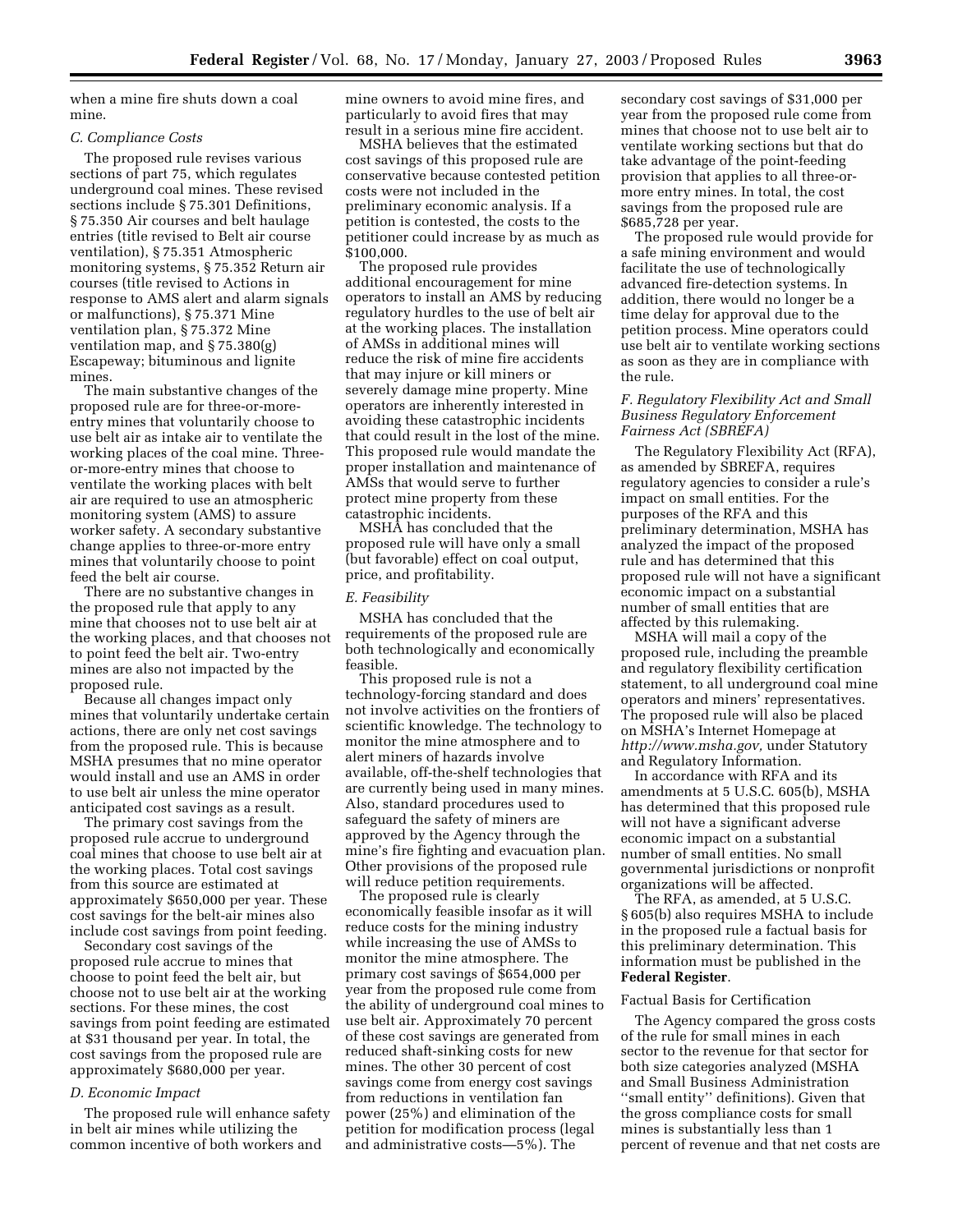negative, MSHA concludes that there is no significant cost impact of the rule on small entities. For both definitions of a small mine, the net cost of the proposed rule is negative. Since the proposed rule results in net cost savings, there would not be any burden placed on small mine operators. Accordingly, MSHA preliminarily certifies that there is no significant impact on a substantial number of small coal mining entities that are affected by this rule.

#### **VII. Other Regulatory Analyses**

*A. Unfunded Mandates Reform Act of 1995 and Executive Order 12875 (Enhancing the Intergovernmental Partnership)* 

For purposes of the Unfunded Mandates Reform Act of 1995, as well as E.O. 12875 (58 FR 58093), this proposed rule does not include any Federal mandate that may result in increased expenditures by State, local, and tribal governments, or increased expenditures by the private sector of more than \$100 million. MSHA is not aware of any State, local, or tribal government that either owns or operates underground coal mines.

#### *B. Executive Order 13132 (Federalism)*

MSHA has reviewed this proposed rule in accordance with Executive Order 13132 (64 FR 43255) regarding federalism, and has determined that it does not have ''federalism implications.'' The proposed rule would not ''have substantial direct effects on the States, on the relationship between the national government and the States, or on the distribution of power and responsibilities among the various levels of government.'' There are no underground coal mines owned or operated by any State governments.

#### *C. Executive Order 13045 (Health and Safety Effect on Children)*

In accordance with Executive Order 13045, 62 FR 19885, MSHA has evaluated the environmental health and safety effect of the proposed rule on children. The Agency has determined that the proposed rule will have no effect on children.

#### *D. Executive Order 13175 (Consultation and Coordination With Indian Tribal Governments)*

In accordance with Executive Order 13175 (63 FR 27655), MSHA certifies that the proposed rule does not impose substantial direct compliance costs on Indian tribal governments. MSHA is not aware of any Indian tribal governments which either own or operate underground coal mines.

#### *E. Executive Order 12630 (Governmental Actions and Interference With Constitutionally Protected Property Rights)*

This proposed rule is not subject to Executive Order 12630, 53 FR 8859, because it does not involve implementation of a policy with takings implications.

#### *F. Executive Order 12988 (Civil Justice Reform)*

The Agency has reviewed Executive Order 12988 (61 FR 4729) and determined that this proposed rule would not unduly burden the Federal court system. The proposed rule has been written so as to provide a clear legal standard for affected conduct, and has been reviewed carefully to eliminate drafting errors and ambiguities.

#### *G. Executive Order 13211 (Actions Concerning Regulations That Significantly Affect Energy Supply, Distribution, or Use)*

In accordance with Executive Order 13211, 66 FR 28355, MSHA has reviewed this proposed rule for its energy impacts. MSHA has determined that this proposed rule would not have any adverse effects on energy supply, distribution, or use.

#### *H. Executive Order 13272 (Proper Consideration of Small Entities in Agency Rulemaking)*

In accordance with Executive Order 13272, MSHA has thoroughly reviewed the proposed rule to assess and take appropriate account of its potential impact on small businesses, small governmental jurisdictions, and small organizations. As discussed in Chapter V of the PREA, MSHA has determined that the proposed rule would not have a significant economic impact on a substantial number of small entities.

#### **VIII. Petitions for Modification**

On the effective date of the final rule, all existing petitions for modification for belt air used to ventilate working places under § 75.350 in mines with sections developed using three or more entries will be superseded. Mine operators will thereafter be required to comply with the provisions of the final rule. However, all existing two-entry petition requirements will remain in effect and will not be superseded by this rule. Future two-entry mines will need to continue to file petitions to use belt air, since proposed § 75.350(a) prohibits placing the conveyor belt in the return.

#### **List of Subjects in 30 CFR Part 75**

Communications equipment, Emergency medical services,

Explosives, Fire prevention, Mandatory safety standards, Mine safety and health, Reporting and recordkeeping requirements, Underground coal mines, Ventilation.

Dated: January 13, 2003.

#### **Dave D. Lauriski,**

*Assistant Secretary of Labor for Mine Safety and Health.*

It is proposed to amend, for the reasons set out in the preamble, chapter I of title 30 of the Code of Federal Regulations as follows:

#### **PART 75—MANDATORY SAFETY STANDARDS—UNDERGROUND COAL MINES**

1. The authority citation for part 75 continues to read as follows:

**Authority:** 30 U.S.C. 811.

2. Amend § 75.301 by adding the following definitions:

#### **§ 75.301 Definitions.**

\* \* \* \* \* *AMS operator.* The person(s) designated by the mine operator located on the surface of the mine who monitors the malfunction, alert, or alarm signals of the AMS and notifies appropriate personnel to these signals. \* \* \* \* \*

*Appropriate Personnel.* The person or persons designated by the operator to perform specific tasks in response to AMS signals.

\* \* \* \* \* *Atmospheric Monitoring System (AMS).*

(1) A network consisting of hardware and software meeting the requirements of §§ 75.351 and 75.1103–2 and capable of:

- (i) Measuring atmospheric parameters; (ii) Transmitting the measurements to a designated surface location;
- (iii) Providing alert and alarm signals; (iv) Processing and cataloging
- atmospheric data; and,

(v) Providing reports.

(2) Early-warning fire detection systems using newer technology that provide equal or greater protection, as determined by the Secretary, will be considered an atmospheric monitoring system for the purposes of this subpart.

\* \* \* \* \* *Belt air course.* The entry in which a belt is located and any adjacent entry(ies) not separated from the belt entry by permanent ventilation controls, including any entries in series with the belt entry, terminating at a return regulator, a section loading point, or the surface.

\* \* \* \* \*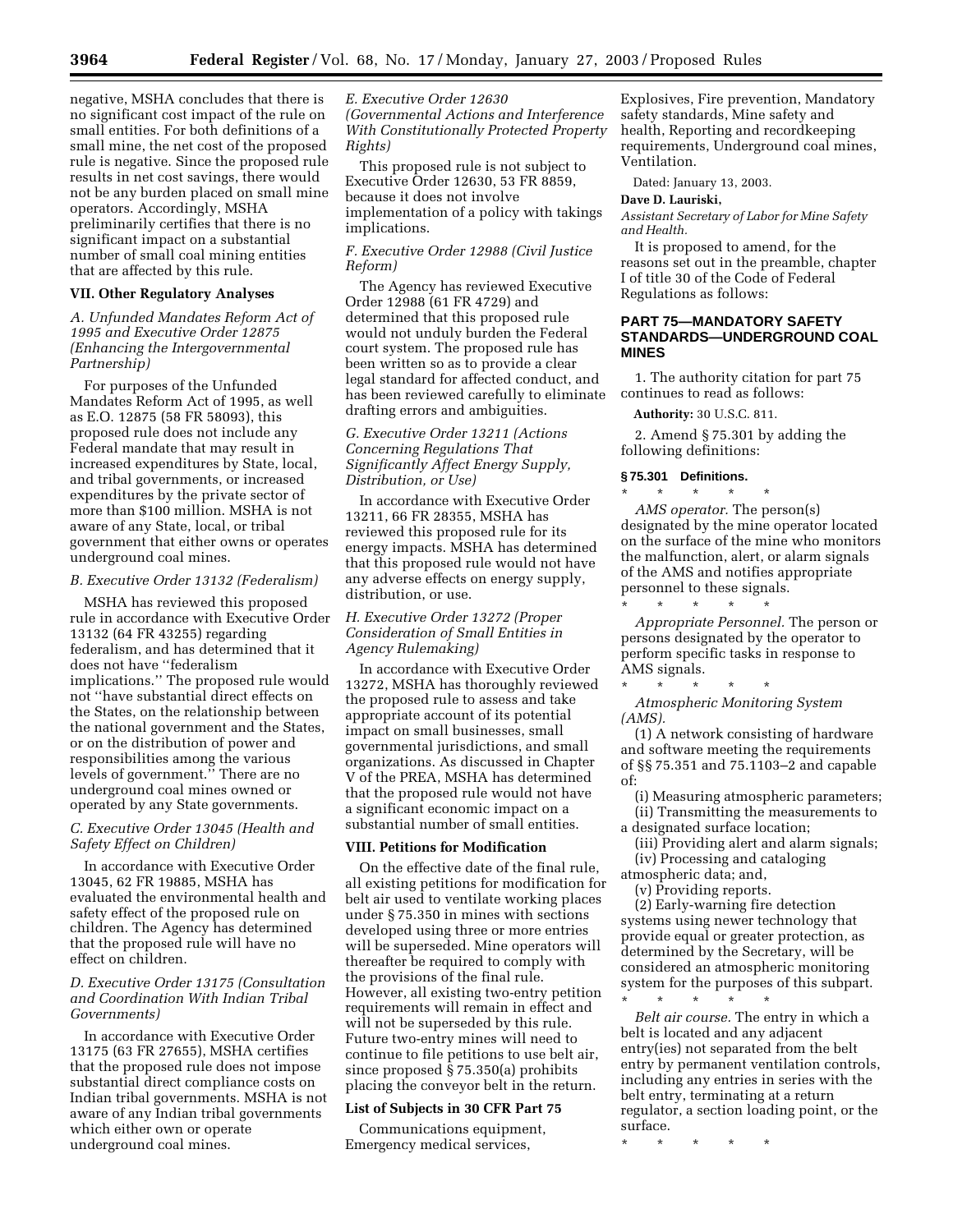*Carbon monoxide ambient level.* The average concentration of carbon monoxide detected in an air course containing carbon monoxide sensors. This average is representative of the composition of the mine atmosphere during a non-fire condition. \* \* \* \* \*

*Point feeding.* The process of providing additional intake air to the belt air course from another intake air course through a regulator.

 $\star$   $\star$   $\star$ 3. Revise § 75.350 to read as follows:

#### **§ 75.350 Belt air course ventilation.**

(a) The belt air course must not be used as a return air course; and except as provided in paragraph (b) of this section, the belt air course must not be used to provide air to working sections or to areas where mechanized mining equipment is being installed or removed. The belt air course must be separated with permanent ventilation controls from return air courses and from other intake air courses except as provided in paragraph (c) of this section.

(b) Air from a belt air course may be used to ventilate a working section or an area where mechanized mining equipment is being installed or removed, provided the following requirements are met:

(1) The belt entry must be equipped with an AMS installed, operated, examined, and maintained as specified in § 75.351.

(2) All miners, including newly hired miners must be trained annually in the basic operating principles of the AMS, including the actions required in the event of activation of a system alarm. This training may be conducted as part of a miner's 30 CFR part 48 new miner training (§ 48.5), experienced miner training (§ 48.6), or annual refresher training (§ 48.8).

(3) The average concentration of respirable dust in the belt air course (the intake air course) must be maintained at or below 1.0 mg/m3. A permanent designated area (DA) for dust measurements must be established at a point no greater than 50 feet upwind from the section loading point in the belt entry when the belt air flows over the loading point or no greater than 50 feet upwind from the point where belt air is mixed with air from another intake air course near the loading point. The DA must be specified and approved in the ventilation plan.

(4) The primary escapeway must be monitored for carbon monoxide or smoke as specified in § 75.351(f).

(5) The section must be developed with three or more entries.

(c) Notwithstanding the provisions of § 75.380(g), additional intake air may be added to the belt air course through a point-feed regulator. The location and use of point feeds must be approved in the mine ventilation plan. If the air through the point feed enters a belt air course which is used to ventilate a working section or an area where mechanized mining equipment is being installed or removed, the following conditions must be met:

(1) The air current that will pass through the point-feed regulator must be monitored for carbon monoxide or smoke at a point within 50 feet upwind of the point-feed regulator;

(2) The air in the belt air course must be monitored for carbon monoxide or smoke upwind of the point-feed regulator. This sensor must be in the belt air course within 50 feet of the mixing point where air flowing through the point-feed regulator mixes with the belt air;

(3) The point-feed regulator must be provided with a means to close the regulator from either air course without requiring a person to enter the air stream passing through the point-feed regulator;

(4) A minimum air velocity of 300 feet per minute must be maintained through the point-feed regulator.

(5) The location of a point-feed regulator(s) must be approved in the mine ventilation plan and the location(s) shown on the mine ventilation map; and

(6) An AMS must be installed, operated, examined, and maintained as specified in § 75.351.

4. Revise § 75.351, to read as follows:

#### **§ 75.351 Atmospheric monitoring systems.**

(a) *AMS operation.* Whenever personnel are underground and an AMS is being used to fulfill the requirements of §§ 75.323(d)(1)(ii), 75.340(a)(1)(ii), 75.340(a)(2)(ii), 75.350(b), 75.350(c), or 75.362(f), the AMS must be operating and a designated AMS operator must be on duty at a location on the surface of the mine where signals from the AMS can be seen and heard and the operator can promptly respond to these signals. However, for extended idle periods exceeding 24 hours, when the belt is not operating, the requirements of §§ 75.350(b) and 75.350(c) will not apply after the initial 24 hour idle period. All provisions of this section will become applicable one hour prior to belt start-up following this idle period.

(b) *Designated surface location and AMS operator.* When an AMS is used to comply with §§ 75.323(d)(1)(ii), 75.340(a)(1)(ii), 75.340(a)(2)(ii),

75.350(b), 75.350(c), or 75.362(f), the following requirements apply:

(1) The mine operator must designate a surface location at the mine or at another location approved by the district manager where signals from the AMS will be received and two-way voice communication is maintained with each working section, areas where mechanized equipment is being installed or removed, and other areas designated in the approved program of instruction (§ 75.1502).

(2) The mine operator must designate an AMS operator to monitor the AMS signals and be at a location on the mine surface where the AMS operator can promptly respond to all signals from the AMS.

(3) A map or schematic must be provided at the designated surface location and updated daily that shows the locations and type of AMS sensor at each location and the intended air flow direction at these locations.

(4) The names of the designated AMS operators, appropriate personnel, and responsible persons referred to in § 75.352, and the method to contact these persons must be provided at the designated surface location.

(c) *Minimum operating requirements.* AMSs used to comply with §§ 75.323(d)(1)(ii), 75.340(a)(1)(ii), 75.340(a)(2)(ii), 75.350(b), 75.350(c), or 75.362(f) must:

(1) Automatically provide a signal that can be seen or heard by the AMS operator at the designated surface location for any interruption of circuit continuity and any electrical malfunction of the system.

(2) Automatically provide an alert signal that can be seen or heard by the AMS operator at the designated surface location and is distinguishable from alarm signals, when the carbon monoxide concentration or methane concentration at any sensor reaches the alert level as specified in paragraph (i) of this section.

(3) Automatically provide signals that can be seen and heard by the AMS operator at the designated surface location when the carbon monoxide, smoke, or methane concentration at any sensor reaches the alarm level as specified in paragraph (i) of this section.

(4) Automatically provide visual and audible alarm signals at all affected working sections and at all affected areas where mechanized equipment is being installed or removed when the carbon monoxide, smoke, or methane concentration at any sensor reaches the alarm level as specified in paragraph (i) of this section. The signals must be capable of being seen and heard by miners working at these locations.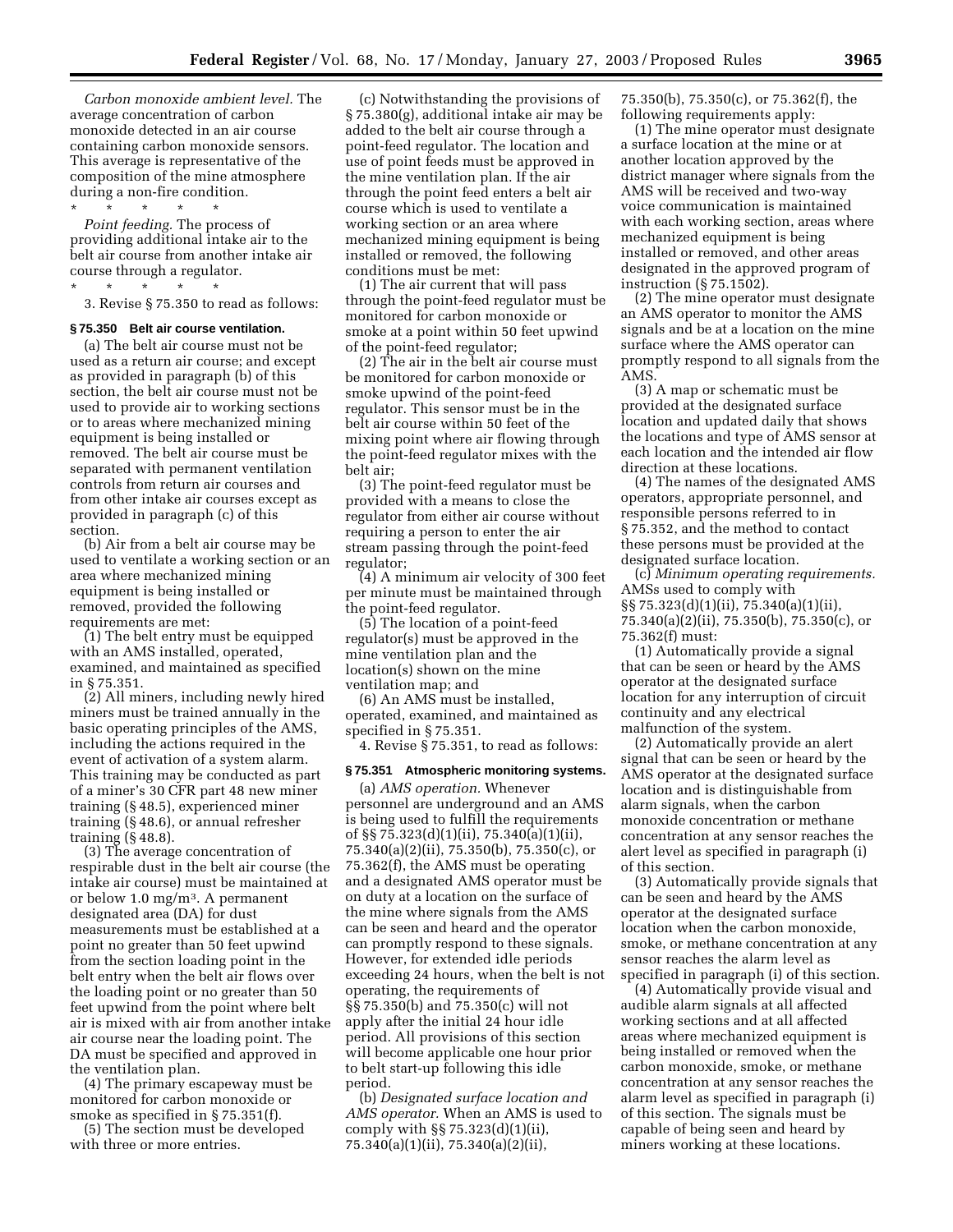Methane alarm signals must be distinguishable from other signals.

(5) Automatically provide an alarm signal that can be seen and heard by miners in other locations as specified in the approved program of instruction (§ 75.1502) when the carbon monoxide, smoke, or methane concentration at any sensor reaches the alarm level as specified in paragraph (i) of this section.

(6) Identify at the designated surface location the operational status of all sensors.

(d) *Location and installation of AMS sensors.* (1) All AMS sensors, as specified in paragraphs (e) through (h) of this section, must be located such that measurements are representative of the atmosphere.

(2) Carbon monoxide or smoke sensors must be installed near the center of the entry, as near the roof as feasible in a location that would not expose personnel working on the system to unsafe conditions. Sensors must not be located in abnormally high areas or in other locations where air flow patterns do not permit products of combustion to be carried to the sensors.

(3) Methane sensors must be installed near the center of the entry, at least 12 inches from the roof, ribs, and floor, in a location that would not expose personnel working on the system to unsafe conditions.

(e) *Location of sensors—belt air course.* In addition to the requirements of paragraph (d) of this section, any AMS used to monitor belt air courses under § 75.350(b) must have sensors to monitor for carbon monoxide or smoke located:

(1) At or near the working section belt tailpiece in the air stream ventilating the belt entry. In longwall mining systems the sensor must be located upwind in the belt entry at a distance no greater than 150 feet from the mixing point where intake air is mixed with the belt air at or near the tailpiece;

(2) Upwind, a distance no greater than 50 feet from the point where the belt air course is combined with another air course or splits into multiple air courses;

(3) At intervals not to exceed 1,000 feet along each belt entry in areas where air velocities are maintained at 50 feet per minute or higher. In areas along each belt entry where air velocities are less than 50 feet per minute, the sensor spacing must not exceed 350 feet;

(4) Not more than 100 feet downwind of each belt drive unit, each tailpiece transfer point, and each belt take-up. If the belt drive, tailpiece, and/or take-up are installed together in the same air course they may be monitored with one sensor located not more than 100 feet downwind of the last component; and

(5) At other locations in any entry that is part of the belt air course as required and specified in the ventilation plan.

(f) *Locations of sensors—the primary escapeway.* If used to monitor the primary escapeway under § 75.350(b)(4), carbon monoxide or smoke sensors must be located in the primary escapeway within 500 feet of the working section and within 500 feet inby the beginning of the panel. The point-feed sensor required by  $\S 75.350(c)(1)$  may be used as the sensor at the beginning of the panel if it is located within 500 feet inby the beginning of the panel.

(g) *Location of sensors—return air splits.* (1) If used to monitor return air splits under § 75.362(f), a methane sensor must be installed in the return split of air between the last working place, or longwall or shortwall face, ventilated by that split of air and the junction of the return air split with another air split, seal, or worked out area.

(2) If used to monitor a return air split under  $\S 75.323(d)(1)(ii)$ , the methane sensors must be installed at the following locations:

(i) In the return air course opposite the section loading point, or, if exhausting auxiliary fan(s) are used, in the return air course no closer than 300 feet downwind from the fan exhaust and at a point opposite or immediately outby the section loading point; and

(ii) Immediately upwind from the location where the return air split meets another split of air or immediately upwind of the location where a split of air is used to ventilate seals or workedout areas.

(h) *Location of sensors—electrical installations.* When monitoring the intake air ventilating underground transformer stations, battery charging stations, substations, rectifiers, or water pumps under § 75.340(a)(1)(ii) or § 75.340(a)(2)(ii), at least one sensor must be installed to monitor the mine atmosphere for carbon monoxide or smoke, located downwind and not greater than 50 feet from the electrical installation being monitored.

(i) *Establishing alert and alarm levels.* An AMS installed in accordance with the following sections must initiate alert and alarm signals at the specified levels, as indicated:

(1) For § 75.323(d)(1)(ii) alarm at no more than 1.5% methane.

(2) For §§ 75.340(a)(1)(ii), 75.340(a)(2)(ii), 75.350(b), and 75.350(c), alert at 5 ppm carbon monoxide above

the ambient level and alarm at 10 ppm carbon monoxide above the ambient level when carbon monoxide sensors are

used; and alarm at a smoke optical density of 0.022 per meter when smoke sensors are used. Reduced alert and alarm settings approved by the district manager may be required for carbon monoxide sensors identified in the mine ventilation plan, § 75.371(mm).

(3) For § 75.362(f), alert at no more than 1.0% methane and alarm at no more than 1.5% methane.

(j) *Establishing carbon monoxide ambient levels.* Carbon monoxide ambient levels and the means to determine these levels must be approved in the mine ventilation plan (§ 75.371(hh)) for monitors installed in accordance with §§ 75.340(a)(1)(ii), 75.340(a)(2)(ii), 75.350(b), and 75.350(c).

(k) *Installation and maintenance.* An AMS installed in accordance with §§ 75.323(d)(1)(ii), 75.340(a)(1)(ii), 75.340(a)(2)(ii), 75.350(b), 75.350(c), or 75.362(f) must be installed and maintained by personnel trained in the installation and maintenance of the system. The system must be maintained in proper operating condition.

(l) *Sensors.* Sensors used to monitor for carbon monoxide, methane, and smoke must be either of a type listed and installed in accordance with the recommendations of a nationally recognized testing laboratory approved by the Secretary; or these sensors must be of a type, and installed in a manner, approved by the Secretary.

(m) *Time delays.* When a demonstrated need exists, time delays may be incorporated into the AMS. These time delays must only be used to account for non-fire related carbon monoxide sensor signals. The use and length of any time delays, or other techniques or methods which eliminate or reduce the need for time delays, must be specified and approved in the mine ventilation plan. These time delays are limited to no more than three minutes.

(n) *Examination, testing, and calibration.* (1) At least once each shift when belts are operated as part of a production shift, sensors used to detect carbon monoxide or smoke in accordance with § 75.350(b) and alarms installed in accordance with § 75.350(b) must be visually examined.

(2) At least once every seven days, alarms for AMS installed in accordance with §§ 75.350(b) and 75.350(c) must be functionally tested for proper operation.

(3) At intervals not to exceed 31 days—

(i) Each carbon monoxide sensor installed in accordance with §§ 75.340(a)(1)(ii), 75.340(a)(2)(ii), 75.350(b), or 75.350(c) must be calibrated in accordance with the manufacturer's calibration specifications. Calibration must be done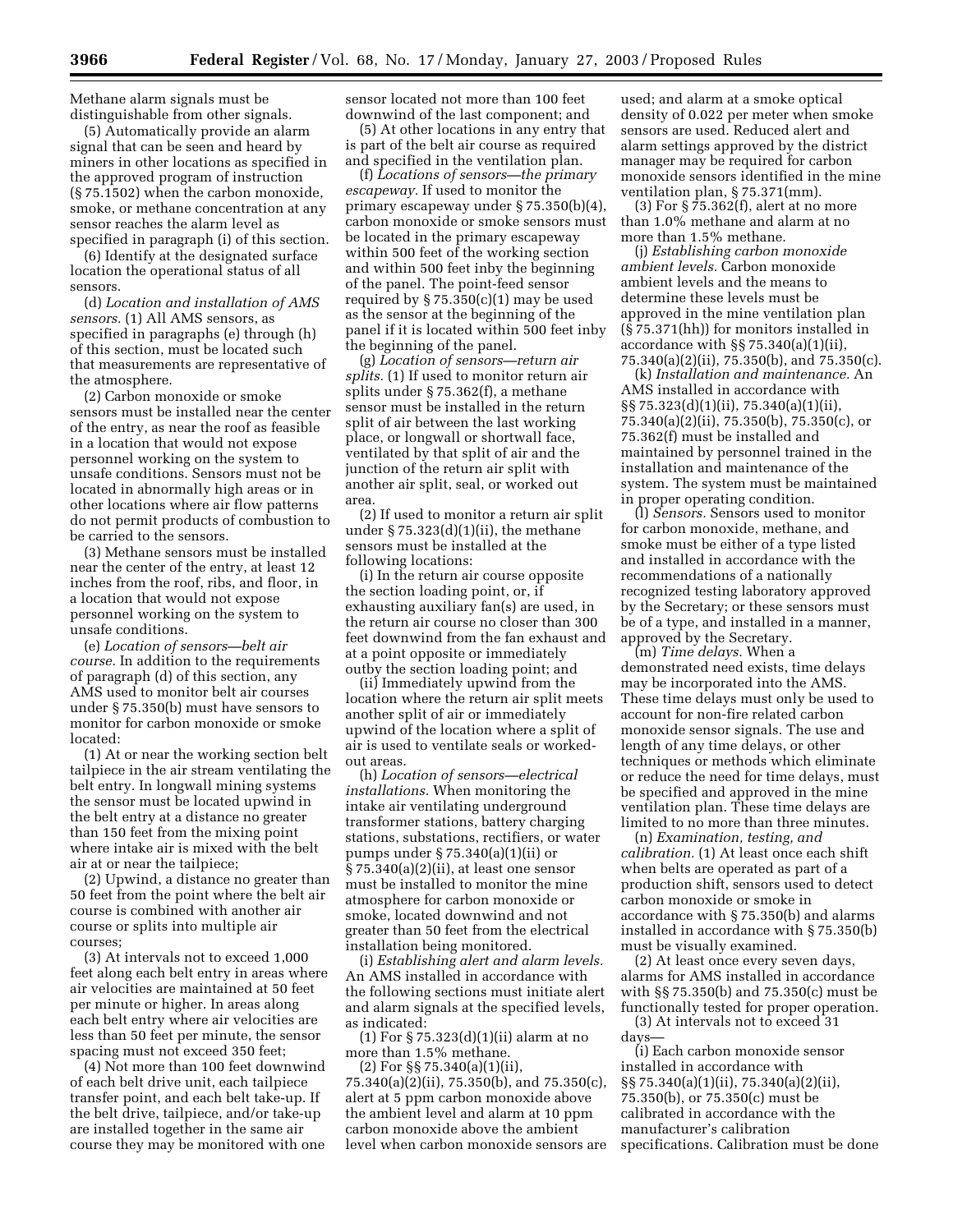with a known concentration of carbon monoxide in air sufficient to activate the alarm;

(ii) Each smoke sensor installed in accordance with §§ 75.340(a)(1)(ii), 75.340(a)(2)(ii), 75.350(b), or 75.350(c) must be functionally tested in accordance with the manufacturer's calibration specifications;

(iii) Each methane sensor installed in accordance with §§ 75.323(d)(1)(ii) or 75.362(f) must be calibrated in accordance with the manufacturer's calibration specifications. Calibration must be done with a known concentration of methane in air sufficient to activate an alarm.

(4) Gases used for the testing and calibration of AMS sensors must be traceable to the National Institute of Standards and Technology reference standard for the specific gas. When these reference standards are not available for a specific gas, calibration gases must be traceable to an analytical standard which is prepared using a method traceable to the National Institute of Standards and Technology. Calibration gases must be within  $\pm 2.0$ percent of the indicated gas concentration.

(o) *Recordkeeping.* (1) When an AMS is used to comply with §§ 75.323(d)(1)(ii), 75.340(a)(1)(ii), 75.340(a)(2)(ii), 75.350(b), 75.350(c), or 75.362(f), responsible persons designated by the operator must make the following records by the end of the shift in which the following event(s) occur:

(i) If an alert or alarm signal occurs, a record of the date, time, location and type of sensor, and the cause for the activation.

(ii) If an AMS malfunctions, a record of the date, the extent and cause of the malfunction, and the corrective action taken to return the system to proper operation.

(iii) A record of the seven-day test of alert and alarm signals, calibrations, and maintenance performed on the system must be made by the person(s) performing the test, calibration, or maintenance.

(2) The person entering the record must include their name, title, date, and signature in the record.

(3) The records required by this section must be kept in a secure book that is not susceptible to alteration, or must be kept electronically in a computer system that is secure and not susceptible to alteration. These records must be maintained separately from other records and identifiable by a title, such as the ''AMS log.''

(p) *Retention period.* Records must be retained for at least one year at a surface location at the mine and made available for inspection by miners and authorized representatives of the Secretary.

(q) *Training.* All AMS operators must be trained annually in the proper operation of the AMS. A record of the content of training, the person conducting the training, and the date the training was conducted, must be maintained at the mine for at least one year by the mine operator.

(r) *Communications.* When an AMS is used to comply with § 75.350(b), a twoway voice communication system, as required by paragraph (b)(1) of this section, must be installed in a different entry that is separate from the AMS. 5. Revise § 75.352 to read as follows:

#### **§ 75.352 Actions in response to AMS malfunction, alert, or alarm signals.**

(a) The designated AMS operator or other designated responsible person must promptly initiate the following actions:

(1) When a malfunction or alert signal is given, notify appropriate personnel, immediately begin an examination to determine the cause, and take required action to address it, and

(2) When an alarm is given, notify appropriate personnel, including miners in affected working sections, in areas where mechanized mining equipment is being installed or removed, and in other locations specified in the approved program of instruction as set forth in § 75.1502.

(b) If contaminant concentration levels for any carbon monoxide, smoke, or equivalent sensor installed in accordance with §§ 75.340(a)(1)(ii), 75.340(a)(2)(ii), 75.350(b), or 75.350(c) exceed the specified alert or alarm level, the following procedures must be followed unless the cause of the alert or alarm signal is known not to be a hazard to the miners:

(1) When an alert signal is given, the sensor activated must be identified and an examination must begin immediately to determine the cause of the alert signal.

(2) When an alarm is given, the sensor that is activated must be identified, and the fire fighting and evacuation procedures initiated as required by the approved program of instruction (§ 75.1502). At a minimum, all personnel in the affected area, unless assigned other duties in the approved program of instruction (§ 75.1502), must be promptly evacuated outby the next functioning sensor upwind of the alarming sensor.

(c) If an alert or alarm signal from a methane sensor in a return air split is activated, the sensor producing the alert or alarm signal must be identified, an

examination must be made to determine the cause of the activation, and the actions required under § 75.323 must be taken.

(d) If any fire detection components of the AMS malfunction or are inoperative, immediate action must be taken to return the system to proper operation. During the time that AMS component repairs are being made, operation of the belt may continue if the following conditions are met:

(1) If one AMS sensor becomes inoperative, a trained person must continuously monitor for carbon monoxide or smoke at the inoperative sensor.

(2) If two or more adjacent AMS sensors become inoperative, a trained person(s) must patrol and continuously monitor for carbon monoxide or smoke in the affected area so that the affected area will be traveled each hour, or a trained person must be stationed to monitor at each inoperative sensor.

(3) If the complete system becomes inoperative, trained persons must patrol and continuously monitor for carbon monoxide or smoke so that the affected belt entries are traveled each hour in their entirety.

(4) The trained person(s) monitoring under this section must, as a minimum, have two-way voice communication capabilities with the AMS operator at intervals not to exceed 2,000 feet.

(5) The trained persons monitoring under this section must report the concentrations detected at the affected AMS sensor(s) at intervals not to exceed one hour. In addition, the trained person must report as soon as possible to the AMS operator any concentration of the contaminant that reaches either the alert or alarm level specified in § 75.351(i), or the alternate alert and alarm level specified in paragraph (d)(7) of this section, unless the source of the contaminant is known not to represent a hazard.

(6) Instruments used to monitor under this section must have a level of detectability equal to that required of the sensors in § 75.351(l).

(7) For those AMSs using sensors other than carbon monoxide sensors, an alternate detector and the alert and alarm levels associated with that detector must be specified and approved in the ventilation plan.

(e) If the 50-foot per minute minimum air velocity is not maintained when required in § 75.351(e)(3), immediate action must be taken to return the ventilation system to proper operation. Trained persons must patrol and continuously monitor for carbon monoxide or smoke as set forth in paragraphs (d)(1) through (7) of this